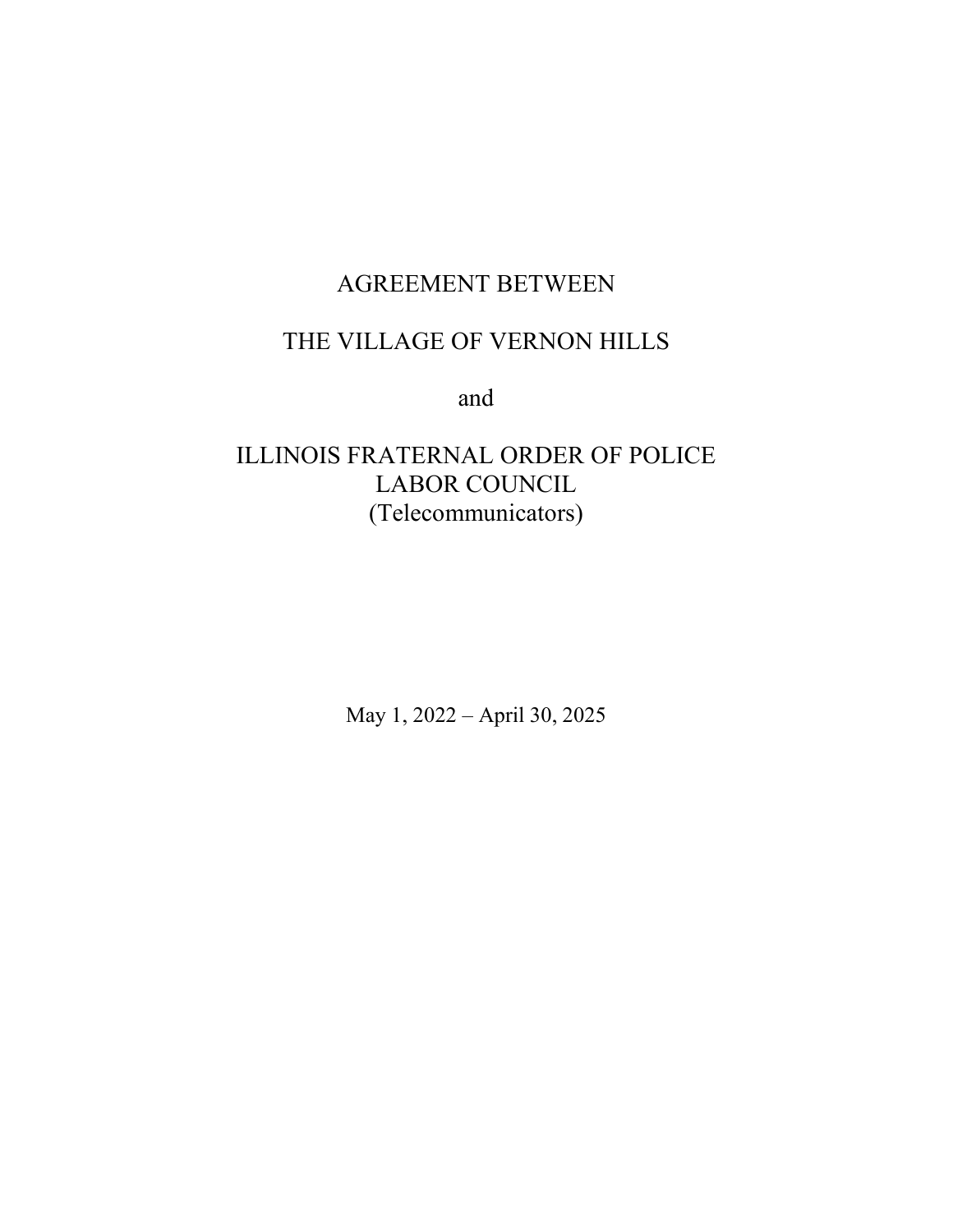|--|

| $\dots 10$ |  |
|------------|--|
|            |  |
|            |  |
|            |  |
|            |  |
|            |  |
|            |  |
|            |  |
|            |  |
|            |  |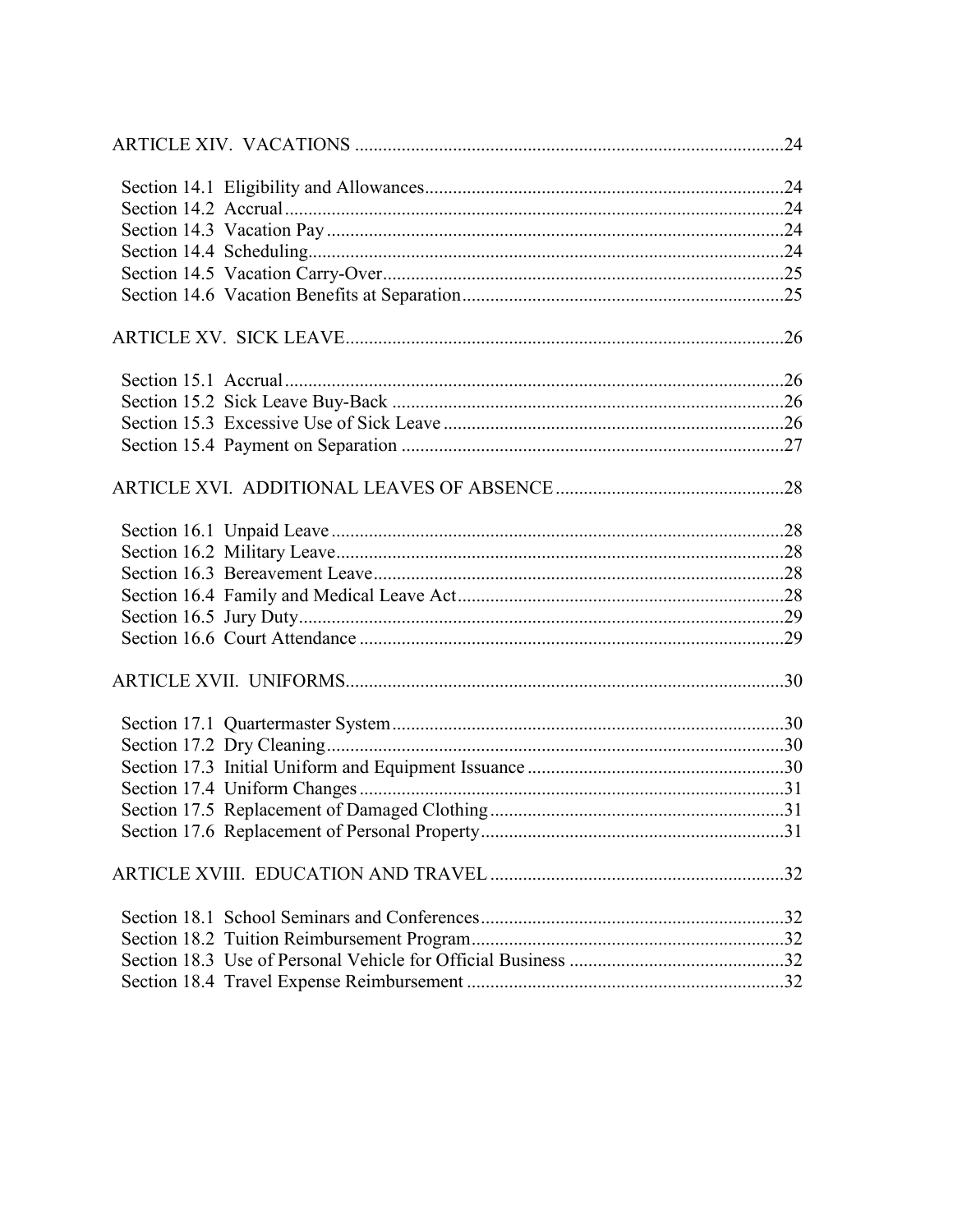| APPENDIX "A" – Dues Deduction Authorization Form |  |
|--------------------------------------------------|--|

APPENDIX "B" - Departmental Work Schedule

APPENDIX "C" - Wage Schedules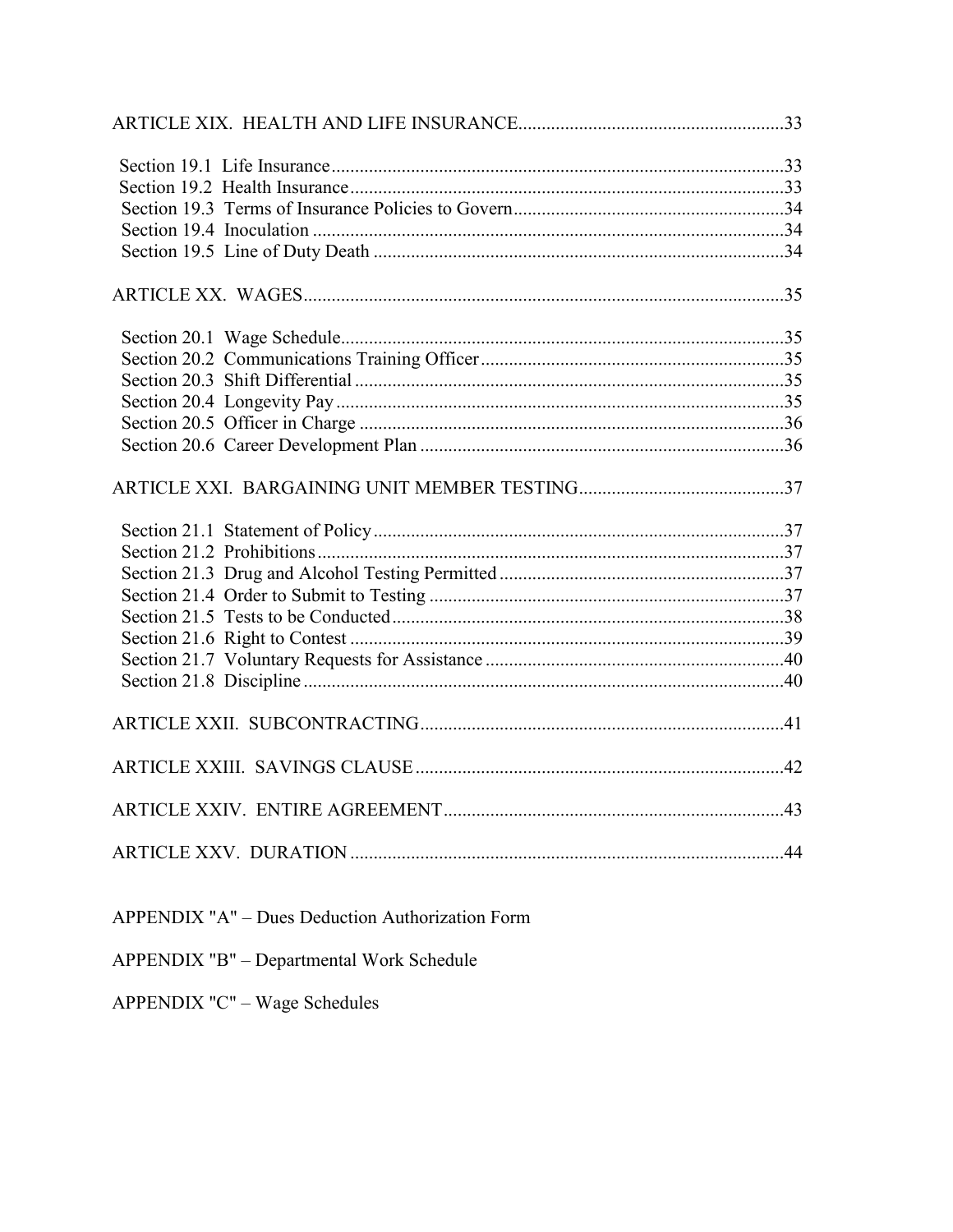# **PREAMBLE**

This Agreement is entered into by the Village of Vernon Hills (hereinafter referred to as the "Village" or the "Employer") and the Illinois Fraternal Order of Police Labor Council (hereinafter referred to as the "Union").

It is the purpose of this Agreement and it is the intent of the parties hereto to establish wages, hours and other terms and conditions of employment of employees covered by this Agreement, and to provide for the equitable and peaceful adjustment and resolution of differences which may arise from time to time over the interpretation and/or application of this Agreement.

In consideration of the mutual promises, covenants and agreements contained herein, the parties hereto, by their duly authorized representatives and/or agents, do mutually covenant and agree as follows: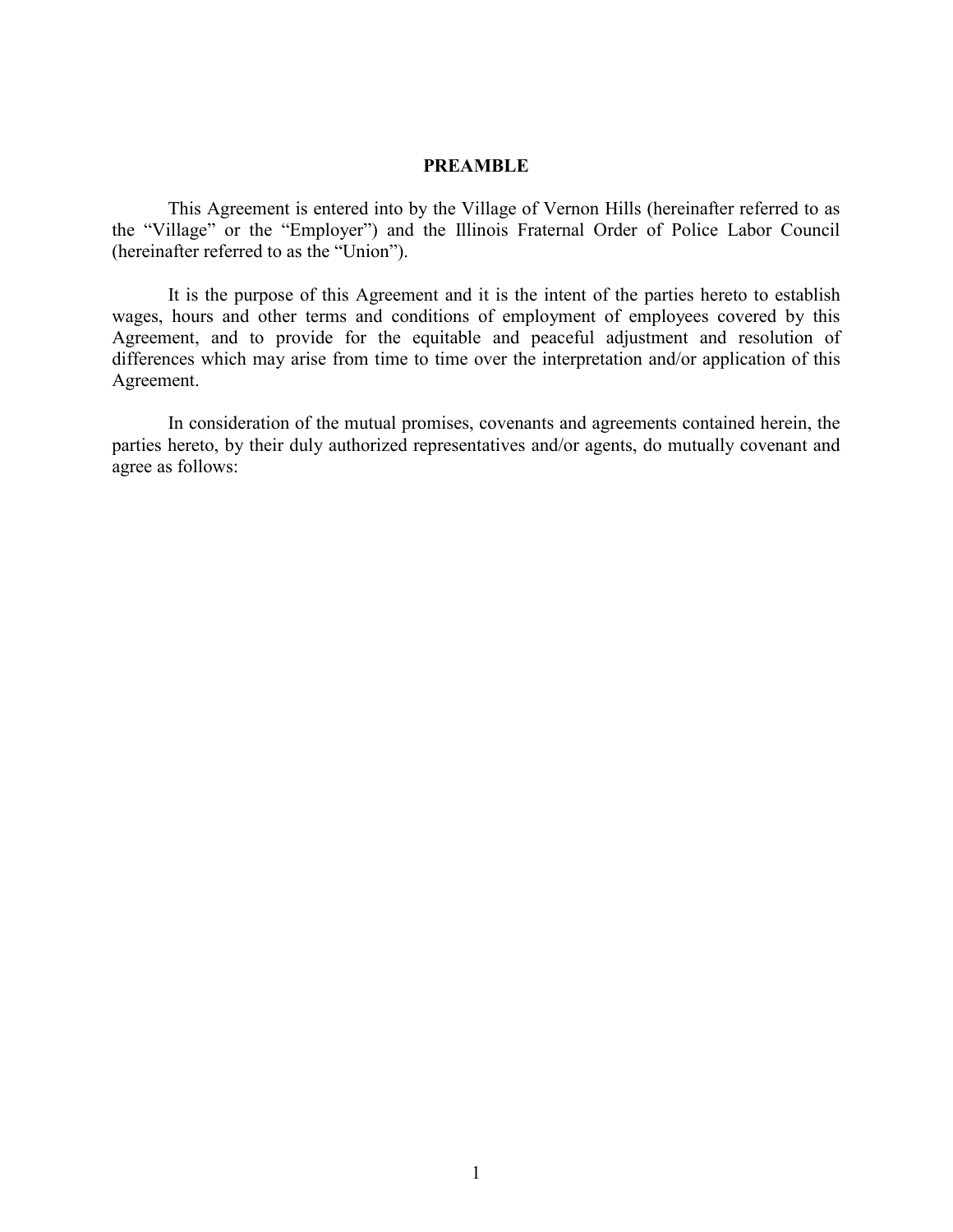# **ARTICLE I. RECOGNITION.**

Pursuant to the certification by the Illinois State Labor Relations Board Case No. S-RC-10-081, the Village hereby recognizes the Illinois Fraternal Order of Police Labor Council as the sole and exclusive bargaining representative for the purpose of collective bargaining on any and all matters related to wages, hours and working conditions for employees in the following unit:

- Included: All persons employed full-time by the Village of Vernon Hills in its police department in the title of Telecommunicator.
- Excluded: All part-time Telecommunicators; all sworn employees of the police department; all managerial, confidential, and supervisory employees; and all other employees of the Village of Vernon Hills.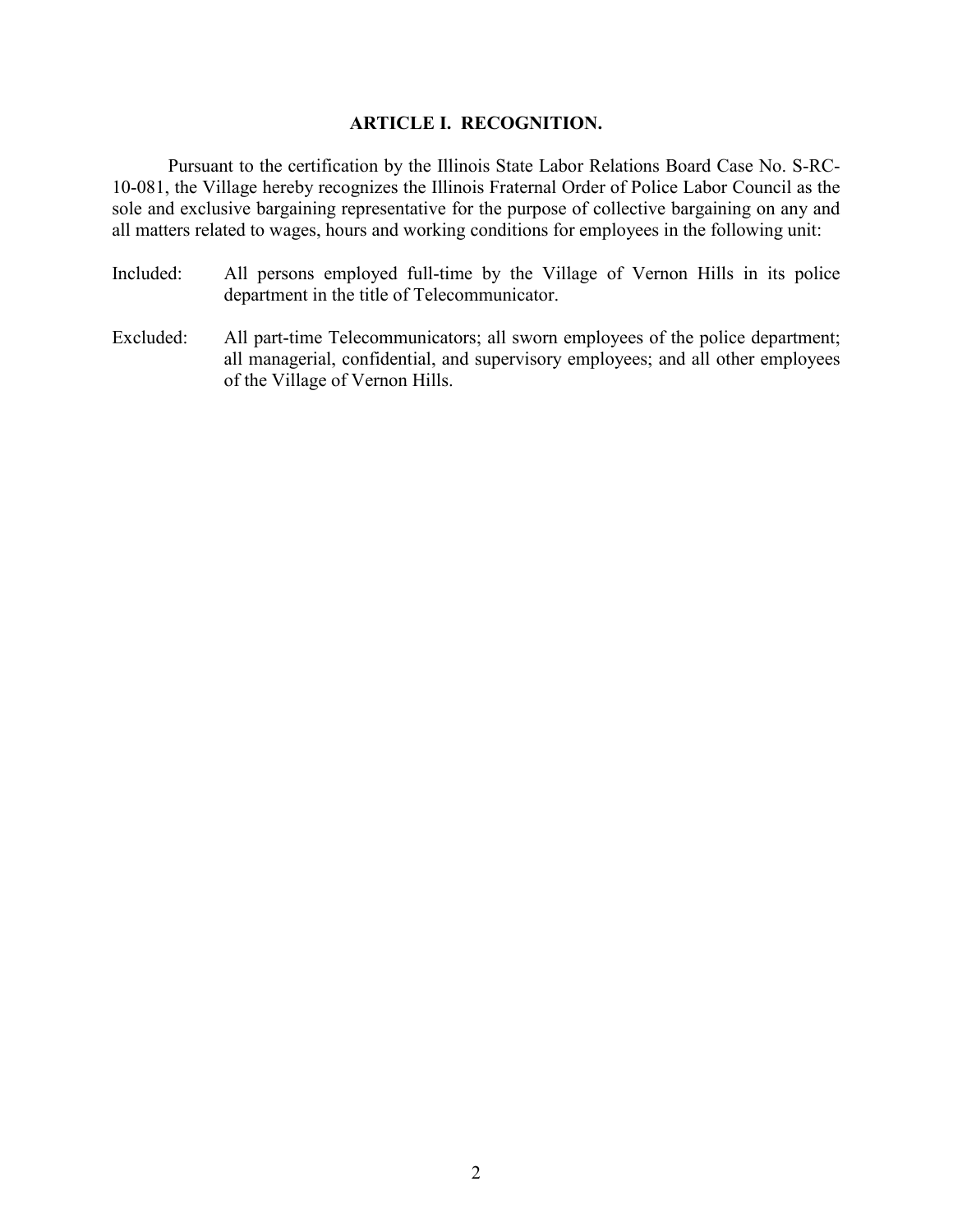### **ARTICLE II. MANAGEMENT RIGHTS**

Except as specifically limited by the express provisions of this Agreement, the Village retains all legal rights to manage and direct the affairs of the Village in all its various aspects, and to manage and direct its telecommunicators, including but not limited to the following: to hire, evaluate, promote, demote, suspend or discharge telecommunicators for just cause; to plan, direct, control and determine the budget and all the operations, services, policies, practices and missions of the Village; to determine the methods, means, organization and number of personnel by which operations are to be conducted; to supervise and direct the working forces; to establish the qualifications for and to employ telecommunicators; to deploy telecommunicators both internally and externally to other telecommunicator-related assignments; to schedule and assign work; to maintain a capable and efficient work force; to establish and eliminate specialty positions and to select personnel to fill them; to transfer and reassign telecommunicators; to establish work and productivity standards and, from time to time, to change those standards; to assign overtime; to purchase goods and contract out services; to determine the methods, means, organization and number of personnel by which departmental operations and services shall be made or performed; to make, alter and enforce reasonable rules, regulations, orders, policies and procedures; to establish the standards for promotions; to establish performance standards for telecommunicators; to discipline, suspend and/or discharge non-probationary telecommunicators for just cause; to discipline, suspend or discharge probationary telecommunicators; to change or eliminate existing methods, practices, equipment or facilities or introduce new ones; to determine fitness and training needs and to assign telecommunicators to training; to determine work hours (shift hours) and to change them from time to time; to determine and implement internal investigation procedures; to lay off personnel for budgetary or other reasons; to subcontract or contract out services or to assign non-bargaining unit employees to perform services; and to take any and all actions necessary to carry out the mission of the Village and the Police Department.

In the event of a civil emergency, which may include but are not limited to, riots, civil disorders, tornado conditions, floods or other catastrophes, as may be declared by the Village President or Chief of Police, or their authorized designees, the provisions of this Agreement, other than compensation provisions, may be suspended by the Chief of Police, if necessary, provided that all provisions of this Agreement shall be immediately reinstated once the civil emergency condition ceases to exist.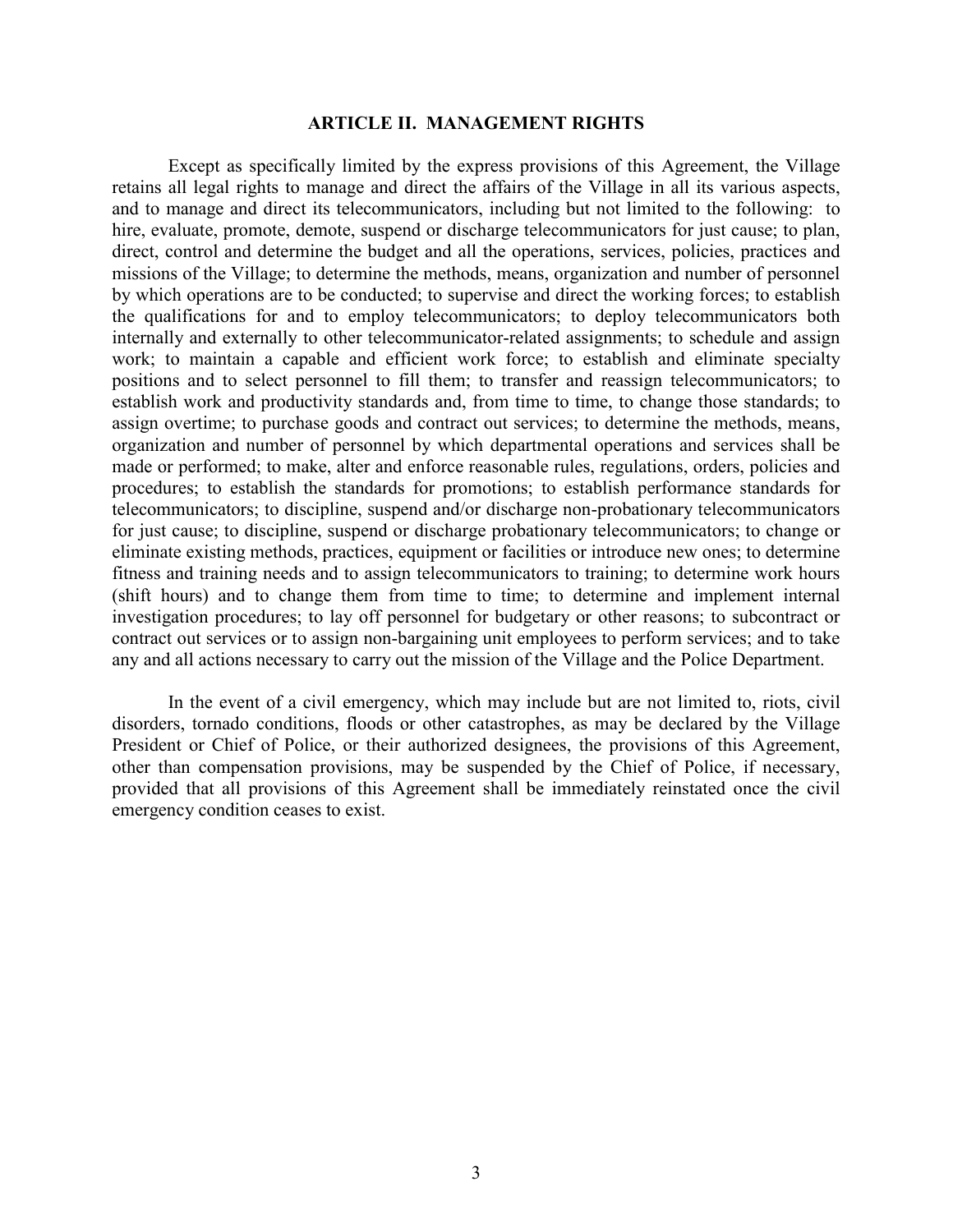### **ARTICLE III. FOP LABOR COUNCIL SECURITY AND RIGHTS**

#### **Section 3.1 Dues Deduction**

While this Agreement is in effect, the Employer will deduct from each employee's paycheck the amount of Union dues for each employee in the bargaining unit who has filed with the Village a voluntary, written authorization form (attached hereto as Appendix "A"). The Union shall advise the Employer of any increase in dues in writing, at least thirty (30) days prior to its effective date. Dues shall be remitted to the Union by the tenth day of the month following such deduction. Such transmittal may be by wire transfer. Any Union member may revoke the dues authorization, by providing written notice to the Union and the Employer by certified mail, return receipt requested, at any time.

The Village shall provide to the Union, within thirty (30) days of hire, the name, address and starting date of any new bargaining unit member, and pursuant to 5 ILCS 315/6(c), will furnish to the Union a complete list of the names and addresses of the employees in the bargaining unit twice per year.

### **Section 3.2 Indemnification**

The Union shall indemnify, defend, save and hold harmless the Village, its elected representatives, officers, administrators, agents and officers from and against any and all claims, demands, actions, complaints, suits or other forms of liability (monetary or otherwise) that arise out of or by reason of any action taken or not taken by the Village for the purpose of complying with the provisions of this Article, including the Village's obligations to deduct and transmit fair share fees to the Union, or in reliance on any written check-off authorization furnished under any of such provisions.

### **Section 3.3 Council Use of Bulletin Board**

The Employer shall provide the Union with designated space on an available bulletin board that will be used solely for Union purposes for the posting of official Labor Council notices of a non-political, non-inflammatory nature. The Union will limit the posting of Union notices to such bulletin board.

### **ARTICLE IV. NO STRIKE, NO LOCKOUT**

### **Section 4.1 No Strike**

During the term of this Agreement, neither the Union nor any officers, agents or employees of the Union will call, initiate, institute, authorize, instigate, promote, sponsor, engage in, participate in, condone, sanction or ratify any strike, sympathy strike, stoppage of work, refusal to work overtime, mass absenteeism, organized interference, which in any way results in the interruption or disruption of the operations of the Village. During the term of this Agreement, no bargaining unit member shall refuse to cross any picket line, by whomever established. Each telecommunicator that holds the position of officer or steward of the Union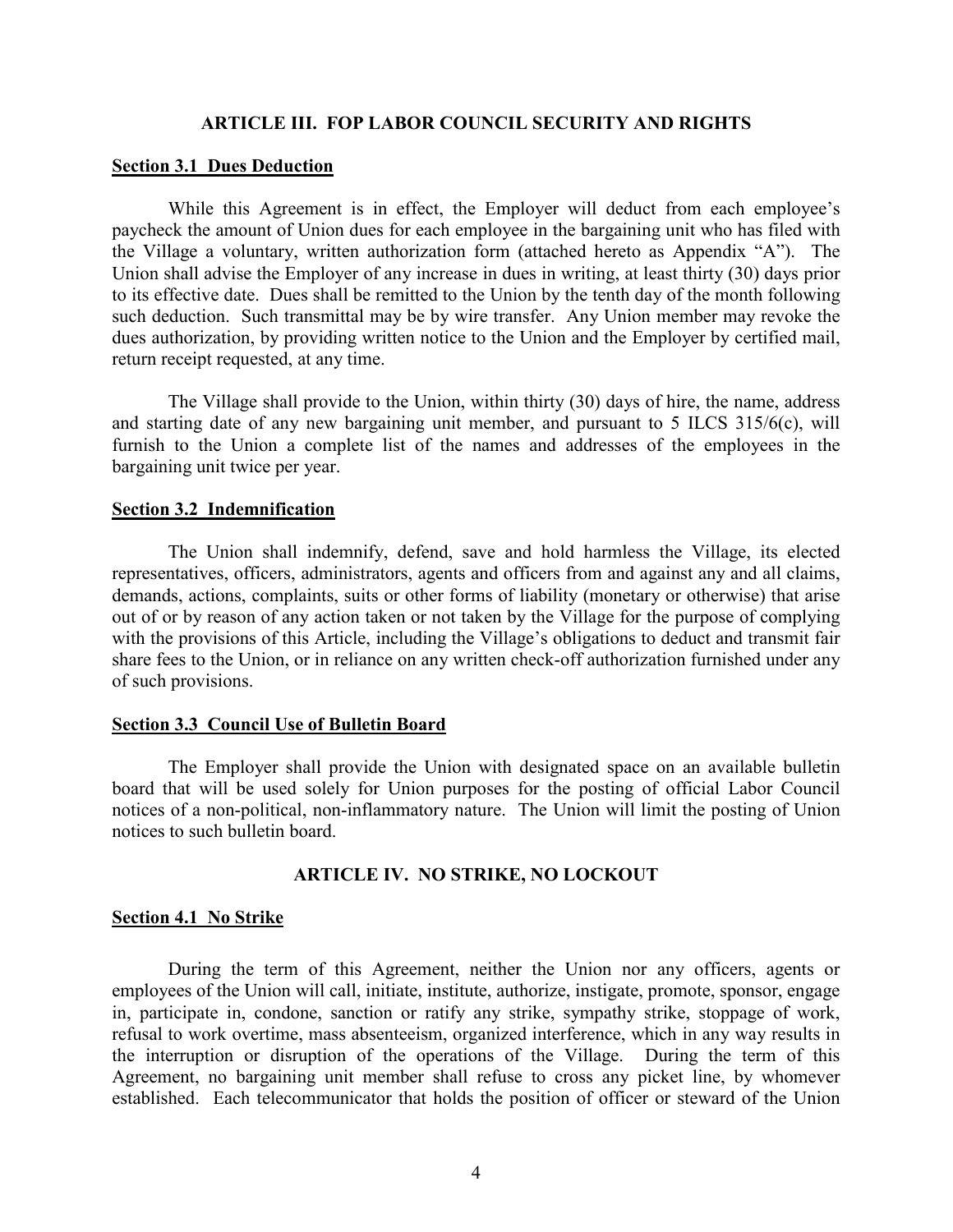occupies a position of special trust and responsibility in maintaining and bringing about compliance with the provisions of this Article. In the event of any action prohibited by this Section of this Article, the officers and agents of the Union shall disavow such action and encourage that employees return to work, and shall use their best efforts to achieve a prompt resumption of normal operations. Any telecommunicator who violates the provisions of this Section 4.1 shall be subject to discipline.

# **Section 4.2 No Lockout**

The Village will not lock out any telecommunicators during the term of this Agreement as a result of a labor dispute with the Union.

# **Section 4.3 Penalty**

The only matter which may be made the subject of a grievance concerning disciplinary action imposed for an alleged violation of Section 4.1 is whether or not the employee actually engaged in such prohibited conduct. The failure to confer a penalty in any instance is not a waiver of such right in any other instance, nor is it a precedent.

# **Section 4.4 Judicial Restraint**

Nothing contained herein shall preclude the Village or the Union from seeking judicial restraint and damages, in the event the other party violates this Article.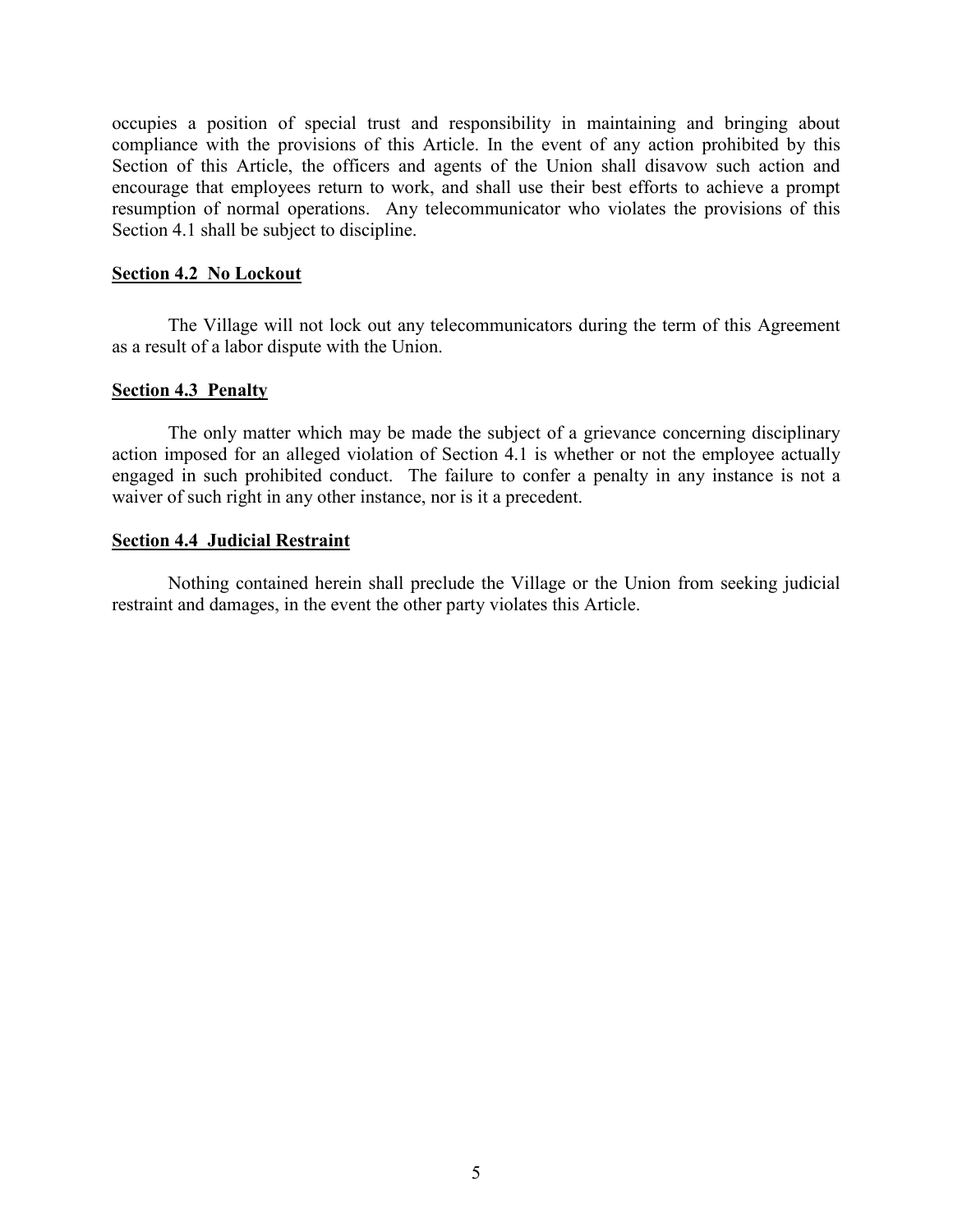# **ARTICLE V. LABOR MANAGEMENT MEETINGS**

# **Section 5.1 Meeting Request**

The Union and the Employer mutually agree that in the interest of efficient management and harmonious employee relations, it is desirable that meetings be held between Union representatives and responsible administrative representatives of the Employer. Such meetings may be requested at least seven (7) calendar days in advance by either party by placing in writing a request to the other for a labor-management meeting and setting forth a written agenda of the items it wishes to discuss. Such meetings and locations shall be limited to:

(a) Discussion on the implementation and general administration of this Agreement;

(b) A sharing of general information of interest to the parties;

(c) Notifying the Union of changes in non-bargaining conditions of employment contemplated by the Village which may affect employees; and

(d) Safety issues.

To effectuate the purpose and intent of the parties, both parties agree to meet as necessary.

### **Section 5.2 Exclusivity of Meetings**

It is expressly understood and agreed that such meetings shall be exclusive of the grievance procedure. Grievances being processed under the grievance procedure shall not be considered at "labor-management meetings," nor shall negotiations for the purpose of altering any or all of the terms of this Agreement be carried on at such meetings.

### **Section 5.3 Employee Attendance at Meetings**

Attendance at labor-management meetings shall be voluntary on the employee's part. Attendance at these meetings shall be on non-duty time and shall not be considered as time worked for the employee involved. However, if a meeting is scheduled during an employee's regular duty time, an employee may be released from duty in order to attend, with the permission of the employee's supervisor.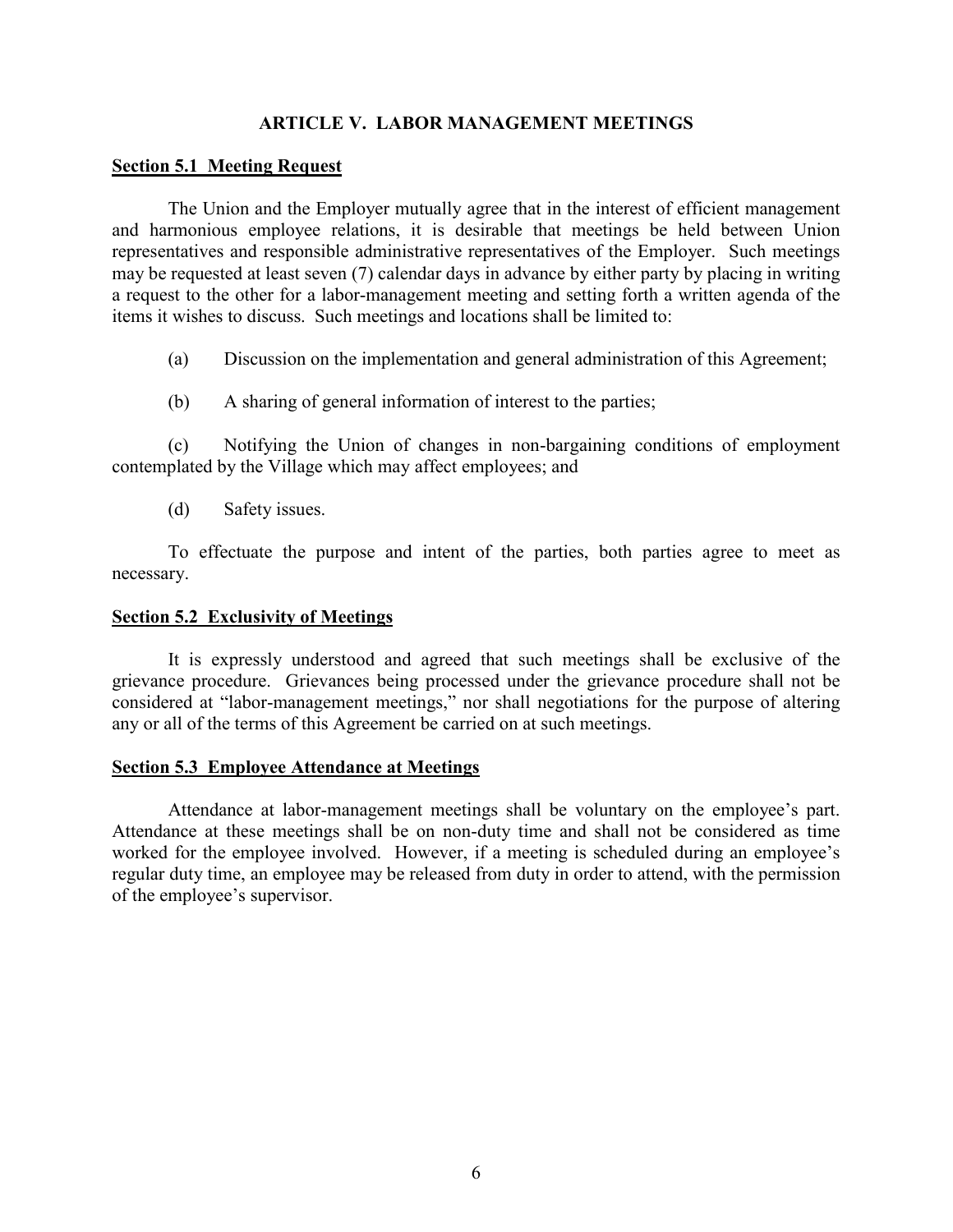# **ARTICLE VI. GRIEVANCE PROCEDURE**

### **Section 6.1 Definition of Grievance**

For purposes of this Agreement, a grievance is defined as any dispute or difference between the parties to this Agreement concerning interpretation and/or application of this Agreement or its provisions.

# **Section 6.2 Grievance Procedure**

Recognizing that grievances should be raised and settled promptly, a grievance must be raised by the affected telecommunicator and/or the Union within ten (10) calendar days after the occurrence of the event giving rise to the grievance, or within ten (10) calendar days after the date when the telecommunicator or the Union Officer should, using reasonable diligence, have become aware of the event giving rise to the grievance, in accord with the following procedure

# Step One: Deputy Chief

The telecommunicator or the Union shall give written notification of a grievance to the Deputy Chief. Such notification shall specifically state that the matter is a grievance under this Agreement and shall include a description of the event giving rise to the grievance, the date of the event, and the specific provision of the Agreement alleged to have been violated and the relief requested. The notification will be deemed received for purposes of the grievance procedure when actually received by the Deputy Chief. The parties shall document the date such grievance is received on the grievance form. The immediate superior shall answer the grievance in writing within ten (10) calendar days of his/her receipt of the grievance.

# Step Two: Appeal to the Chief of Police

If the grievance is not settled in Step One, or if a timely answer is not given, the telecommunicator or the Union may, within ten (10) calendar days following the Deputy Chief's answer or expiration of the time limit set forth in Step One, file with the Chief of Police a written appeal signed by the telecommunicator or the Union. The written appeal shall include a description of the event giving rise to the grievance, the date of the event, the provision of the Agreement alleged to have been violated and the basis upon which the grievant believes the grievance was improperly denied at the previous step. The telecommunicator and a representative of the Union may meet with the Chief of Police or his designee to discuss the grievance at a mutually agreeable time. If no agreement is reached in such discussion, the Chief of Police or his designee shall give a written answer within ten (10) calendar days of the date of the discussion, or if no such discussion is had, within ten (10) calendar days of the Chief of Police's receipt of the grievance, whichever is later.

# Step Three: Appeal to Village Manager

If the grievance is not settled in Step Two, or if a timely answer is not given, the telecommunicator or the Union may, within ten (10) calendar days following receipt of an answer from the Chief of Police or his designee, or within ten (10) calendar days of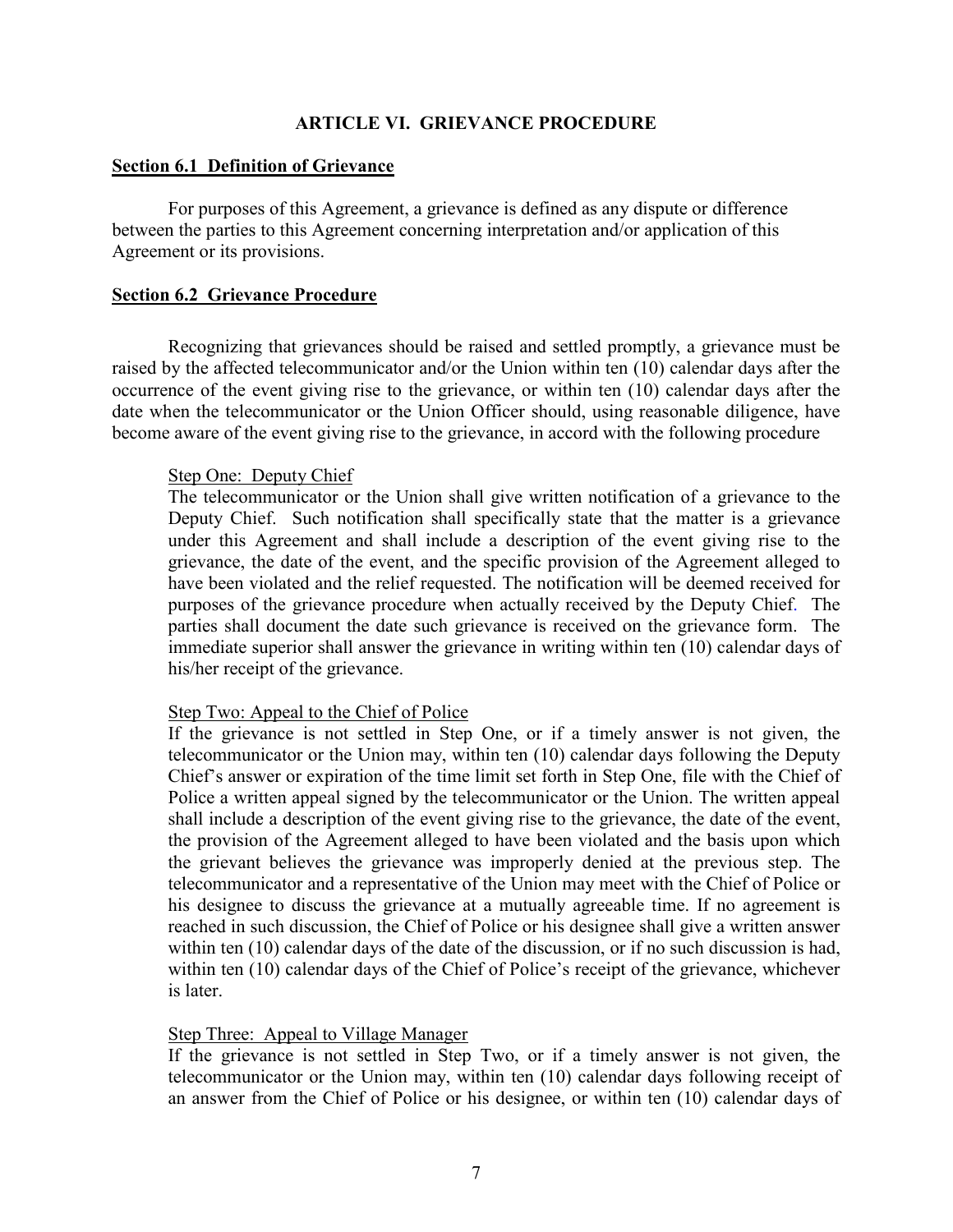the date of the meeting, whichever is later, file with the Village Manager a written appeal signed by the telecommunicator or the Union. The telecommunicator and a representative of the Union shall meet with the Village Manager or his designee to discuss the grievance within ten (10) calendar days of receipt of the telecommunicator's appeal. If no agreement is reached in such meeting, the Village Manager or his designee shall give his answer in writing within ten (10) calendar days of the date of the meeting.

### Step Four: Arbitration

If the grievance is not settled in accordance with the foregoing procedure or if a timely answer is not given, the Union may refer the grievance to arbitration by giving written notice to the Village Manager within twenty-one (21) calendar days after receipt of the answer of the Village Manager or his designee in Step Three, or the expiration of the time limit for such answer, whichever is later.

If the parties are unable to agree upon an arbitrator within ten (10) working days after the Village receives the notice of referral, they shall jointly request the Federal Mediation and Conciliation Service to submit a panel of seven (7) arbitrators, all of whom shall be members in good standing of the National Academy of Arbitrators, and all of whom shall maintain business offices in the States of Illinois. Upon receipt of the panel, the Union and the Village will determine by coin toss who is to strike first. The Union and Village shall then alternate striking a name, and the person whose name remains shall be the arbitrator, provided that either party, before striking any names, shall have the right to reject one panel of arbitrators in its entirety and request that a new panel be submitted.

The arbitrator shall be notified of his selection and shall be asked to set a time and a place for the hearing, subject to the availability of Village and Union representatives. Upon the request of either party, the arbitrator shall have the power to require the presence of a reasonable number of witnesses or documents.

The arbitrator shall have no power, in his decision or award, to amend, modify, nullify, ignore, add to, or subtract from the provisions of this Agreement. The arbitrator shall consider and decide only the question of fact as to whether there has been a violation, misinterpretation, or misapplication of the specific provisions of this Agreement. The arbitrator shall consider and decide only the specific issue submitted to him as raised and presented in writing at Step One and shall have no authority to make his decision on any issue not so submitted. His decision shall be based solely upon an interpretation of the meaning or application of this Agreement to the facts of the grievance presented. More than one grievance may be submitted to the same arbitrator if both parties mutually agree in writing. The arbitrator shall submit in writing his decision within thirty (30) calendar days following close of the hearing or submission of briefs by the parties, whichever is later, unless the parties agree to an extension. In the event the arbitrator finds a violation of the Agreement, he shall determine an appropriate remedy. However, the arbitrator shall have no authority to make any decision or award that is in any way contrary to or inconsistent with the applicable laws or rules and regulations of administrative bodies that have the force and effect of law. Nor shall the arbitrator have any authority to limit or interfere with the powers, duties and responsibilities of the Village under applicable statutory and case law.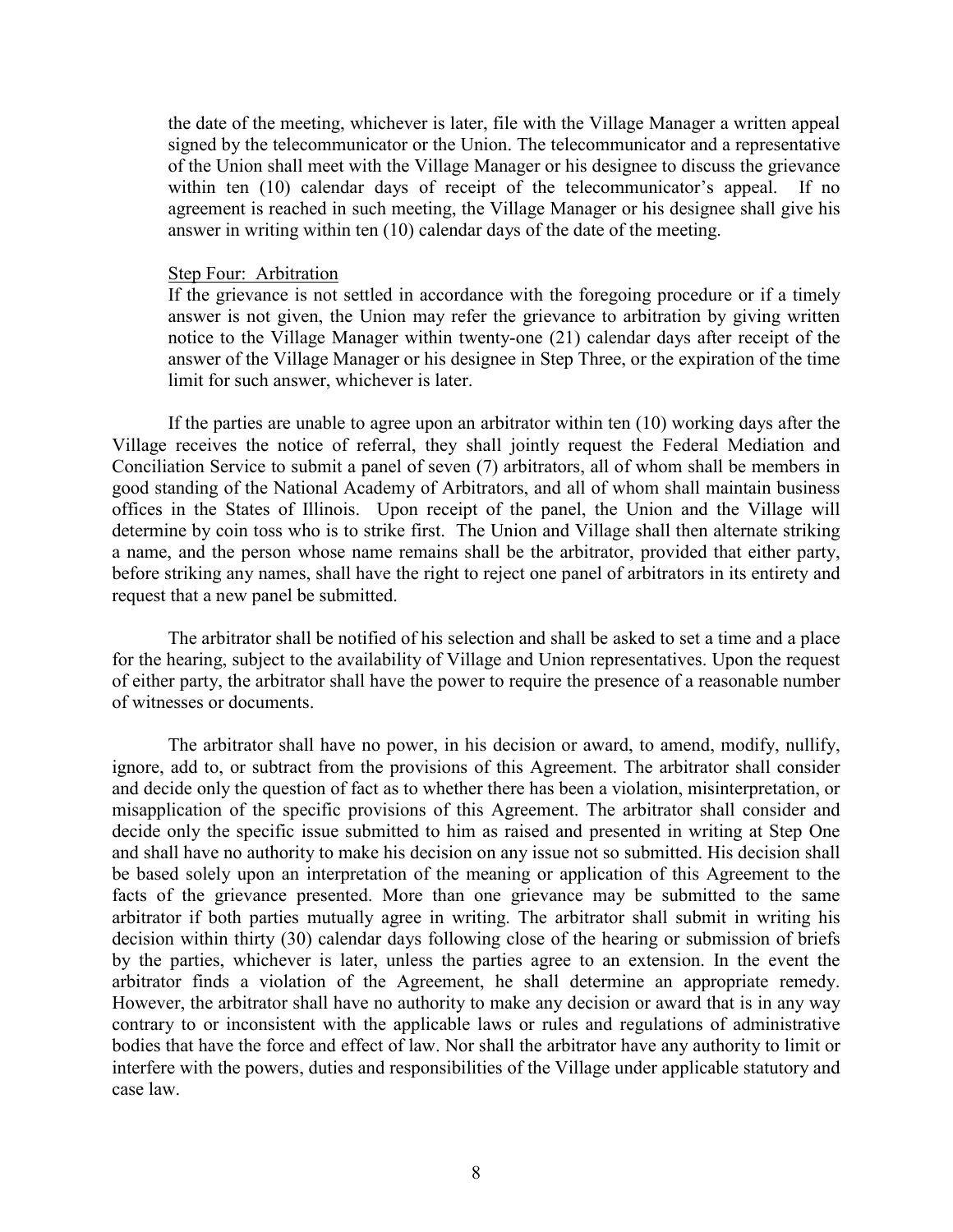Any decision or award of the arbitrator shall be final and binding on the parties. The costs of the arbitration, including the fee and expenses of the arbitrator and the cost of the court reporter and a written transcript, if any, shall be divided equally between the Village and the Union. Each party shall be responsible for compensating its own representatives and witnesses.

### **Section 6.3 Time Limits**

No grievance shall be entertained or processed unless it is filed within the time limits set forth in Section 6.2. If a grievance is not presented by the telecommunicator or the Union within the time limits set above, it shall be considered waived and may not be further pursued by the telecommunicator or the Union. If a grievance is not appealed within the time limits for appeal set forth above, it shall be deemed settled on the basis of the last answer of the Village and shall not be subject to further appeal. If the Village fails to provide an answer within the time limits so provided, the grievance shall be deemed denied and the Union may immediately appeal to the next step. The parties may mutually agree in writing to extend any time limits.

#### **Section 6.4 Investigation and Discussion**

All grievance discussions and investigations shall take place in a manner that does not unreasonably interfere with Village operations and no such discussions or investigations shall take place while any telecommunicator so involved in such discussion or investigation is on duty, unless such telecommunicator receives permission from his supervisor or unless such telecommunicator is on an approved meal or work break. No time spent off-duty on grievances or other Union related matters by telecommunicators shall be considered time worked for compensation purposes, unless the Police Chief provides written authorization to the contrary.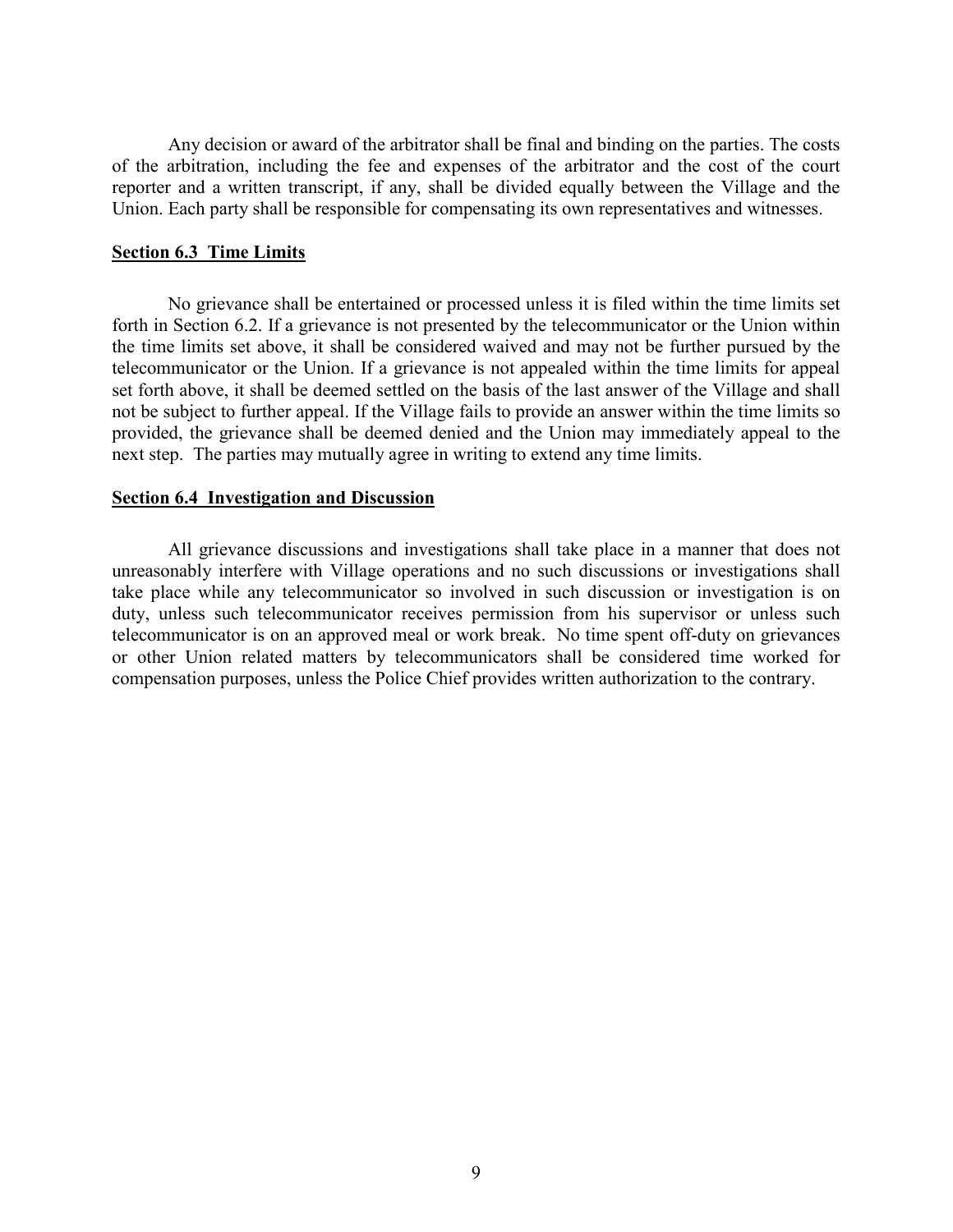# **ARTICLE VII. LABOR COUNCIL REPRESENTATION**

# **Section 7.1 Right of Entry**

Authorized representatives of the Union shall have reasonable access to the Employer's premises during working hours in order to converse with members of the Union and/or representatives of the Employer concerning matters covered by this Agreement, provided the representatives have provided advance notice to the Employer, have obtained permission from the telecommunicator's supervisor to converse with such member(s) of the Union during work periods, and such access does not disrupt the operations of the Employer, provided that such permission shall not be unreasonably denied.

# **Section 7.2 Labor Council Negotiating Team**

A reasonable effort shall be made by both parties to schedule negotiations for a day and time at which the designated members of the Labor Council and negotiating team are not scheduled to work. If a designated Labor Council negotiating team member is on regular day off status or otherwise on an approved day off on the day of negotiations, he/she will not be compensated for attending the bargaining session. However, if negotiations are scheduled during the designated bargaining team member's working time, the employee may be released from duty in order to attend such negotiations with permission of the employee's supervisor, and without loss of pay for the period of negotiations.

### **Section 7.3 Delegates**

 One employee per shift chosen as a delegate to an Illinois Fraternal Order of Police Labor Council Annual conference will be allowed the use of available time off options. However that employee is subject to the Employer's staffing rules and procedures, in order to attend any such conference or meeting.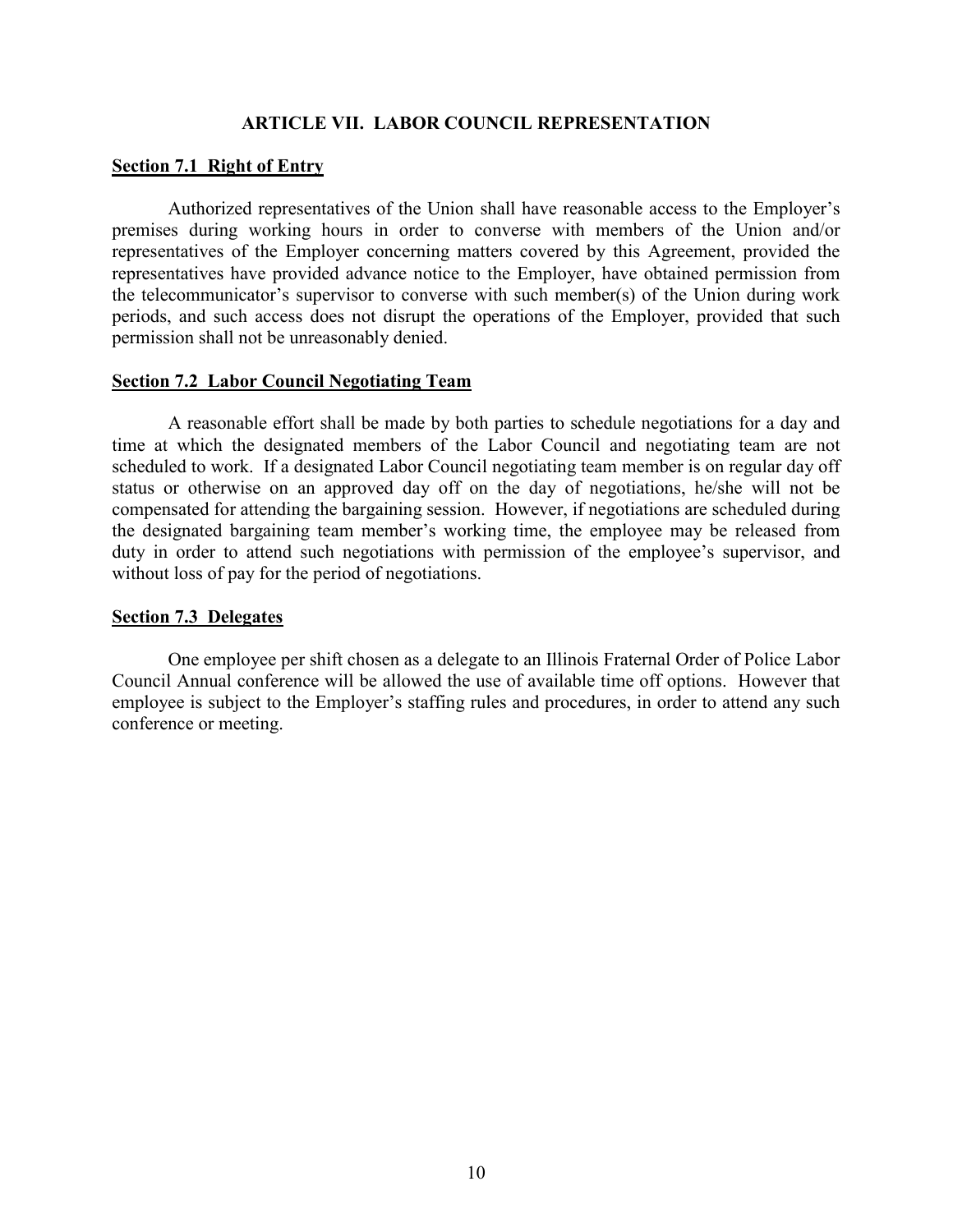# **ARTICLE VIII. INDEMNIFICATION**

### **Section 8.1 Employer Responsibility**

The Village shall be responsible to hold telecommunicators harmless from and pay for money damages which may be adjudged, assessed or otherwise levied against any telecommunicator covered by this Agreement for any acts of the telecommunicator arising within the scope of his employment, except for damages which are punitive or exemplary in nature, or unless otherwise prohibited by law.

### **Section 8.2 Legal Representation**

Telecommunicators shall have legal representation by the Employer in any civil cause of action brought against a telecommunicator resulting from or arising out of the performance of duties, except for claims for punitive or exemplary damages and except as prohibited by law.

### **Section 8.3 Cooperation**

Telecommunicators shall be required to cooperate with the Employer during the course of the investigation, administration or litigation of any claim arising out of this Article.

### **Section 8.4 Applicability**

The Employer will provide the protections set forth in Section 1 and Section 2 above, so long as the telecommunicator is acting within the scope of his employment and where the telecommunicator cooperates, as defined in Section 8.3, with the Employer in defense of the action or actions or claims.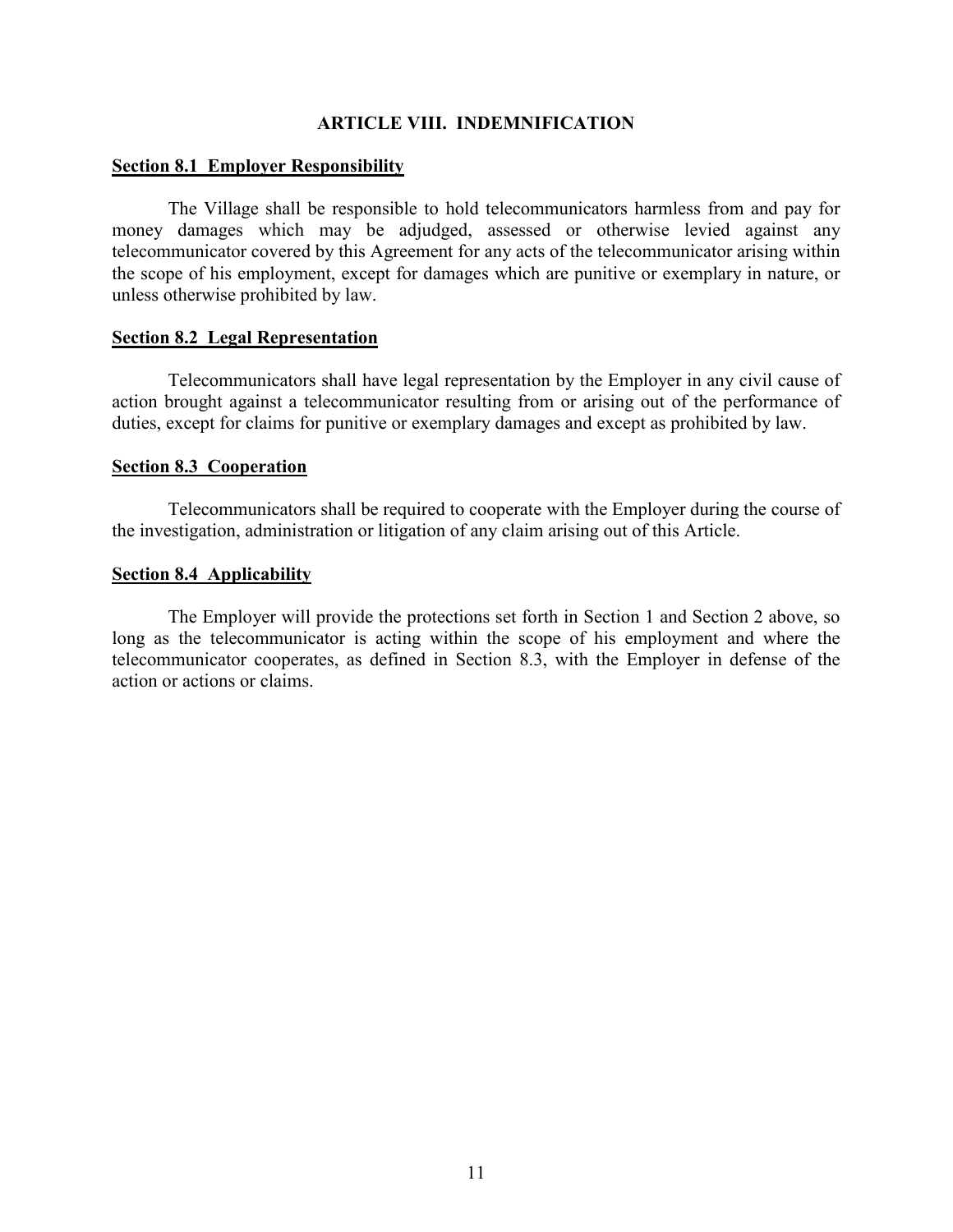### **ARTICLE IX. HOURS OF WORK AND OVERTIME**

### **Section 9.1 Application of Article**

This Article is intended only as a basis for calculating overtime payments, and nothing in this Article or Agreement shall be construed as a guarantee of hours of work per day, per week or per work cycle. It is not intended to establish a right to compensation in any form for time not actually worked, except as provided for in this Agreement.

# **Section 9.2 Departmental Work Schedule**

The normal work day for full-time telecommunicators shall consist of twelve (12) hours. The schedule shall be a modified twelve hour schedule, attached as Appendix "B."

There shall be two regular shifts, as follows: the AM shift, commencing at 0600 hours and concluding at 1800 hours, and the PM shift, commencing at 1800 hours and concluding at 0600 hours. However, once during each fourteen (14) day pay period, each full-time telecommunicator will work a modified shift consisting of eight (8) hours, commonly referred to as an "Early Day."

The normal work cycle shall be fourteen (14) consecutive days and shall allow for every other weekend off, as follows: two (2) days on, two (2) days off, followed by three (3) days on, two (2) days off, followed by two (2) days on, three (3) days off (then repeating).

Notwithstanding the above, the Village shall have the right to schedule "power shifts," provided that the Village gives affected employees on such power shift at least seven (7) days' notice of schedule changes. For the term of this Agreement, so long as the Village continues to utilize twelve (12) hour shifts (excluding power shifts), the Village shall make no changes to the normal work cycle described above, provided that the Village may change the starting and ending times of the twelve (12) hour shifts plus or minus two (2) hours (*e.g.*, 0800-2000; 1900- 0700).

 The Village reserves the right to change the length of the normal workday for good cause, and if so, to change the normal work cycle and shift schedule (hereinafter collectively referred to as "scheduling changes") of an employee or employees, provided the Village shall give, if practicable (*i.e.*, in pre-planned or non-emergency situations) at least one hundred twenty (120) days advance notice of such change(s) to all employees effected by such change(s), in order to allow the Village and the Union to meet and confer regarding such schedule change(s), within thirty (30) days of such, notice, if so requested by the Union. The Village may implement such schedule change(s) after the thirty (30) day meet and confer period has expired, but such implementation shall not occur prior to the date indicated in the initial one hundred twenty (120) day notice to the employee(s). No such shift changes shall occur unless such shift change is also being made with regard to sworn police officers.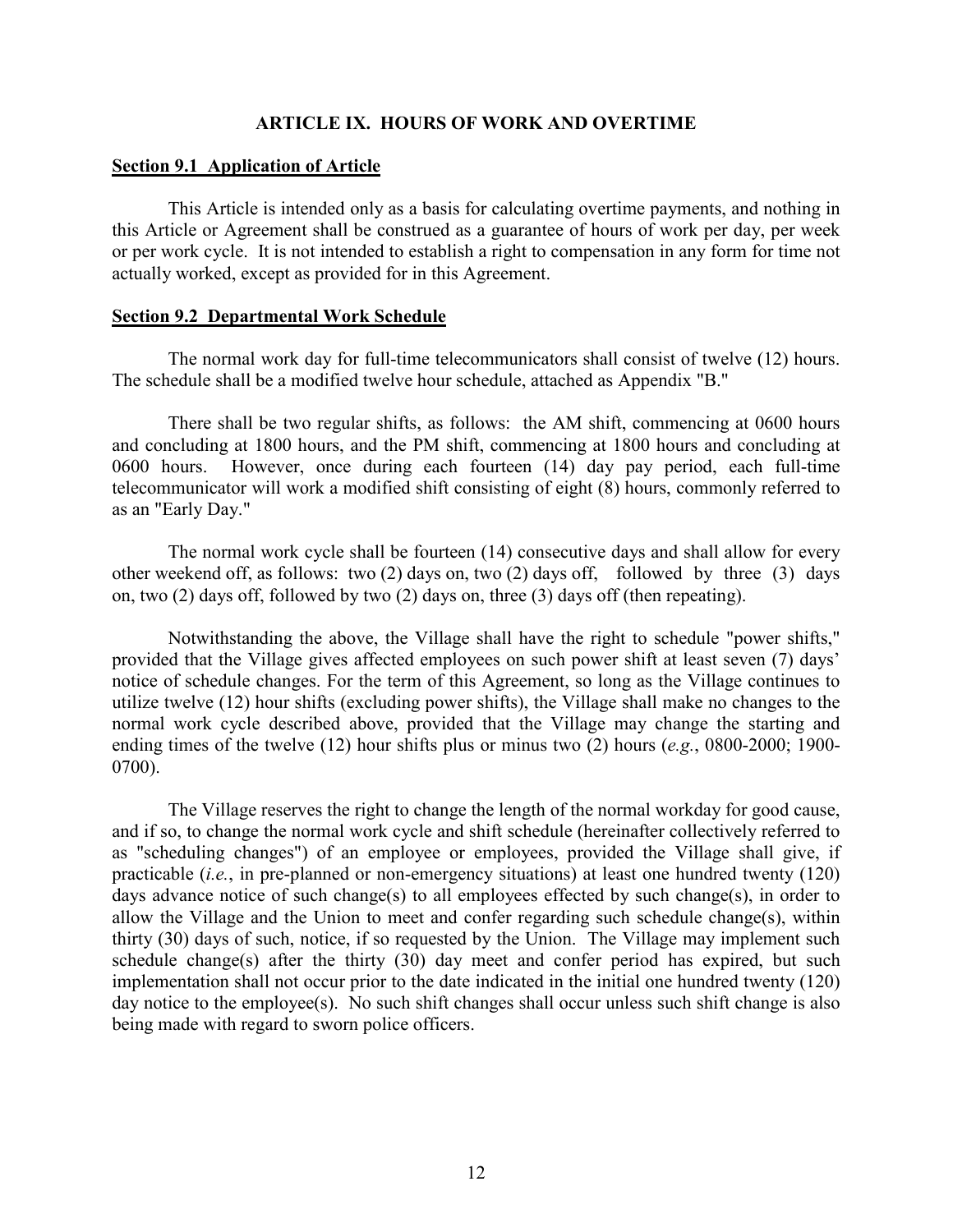In order for an Early Day request to be considered, such request shall be submitted for the next calendar month by the fifteenth  $(15<sup>th</sup>)$  day of the preceding month. This language shall not be construed as a guarantee that Early Days will be utilized by the Employer.

### **Section 9.3 Scheduling and Shift Assignments**

Shift preferences shall be submitted by each telecommunicator on an annual basis, for implementation the January following. Assignments to shifts shall be made by seniority, but the Employer reserves the right to make adjustments in order to achieve the Department's mission, so long as such adjustments are not arbitrary or capricious. Telecommunicators who are on probation may be assigned to any shift or schedule or have their shift or schedule changed from time to time, at the discretion of the Chief of Police.

### **Section 9.4 Trading Shifts**

Employees shall be allowed to trade shifts, but only after obtaining the approval by the Police Supervisor or his designee, the approval of which shall not be unreasonably denied.

### **Section 9.5 Overtime Pay**

So long as the Village's normal work day for telecommunicators is a twelve (12) hour day, the Village is deemed to have elected the overtime exemption permitted pursuant to section 207(b) of the Fair Labor Standards Act (29 U.S.C. §207(b)), and to have established a "Section 7 (b) plan" (also known as "1040/2080" plan), whereby telecommunicators will average 40 hours of work over 26 and 52 week periods. Overtime compensation will then be calculated and paid in the manner established pursuant to section 207(b). Telecommunicators who work in excess of a twelve (12) hour shift shall be entitled to compensation at a rate of one and one-half (1  $\frac{1}{2}$ ) times their regular hourly rate of pay for any actual work performed in excess of twelve (12) hours in any workday, or in excess of fifty-six (56) hours in any work week or in excess of an employee's regularly scheduled shift hours. For purposes of this Section, no telecommunicators will be employed more than 1,040 hours during any period of twenty-six (26) consecutive weeks. "Hours worked" in this Section include all hours compensated. However, overtime compensation will be paid for time worked in excess of the normal workday, and for time worked on days which are in addition to the normal scheduled work days.

# **Section 9.6 No Pyramiding**

Compensation shall not be paid more than once for the same hours under any provisions of this Article or Agreement.

### **Section 9.7 Court Time**

Each employee subpoenaed to appear during non-duty hours in any court for Village business, or who is subpoenaed to appear before any civilian administrative body or, concerning matters arising in the course of their duties, during non-duty hours, shall be compensated at the overtime rate of one and one-half  $(1 \frac{1}{2})$  times. Such time shall be calculated as beginning when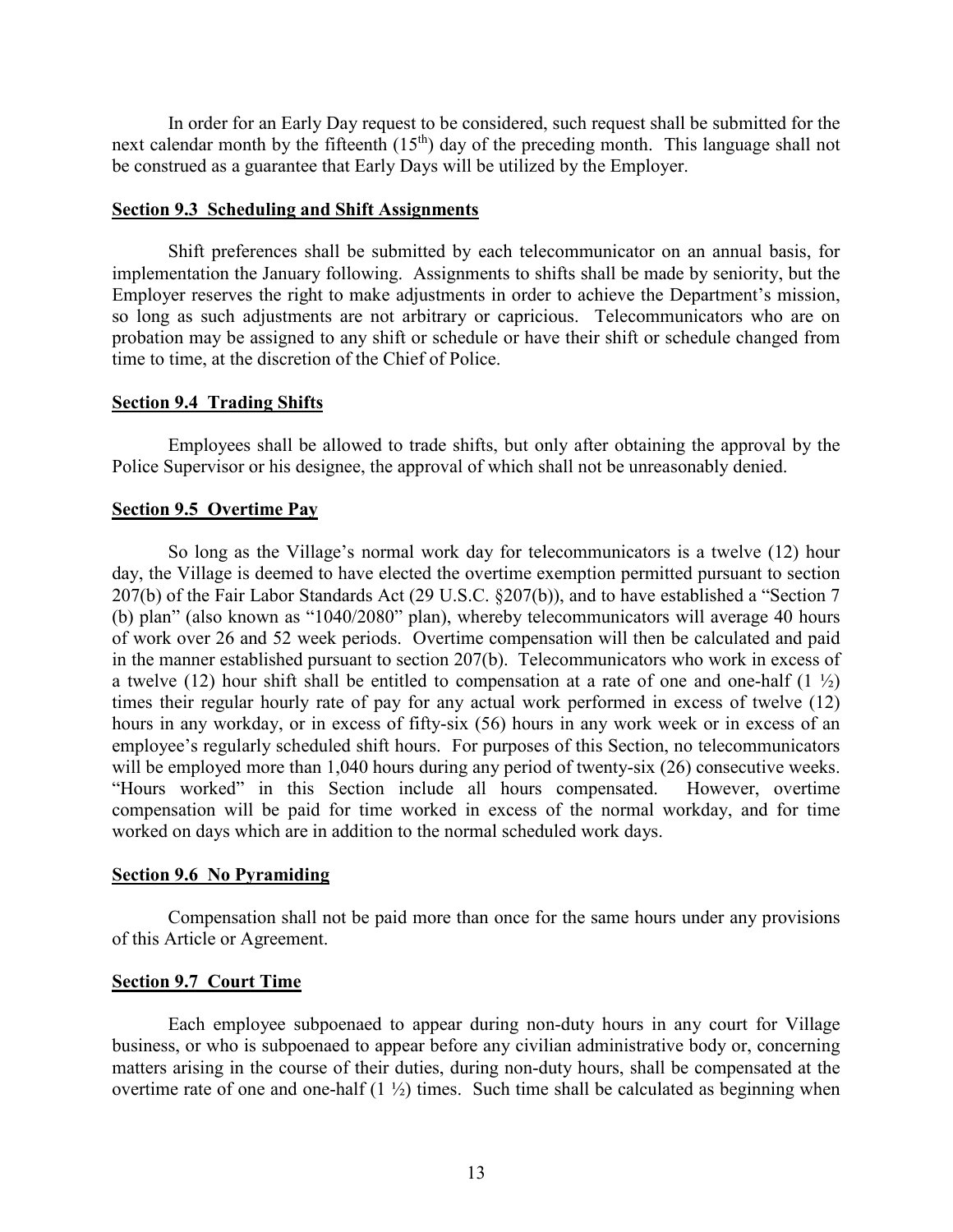the employee arrives at court or at the place of the administrative hearing, and shall end when the employee leaves the court or the administrative hearing. A minimum of two (2) hours shall be paid for such court time occurring during off-duty hours.

# **Section 9.8 Training Days**

Telecoms who complete scheduled training during their normal scheduled duty shift shall report to work for the remaining scheduled shift, unless the employee and Employer agree to allow the employee to take accrued but unused paid time off for the remaining hours of their shift.

Travel time will be calculated by the utilization of mapping software (*i.e.*, MapQuest). This calculation will be from the Department to the training site, and from the training site to the Department (round trip), plus 30 minutes, for each scheduled day of training. Class time and travel time will be combined to calculate the total duration of the training day. Bargaining unit members will have the option of leaving from the Department using a Department vehicle, or leaving from their residence, utilizing their personal vehicle, to attend training.

# **Section 9.9 Overtime Work**

The Village reserves the right to utilize non-bargaining unit members to perform telecommunicator functions, as a continuation of its historic practice. When overtime work opportunities are made available to bargaining unit members, such overtime opportunities shall be offered to bargaining unit members on the following basis:

(a) **Unanticipated Overtime** shall be defined as overtime that becomes known less than five (5) days prior to its time of availability. **Anticipated Overtime** is that overtime that becomes known five (5) days or more prior to its availability. **Anticipated Overtime** that goes unfilled shall be treated as unanticipated overtime, when it remains unfilled within less than five (5) days of its time of occurrence.

(b) Unanticipated overtime may be taken by part-time telecommunicators first, followed by offering the overtime to bargaining unit members in order of seniority. Bargaining unit members may agree to work all or a portion of such overtime (a minimum of 4 hours) but no telecommunicator shall work more than sixteen (16) consecutive hours under these circumstances. The bargaining unit member who can work the full amount of the offered unanticipated overtime shall receive priority. If two (2) or more bargaining unit members agree to work the full amount of the offered unanticipated overtime, then the most senior of those bargaining unit members shall receive priority. Any remaining unanticipated overtime shall be offered to supervisory personnel. If no supervisory personnel accepts the remaining unanticipated overtime, the overtime may be assigned to non-bargaining unit members at the Employer's discretion, or a bargaining unit member shall be ordered to work the overtime, by holding over a bargaining unit member to work the first four (4) hours, and/or ordering a bargaining unit member from the on-coming shift to report to work four (4) hours early. (The bargaining unit member who shall be required to be "forced" back or held over shall be determined on the basis of seniority, least senior first, but once selected, such bargaining unit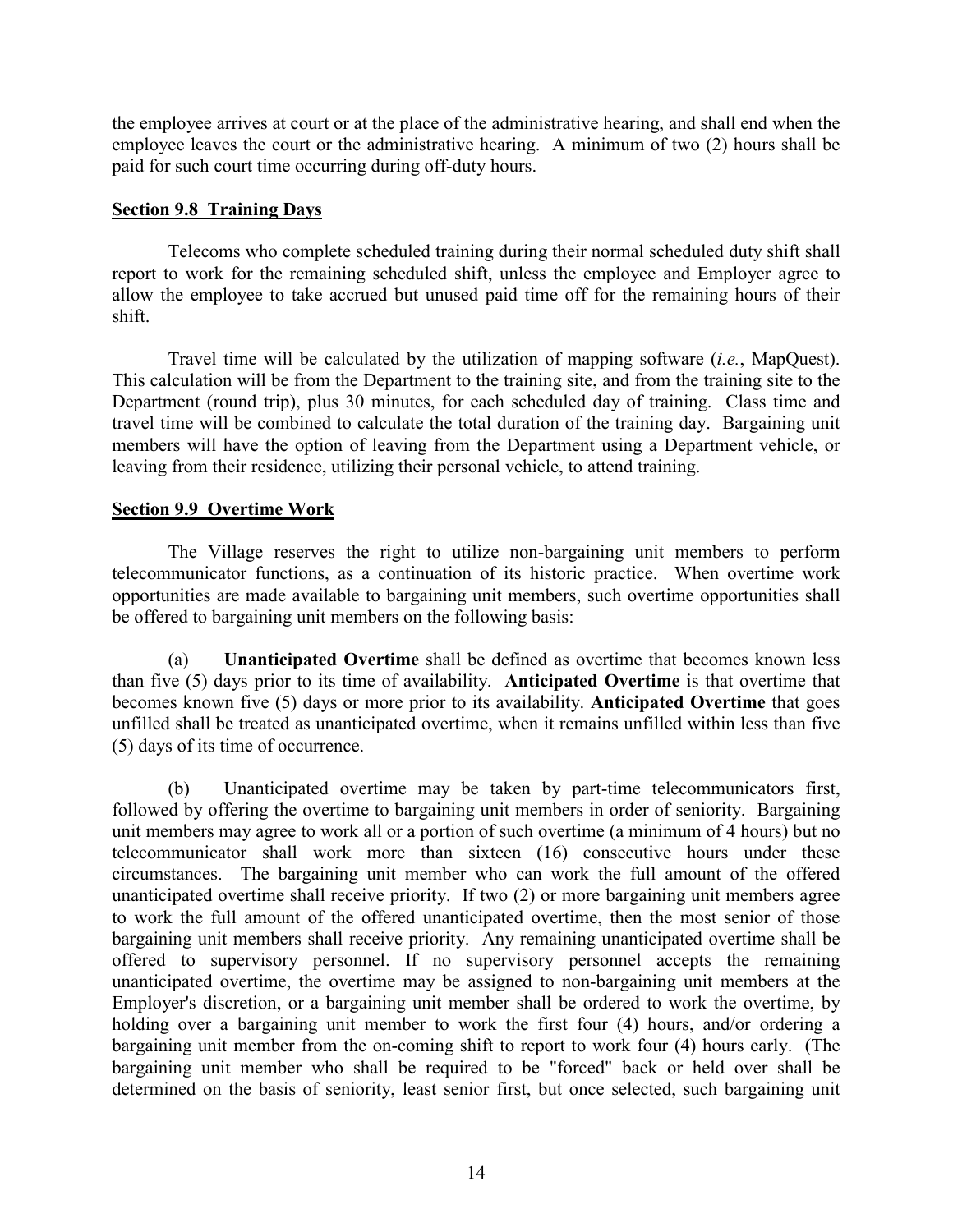member's position shall be rotated with the remaining bargaining unit members on such shift.) The filling of any remaining overtime hours (*i.e.,* the middle four (4) hours) shall be accomplished by ordering off-duty personnel to report to work, on the same rotating basis of inverse seniority of the off-duty personnel, as noted on the "Order In Board." Each bargaining unit member listed on the Order In Board shall provide a phone number which is the contact number for the bargaining unit member, and shall notify the Employer when such contact number changes. If a bargaining unit member is forced back or held over, he/she may arrange a duty trade with another qualified employee (either full-time or part-time) for any portion of such overtime assignment, provided the 2 employees notify the supervisor on duty that such trade has been arranged, prior to the start of such trade. No telecommunicator shall work more than sixteen (16) consecutive hours under these circumstances.

(c) Under exigent circumstances, the procedures for unanticipated overtime need not be followed by the Employer, and staffing of telecommunicators' positions may be filled at the Employer's discretion.

(d) The remedy for any breach of these procedures shall be that the grievant shall be entitled to work four (4) hours at the telecommunicator's overtime pay rate, at a time to be mutually agreed by the grievant and the Employer.

# **Section 9.10 Call Back**

A "call back" is defined as an employee's assignment of work, which does not continually precede or follow an employee's regularly scheduled working hours. Employees "called back" to the Employer's premises at a specified time on a regularly scheduled work day shall be paid for a minimum of three (3) hours at the appropriate overtime rate or be compensated for the actual time worked, whichever is greater, at the appropriate overtime rate.

# **Section 9.11 Compensatory Time**

At the employee's option, the employee shall be credited with compensatory time at the appropriate overtime rate (of one and one-half  $(1 \frac{1}{2})$  or double (2) time) as dictated by this Agreement, in lieu of paid overtime. Requests to use compensatory time submitted on or before March 1 may be trumped by a vacation request submitted before March 1 for the same day. Requests to use compensatory time submitted after March 1 shall be on equal footing as requests to use vacation or other time off submitted after March 1. Compensatory time cannot be scheduled for July 4, the Friday following Thanksgiving, or days during Summer Celebration. Use of compensatory time shall not be unreasonably denied and, if denied, the Employer shall advise the employee of the next available opportunity within a reasonable time period when the employee may use such compensatory time, if the employee so chooses. Once approved, compensatory time off will not be rescinded. Compensatory time shall be taken at the minimum of one-half (1/2) hour increments. Accumulation of compensatory time shall be replenishable, but shall be limited to eighty (80) hours. Whenever an employee has reached the maximum accrual of compensatory time, all overtime hours worked shall be paid at the appropriate overtime rate, until the employee has reduced his compensatory time accrual below the maximum. If the Village eliminates Roll Call Credit Time, the maximum accrual of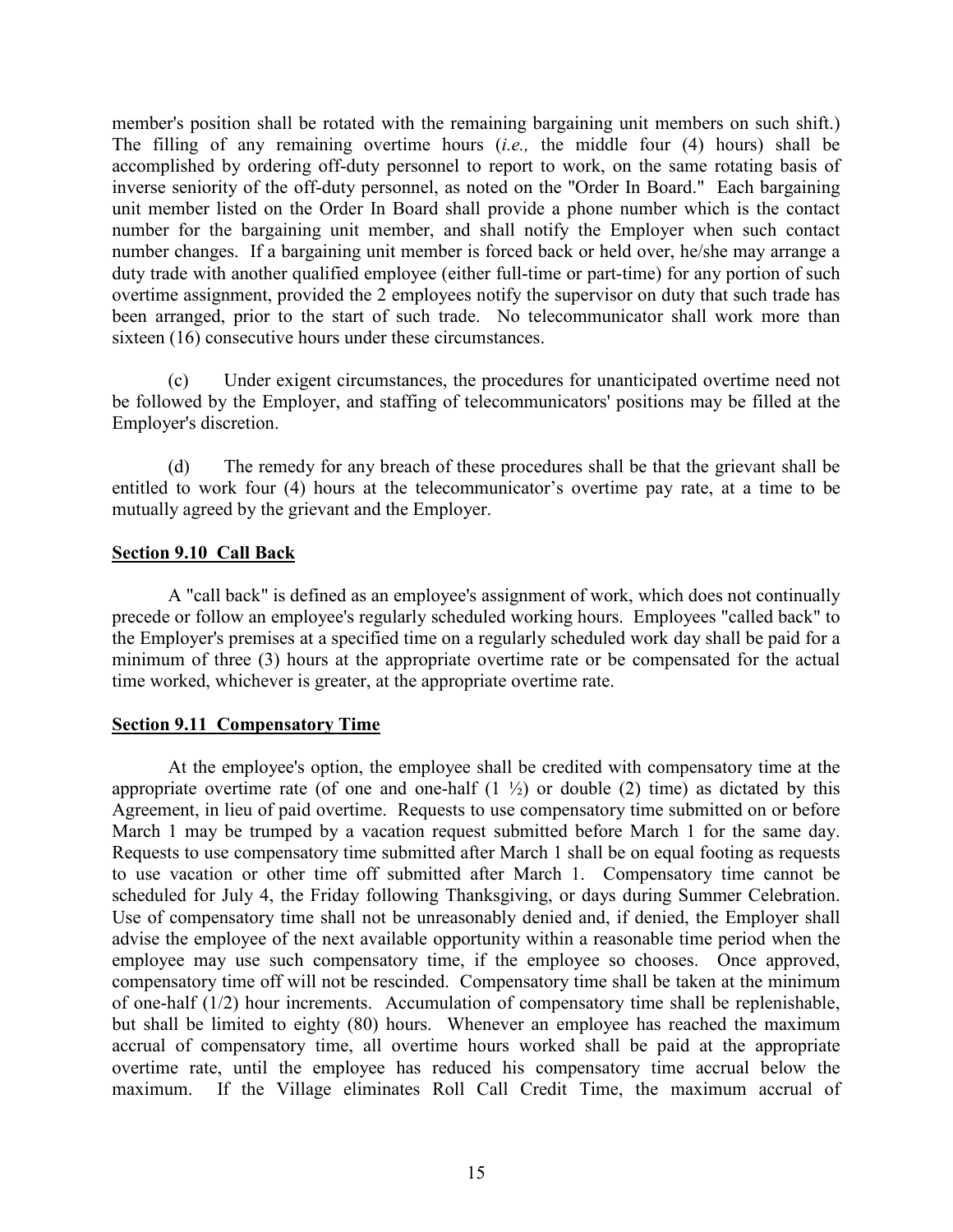compensatory time shall be increased to one hundred eight (108) hours, but must be reduced to eighty (80) hours of compensatory time by April 30, or else the compensatory time in excess of eighty (80) hours shall be cashed out at the rate in effect on April 30. Any employee who has more than eighty (80) hours of compensatory time on April 30 shall have such compensatory time reduced to eighty (80) hours by cashing out any compensatory time in excess of eighty (80) hours at the rate in effect on April 30. Upon separation, any unused compensatory time shall be paid at the employee's final regular rate of pay. At any time during the year, the employee may opt to cash out any amount of their accumulated compensatory time. Unused compensatory time shall be carried over from contract year to contract year, subject to the maximum carry-over limit of eighty (80) hours.

# **Section 9.12 Personal Hours/Floating Holidays**

All bargaining unit members shall receive thirty-two (32) hours of personal hours/floating holidays per year, provided that employees during their first year of employment shall receive a prorated portion of personal hours/floating holidays as follows: employees hired in January shall receive thirty-two (32) hours of personal hours/floating holidays during the remainder of their first year of employment; employees hired between February 1<sup>st</sup> and March  $31<sup>st</sup>$  shall receive twenty-four (24) hours of personal hours/floating holidays during the remainder of their first year of employment; employees hired between April  $1<sup>st</sup>$  through June  $30<sup>th</sup>$  shall receive sixteen (16) hours of personal hours/floating holidays during the remainder of their first year of employment; employees hired between July  $1<sup>st</sup>$  through September 30<sup>th</sup> shall receive eight (8) hours of personal hours/floating holidays during the remainder of their first year of employment; and employees hired on or after October 1<sup>st</sup> shall not receive personal hours/floating holidays during the remainder of the calendar year of their initial year of employment. In addition, personal hours/floating holidays may not be used by an employee until the employee has been employed at least thirty (30) days by the Employer. Personal hours/floating holidays can be taken in a minimum of one-half (1/2) hour increments. Fractions of one-half hour shall be recorded as a full one-half hour. There shall be no accrual or carry-over of personal hours/floating holidays from year to year. Use of personal hours/floating holidays shall require approval by the Police Chief or his designee, and such approval shall not be unreasonably denied.

# **Section 9.13 Roll Call Credit Time**

 For so long as the Employer requires bargaining unit members to report no more than ten (10) minutes early for roll call, bargaining unit members shall receive twenty-eight (28) hours of time off per year ("Roll Call Credit Time"), to be distributed on January 1st for the previous year or prorated. Roll Call Credit Time must be used by the end to the calendar year or else forfeited. The Employer reserves the right to eliminate the requirement to report early for roll call, in which case the Roll Call Credit Time shall cease, effective going forward.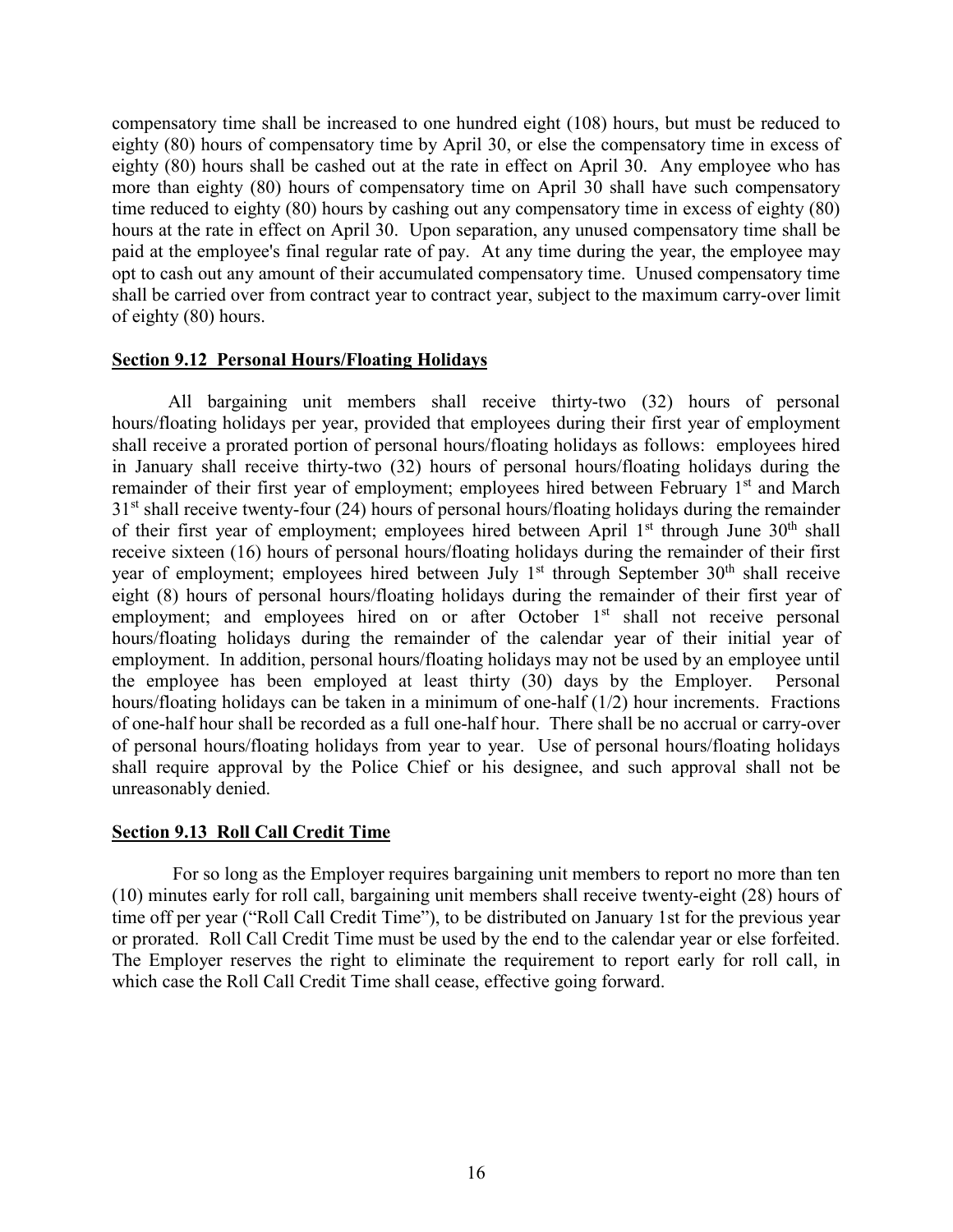### **ARTICLE X. EMPLOYEE SECURITY**

### **Section 10.1 Just Cause Standard**

No employee covered by this Agreement shall be disciplined without just cause. Notwithstanding the above, a probationary employee may be disciplined or discharged for any reason, and such discipline or discharge shall not be subject to the grievance/arbitration process of Article VI of this Agreement.

The Employer agrees to use its best efforts to follow the tenets of progressive discipline.

This procedure does not preclude the Village from bypassing steps when disciplining an employee. The nature, extent and seriousness of the offense will determine the appropriate disciplinary action. All disciplinary matters, except for probationary employees, shall be subject to the grievance procedure in this Agreement, commencing at Step 2, provided, however, oral and written reprimands shall not be subject to arbitration.

### **Section 10.2 Employee Notification**

A copy of any disciplinary action or material related to a Telecommunicator's performance which is placed in the personnel and/or disciplinary file(s) shall be given to the Telecommunicator at the same time it is placed into the file.

#### **Section 10.3 Personnel Files**

Nothing in this Agreement shall be considered to preclude the applicability of the Personnel Records Review Act, as set forth in 820 ILCS 40/0.01 *et seq.*, but said Personnel Records Review Act shall not be incorporated herein by reference, nor subject to the grievance procedures of this Agreement.

#### **Section 10.4 Personal Assets**

The Village shall not require an employee to disclose any item of his property, income, assets, source of income or assets, debts or personal or domestic expenditures.

#### **Section 10.5 Release of Information**

The Village agrees to abide by the provisions of the Freedom of Information Act (5 ILCS 140/1 *et seq.*).

### **Section 10.6 Use of Unfounded or Exonerated Material**

Any information of an adverse employment nature which may be contained in any unfounded, exonerated or otherwise not sustained file shall not be used against the employee in any future disciplinary proceedings, and such material shall be permanently removed from the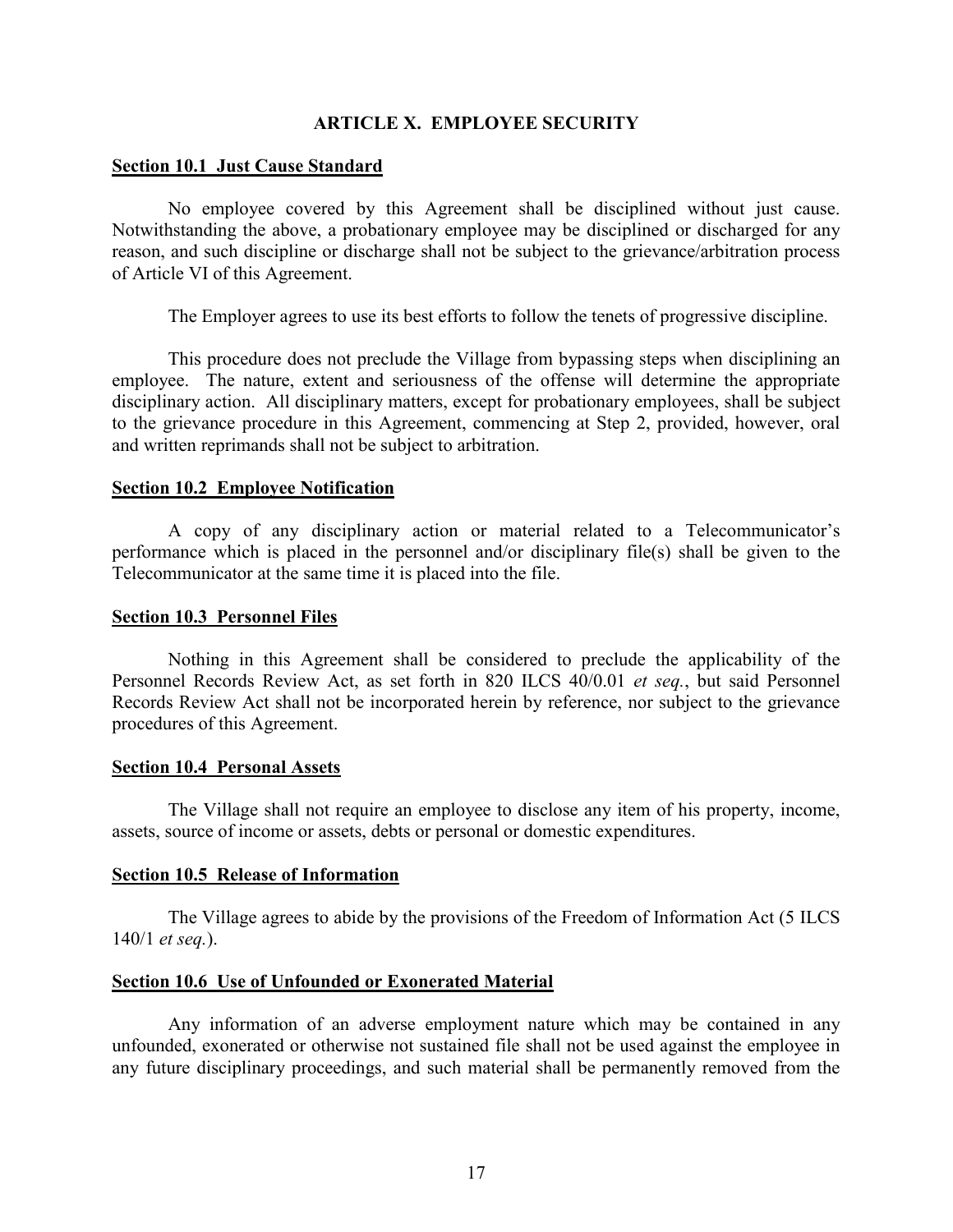employee's personnel records, but the Village may maintain such material in another file for use in any judicial or administrative proceedings.

# **Section 10.7 Representation at Disciplinary Meetings**

At any meeting with a command or supervisory employee of the Village which a telecommunicator reasonably believes may result in discipline, the telecommunicator shall have the right to request that a Labor Council representative be present at such meeting. Such meeting shall not be delayed so that any particular Labor Council representative or steward may be present, if any other Labor Council representative or steward is available.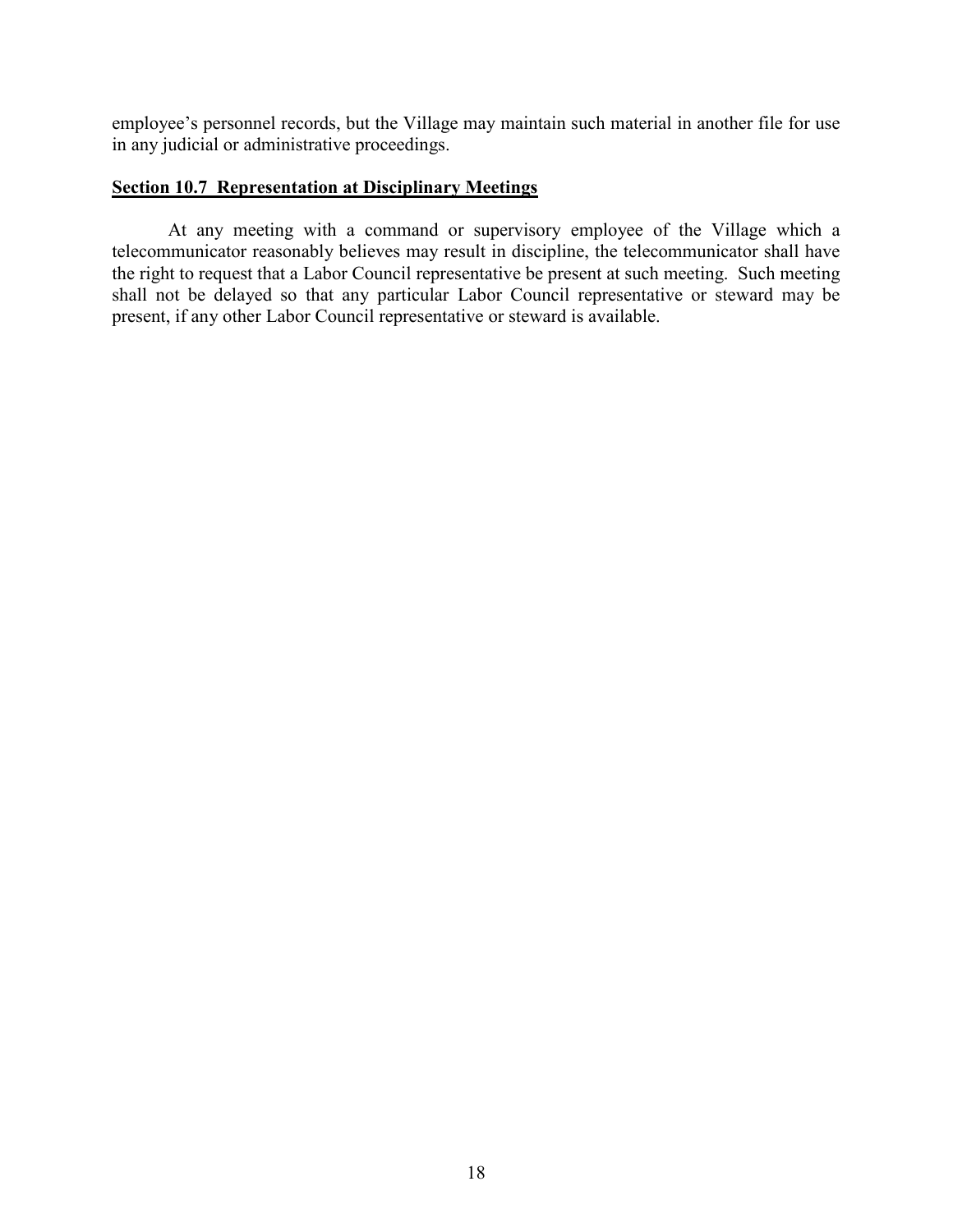#### **ARTICLE XI. OUTSIDE EMPLOYMENT**

The Village may restrict outside employment, even employment previously approved, which interferes with the employee's performance of his/her Village duties. Except as provided above, employees shall be allowed to engage in outside employment not to exceed sixteen (16) hours per week, except in a work week in which the employee is scheduled to work thirty-six (36) hours or less ("short week"), an employee shall not exceed twenty (20) hours of outside employment. If such outside employment involves duties similar to those performed for the Village, the employee must provide a written agreement signed by their outside employee indemnifying the Village and holding the Village harmless against any and all claims, demands, suits or other forms of liability that may arise out of, or by reason of, such outside employment. Probationary employees are not permitted to engage in outside employment during their probationary period, except with another unit of local government, and with the permission of the Chief of Police or his/her designee.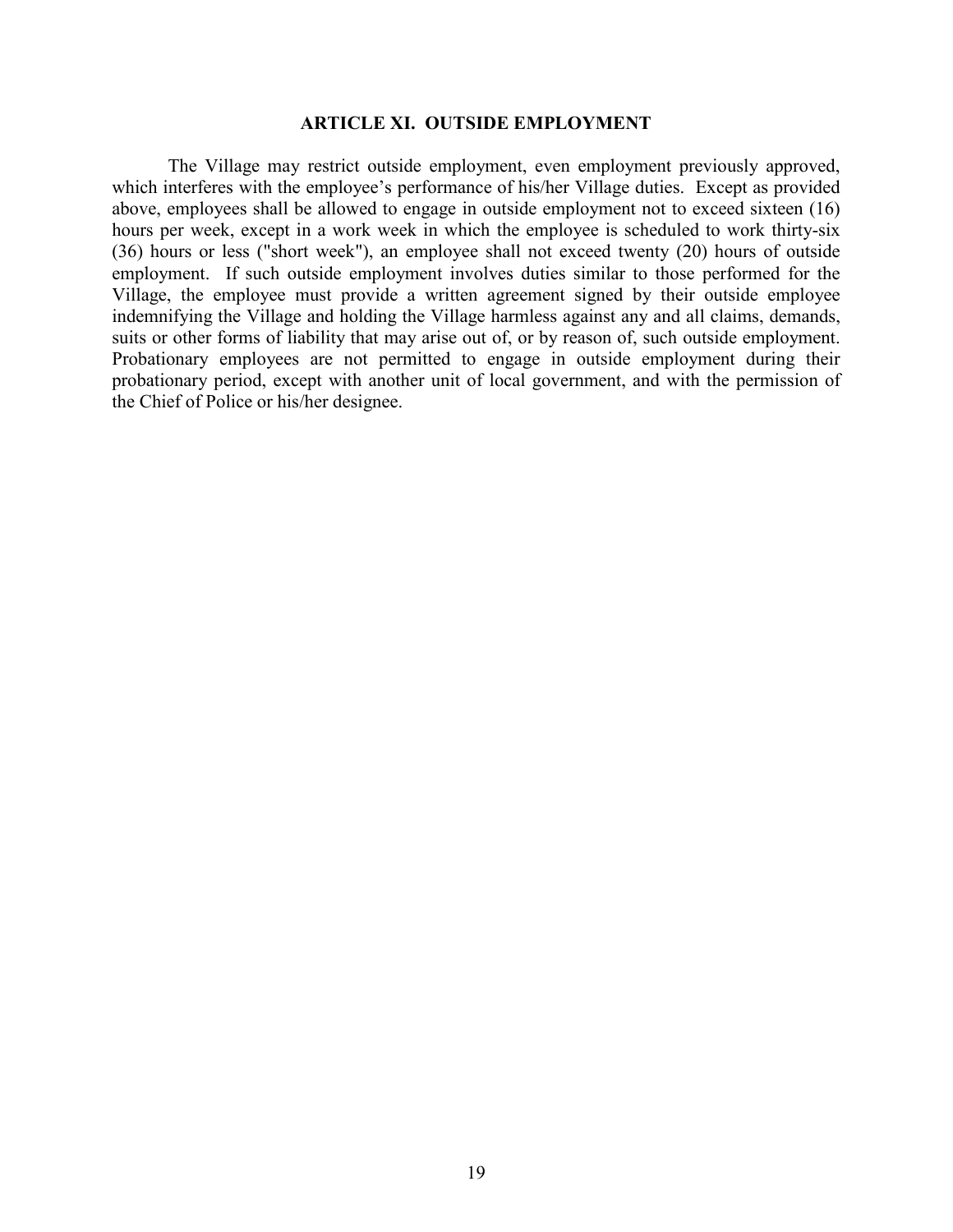# **ARTICLE XII. HOLIDAYS**

# **Section 12.1 Designation of Holidays**

The following days shall be considered holidays during the term of this Agreement:

Fourth of July **Christmas Eve** Labor Day Christmas Day

New Year's Day Thanksgiving Day Memorial Day **Day after Thanksgiving Day** New Year's Eve

# **Section 12.2 Eligibility Requirements**

In order to be eligible for holiday pay, an employee must work in the week in which the holiday falls, and must work his full scheduled working day immediately preceding and immediately following the holiday, unless proof of sickness or excusable absence is established to the satisfaction of the Police Chief.

# **Section 12.3 Holiday Pay**

(a) Regular Hours. All employees who are eligible will receive eight (8) hours of regular pay or eight (8) hours of compensatory time for each holiday, regardless of whether they are actually scheduled to work. In addition, effective May 1, 2013, any hours worked on a holiday listed in Section 12.1 above (between 12:01 a.m. and 12:00 midnight on the actual holiday) shall be paid at the rate of time and one-half the bargaining unit member's regular hourly rate of pay.

(b) Overtime on a Holiday. Effective May 1, 2013, any overtime hours worked on a holiday (between 12:01 a.m. and 12:00 midnight on the actual holiday) shall be compensated at the double time rate (*e.g.*, if an employee works overtime beginning at 6:00 p.m. on July 3 and ending at 6:00 a.m. on July 4, the employee shall be compensated at 1  $\frac{1}{2}$  times the rate from 6:00 p.m. to 12:00 midnight, and at double time from 12:01 a.m. until 6:00 a.m.).

### **Section 12.4 Holiday During Vacations**

Any holiday observed by the Village, which may occur during an employee's scheduled vacation period, shall not be counted as a day of vacation.

# **Section 12.5 Holiday Hours Defined**

For purposes of holiday compensation and eligibility for holiday pay pursuant to Section 12.2, employees will be eligible only for the day on which his/her work shift begins.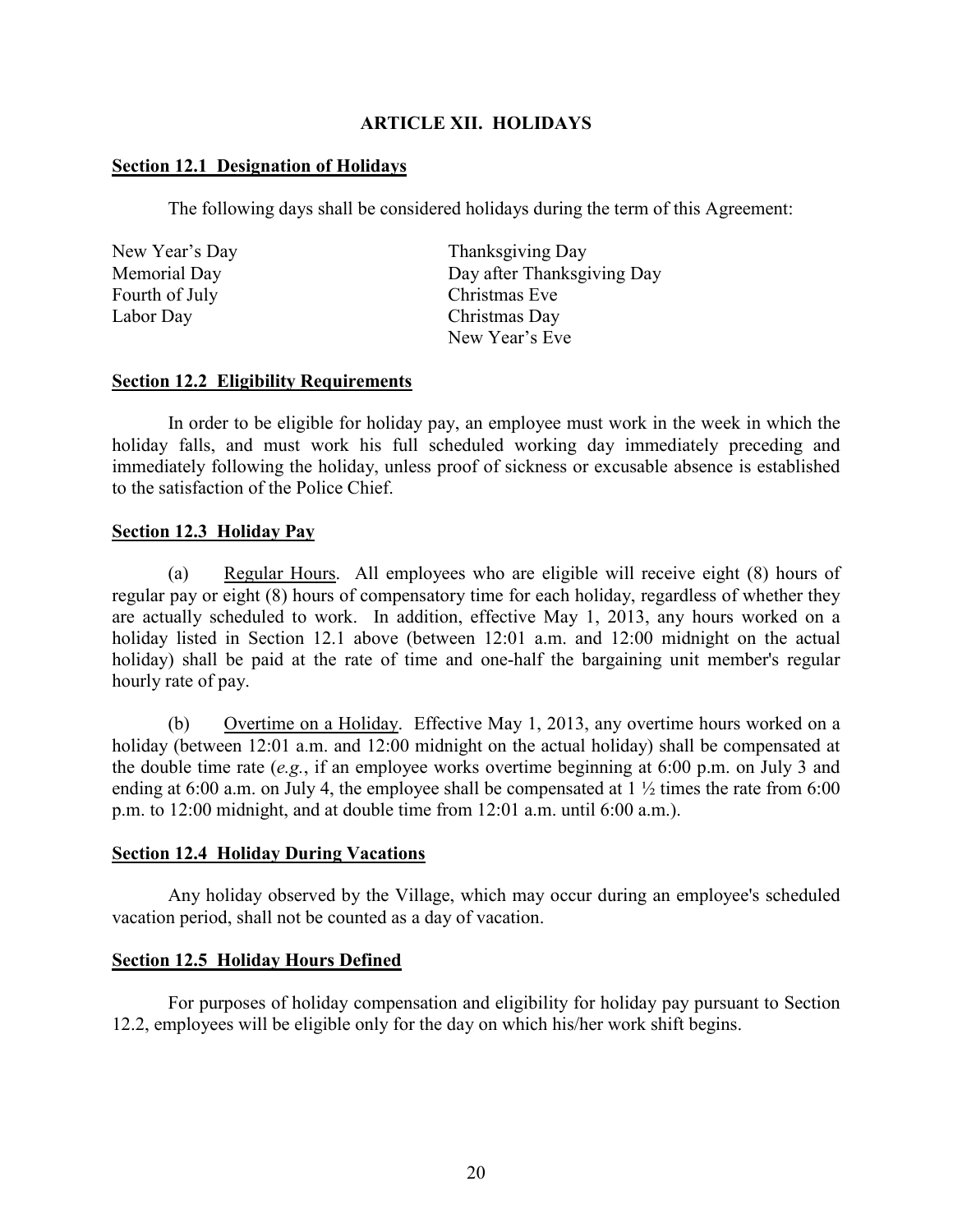### **ARTICLE XIII. SENIORITY, LAYOFF AND RECALL**

### **Section 13.1 Definition of Seniority**

As used in this Agreement, the term "seniority" shall refer to and be defined as the continuous length of employment with the Village of Vernon Hills as a full-time telecommunicator, less adjustments due to layoff or other breaks in service that were not related to a medical leave or otherwise required by law. A telecommunicator who receives discipline in excess of thirty (30) days for a single disciplinary event shall have their seniority reduced by the number of days of the discipline. For purposes of benefits accrual only, length of service shall be defined as the continuous length of employment with the Village of Vernon Hills, less adjustments due to layoff or other breaks in service that were not related to a medical leave or otherwise protected by law.

### **Section 13.2 Probationary Period**

The probationary period for new hires shall be twelve (12) months in duration, commencing on the day of employment. Time absent from work in excess of thirty (30) calendar days shall not apply towards satisfaction of the probationary period, and shall result in an automatic extension of the probationary period equal to the length of such absence. The probationary period may be extended by the Employer, at the Employer's sole discretion, but not to exceed an additional six (6) months, provided that written notice of such extension of the probationary period is provided to the employee and the Union at least thirty (30) days before the scheduled expiration of the original probationary period. During any probationary period, a probationary employee is subject to discipline, including discharge, without cause, and shall have no recourse to the grievance/arbitration procedure regarding such discipline or discharge.

### **Section 13.3 Layoffs**

If the Village, in its discretion, determines that layoffs are necessary, employees covered by this Agreement will be laid off in accordance with their seniority, as defined in this Agreement. Except in an emergency, no layoff will occur without at least sixty (60) calendar days notification to the Union and the effected employee.

#### **Section 13.4 Recall**

Covered members who are laid off shall be placed on a recall list for a period of two (2) years. If there is a recall, covered members who are still on the recall list shall be recalled, in the inverse order of their layoff (most senior re-called first). Employees who are eligible for recall and the Union shall both be given fourteen (14) calendar days notice of recall by certified or registered mail, provided that the employee must notify the Employer of the employee's intention to return to work within seven (7) calendar days after receiving notice of recall and the employee must report to work within fourteen (14) calendar days of the notice of recall. The Village shall be deemed to have fulfilled its obligations by mailing the recall notice by certified or registered mail, to the mailing address last provided by the employee, it being the obligation and responsibility of the employee to provide the Employer with the latest mailing address. If an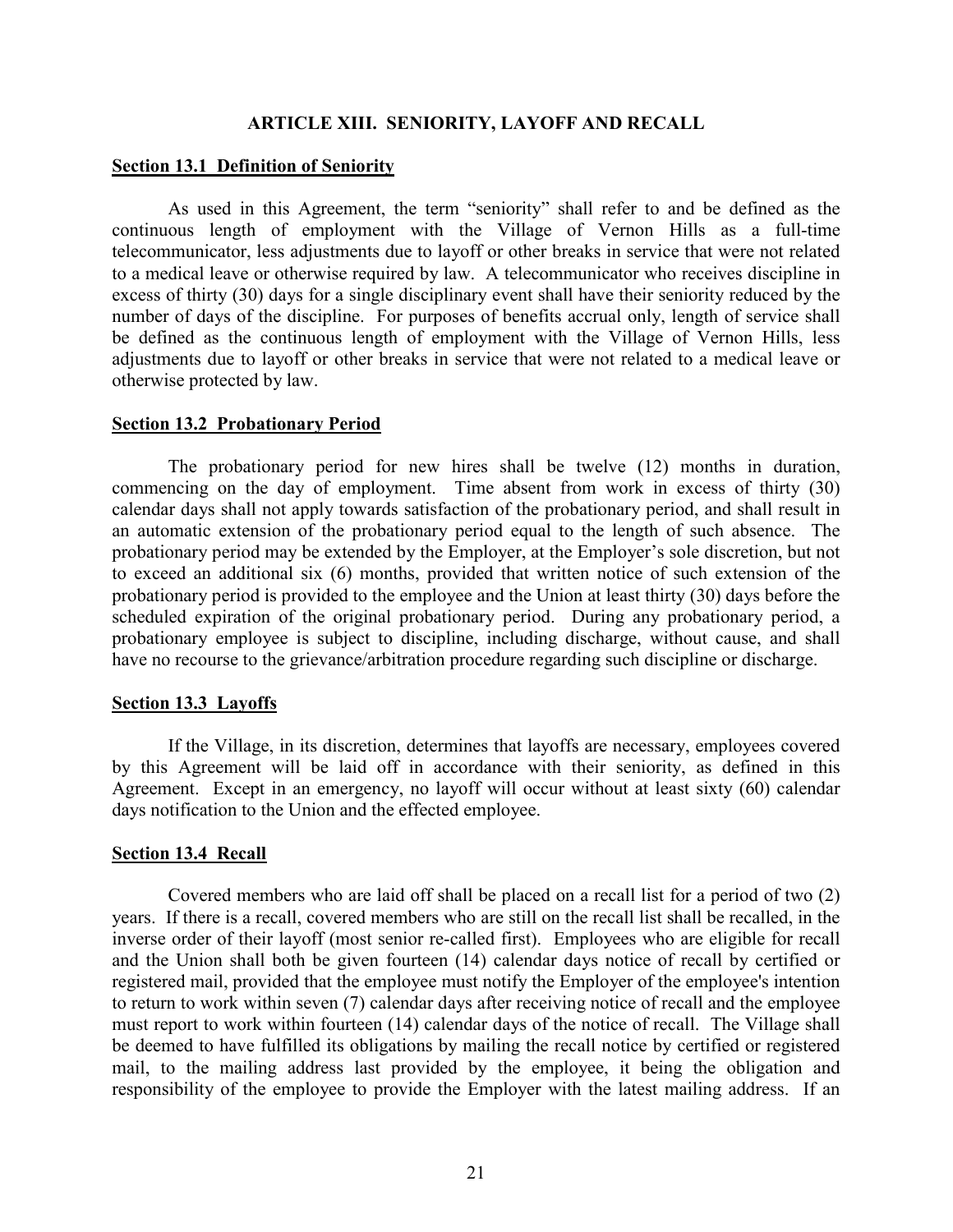employee fails to respond as set forth herein to a recall notice, or if an employee fails to report to work within fourteen (14) calendar days of the notice of recall, the employee's name shall be removed from the recall list, unless there are proven extenuating circumstances beyond the employee's control which prevent timely notification in which case the individual will be placed next on the recall list

# **Section 13.5 Effects of Layoff**

During the period of time that non-probationary employees have recall rights as specified above, the following provisions shall be applicable to any non-probationary employees who are laid off by the Village:

 1. An employee shall be paid for any earned but unused vacation, floating holidays/personal days, and any compensatory time which was earned prior to the effective date of the layoff, and any other applicable benefit time or reimbursement owed (*i.e.*, sick leave, if eligible), as of the effective date of the layoff.

 2. An employee shall have the right to maintain insurance coverage by paying the full monthly premium for single and, if desired, dependent coverage, so long as such employee remains eligible, as determined by the appropriate federal and/or state executive order, law or act. The payment schedule shall be determined by the Village, in accordance with applicable federal and/or state regulations.

# **Section 13.6 Posting of Seniority List**

The Village agrees to post each January a list setting forth the names of Telecommunicators who are covered by this Agreement, in order of seniority from last date of hire in a position covered by this Agreement. The Village shall not be responsible for any errors in the seniority list unless such errors are brought to the attention of the Employer in writing, within twenty-one (21) days of the posting of such seniority list.

# **Section 13.7 Termination of Seniority**

Seniority and the employment relationship shall be terminated for all purposes if the employee

- (a) quits;
- (b) is discharged (for just cause for an employee who has successfully completed the probationary period);
- (c) retires (or is retired pursuant to a legal, mandatory retirement age);
- (d) fails to notify the Police Chief or his designee of his intention to return to work within seven (7) calendar days after receiving notice of recall;
- (e) is laid off and fails to report to work within seven (7) days after sending the Village a notice of intent to return;
- (f) is laid off for a period in excess of two (2) years; or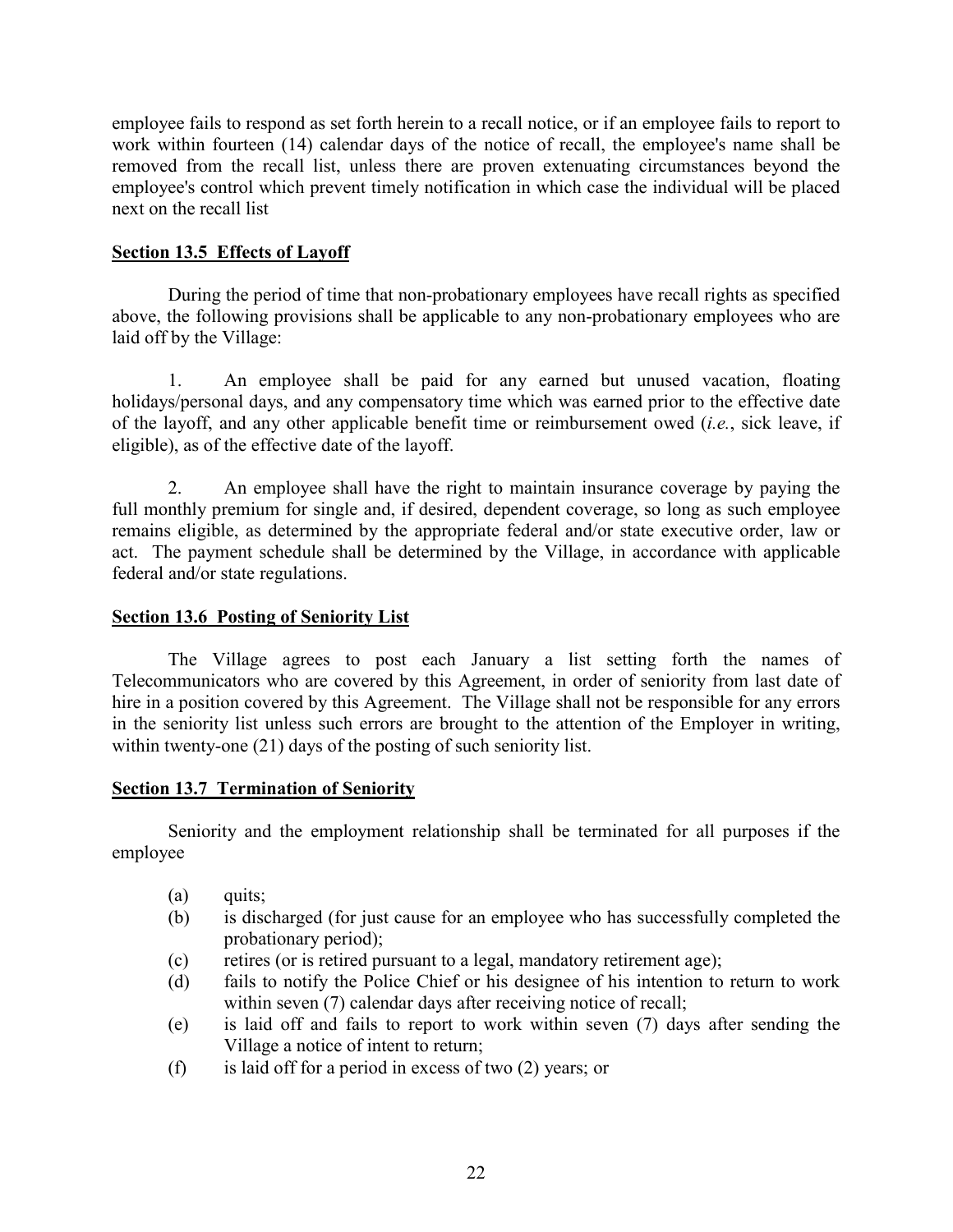(g) does not perform work for the Village (except for military service, disability pension, a lay-off where the employee has recall rights, or an established workrelated injury compensable under worker's compensation) for a period in excess of twelve (12) months.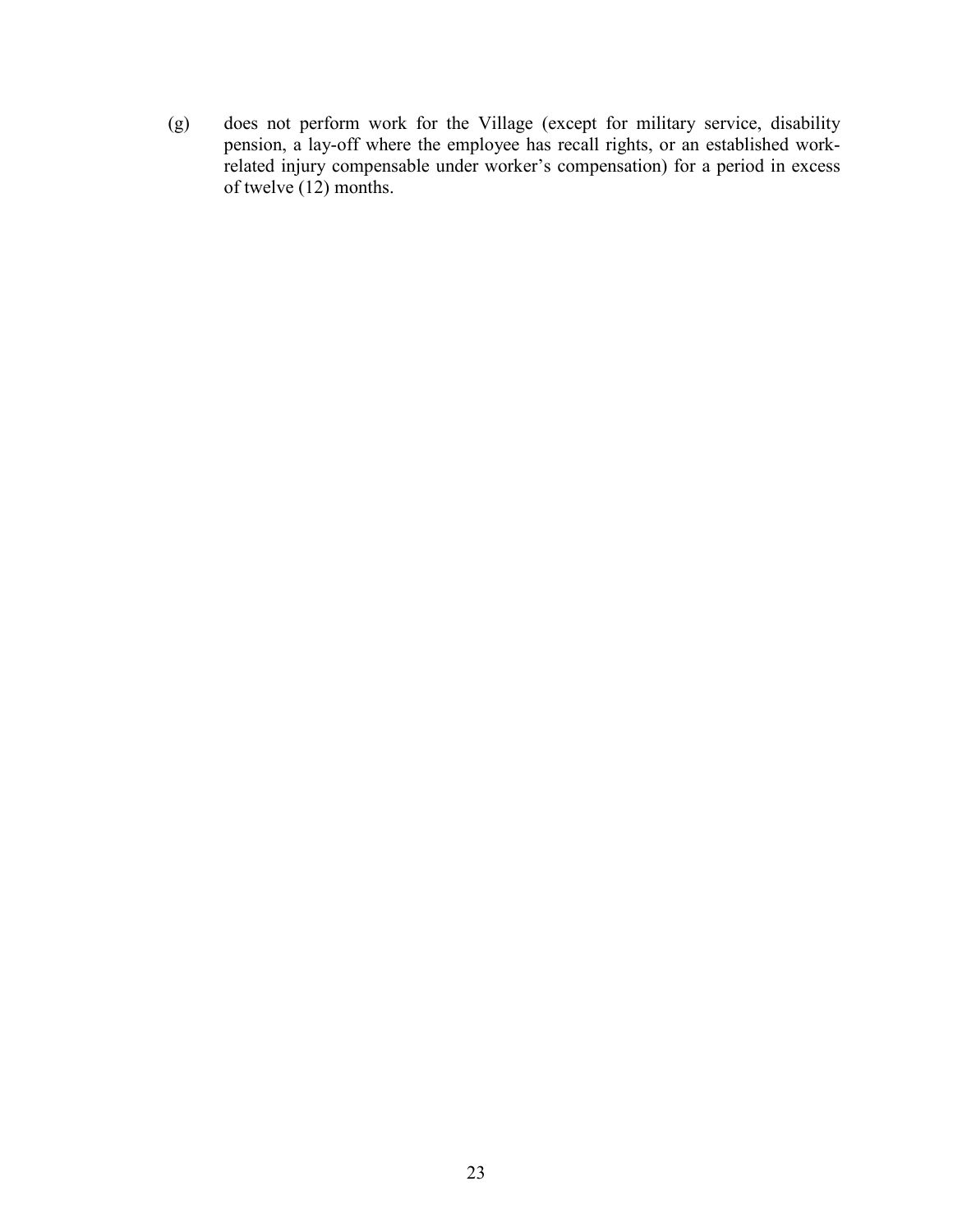### **ARTICLE XIV. VACATIONS**

### **Section 14.1 Eligibility and Allowances**

Employees covered by this Agreement shall accrue vacation leave credit annually according to the following schedule:

| $1st$ through $4th$ full year of service:           | 80 hours  |
|-----------------------------------------------------|-----------|
| $5th$ through 9 <sup>th</sup> full year of service: | 120 hours |
| $10th$ through $19th$ full year of service:         | 160 hours |
| $20th$ and above full years of service:             | 200 hours |

As used in this Section, the phrase "full year of service" shall mean a twelve month period of uninterrupted employment commencing on an employee's hire date and ending on the anniversary of their hire date in each subsequent year.

#### **Section 14.2 Accrual**

On January  $1<sup>st</sup>$ , employees hired on or after May 1, 2003, will be credited with their vacation time for the calendar year based on the total amount that corresponds to the schedule in Section 14.1 above (this includes any additional vacation that they will earn due to years of service which will be reached on their anniversary date occurring later that calendar year). Employees may request to use their vacation time at any time during the year for which it is credited.

For employees hired before May 1, 2003, the employee's vacation for the year will accrue in full on January  $1<sup>st</sup>$  each year (this includes any additional vacation that they are entitled due to years of service which will be reached on their anniversary date occurring later that calendar year).

New employees shall be credited with vacation time on the first day of hire, pro-rated for the remainder of the calendar year. Employees shall not be able to use vacation time until they have worked at least six (6) full months for the Village.

### **Section 14.3 Vacation Pay**

Vacation pay shall be paid at the employee's regular straight time hourly rate of pay in effect on the date of such vacation day.

### **Section 14.4 Scheduling**

Vacations shall be scheduled by bargaining unit members as follows: Bargaining unit members may request vacation preferences based on a rotational basis based on seniority as defined in this Agreement. Each bargaining unit member may select blocks of two or more consecutive days up to eighty-four (84) hours of vacation as a first pick preference. All first pick vacation preference requests must be completed no later than March 1<sup>st</sup> for the following twelve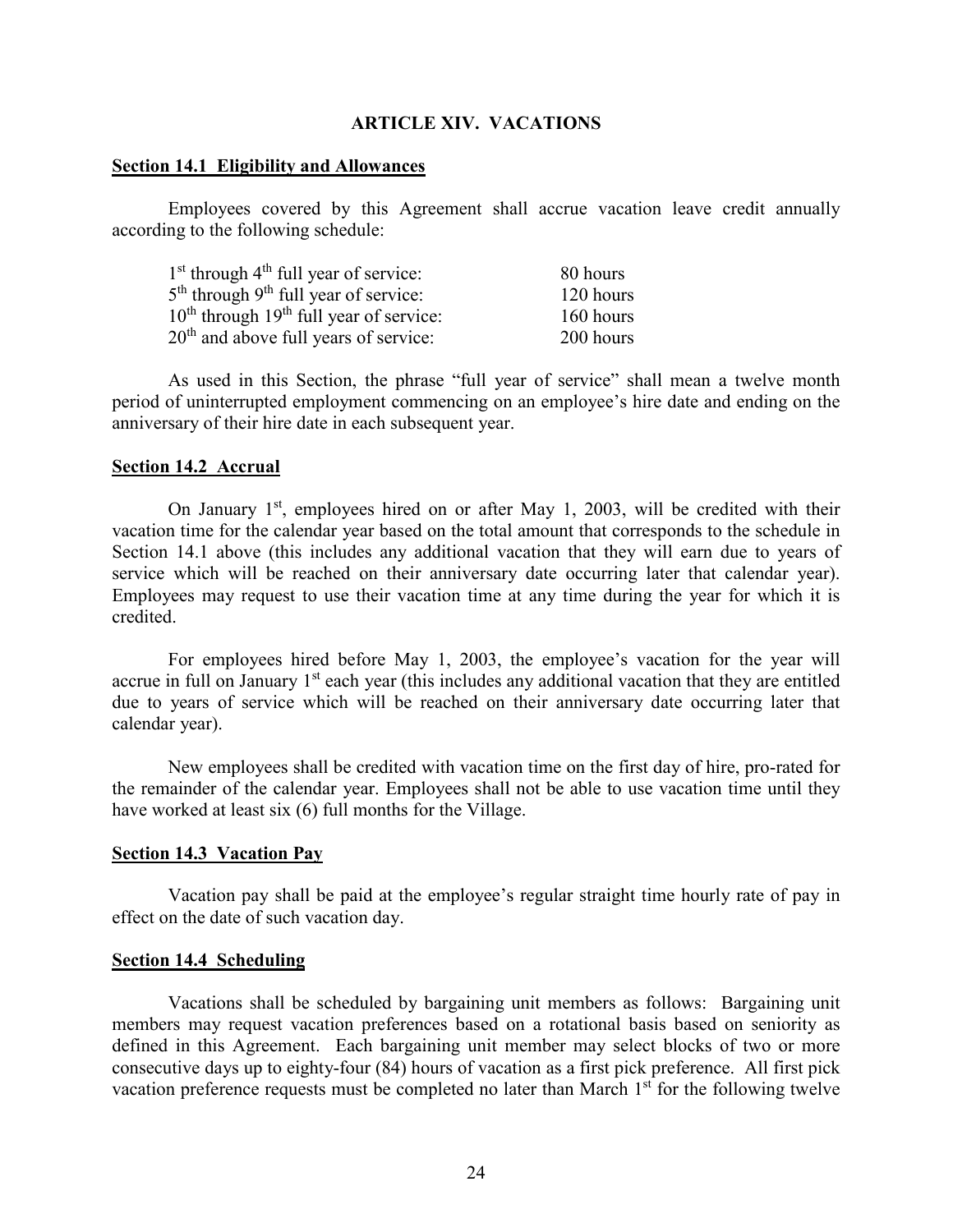(12) month period. Prior to March  $1<sup>st</sup>$ , requests for vacation shall be approved in the order received, based on seniority, provided that no more than one (1) bargaining unit member per shift may be scheduled for vacation. After March  $1<sup>st</sup>$ , any additional vacation that has not been scheduled may be scheduled on a first come, first served basis, provided that no such vacation request shall be approved unless the Village's staffing requirements are met. Vacation time which is scheduled after the March 1<sup>st</sup> preference deadline must be taken in a minimum of onehalf (1/2) hour increments.

# **Section 14.5 Vacation Carry-Over**

Employees may carryover, into the next calendar year, the amount of hours equal to the number of hours they have earned for the current calendar year. For example, an employee with three years of service earned 80 hours of vacation for the current calendar year and may carry over up to a maximum of 80 hours into the next calendar year. An employee with twenty-one years of service earned 200 hours of vacation for the current calendar year and may carry over up to 200 hours into the next calendar year. Vacation leave in excess of the accrual limit shall be forfeited.

# **Section 14.6 Vacation Benefits at Separation**

 A bargaining unit member shall be compensated for vacation leave earned and unused at the date of such employee's separation or resignation. Vacation time that has been credited, but not earned, shall not be paid to the employee. Vacation time that has been used, but not earned, shall be deducted from the employee's final paycheck. Payment is to be made to the employee's Retirement Health Savings (RHS) account. In the event of separation due to the death of the employee, such compensation shall be paid to the employee's beneficiary of the Village's life insurance plan.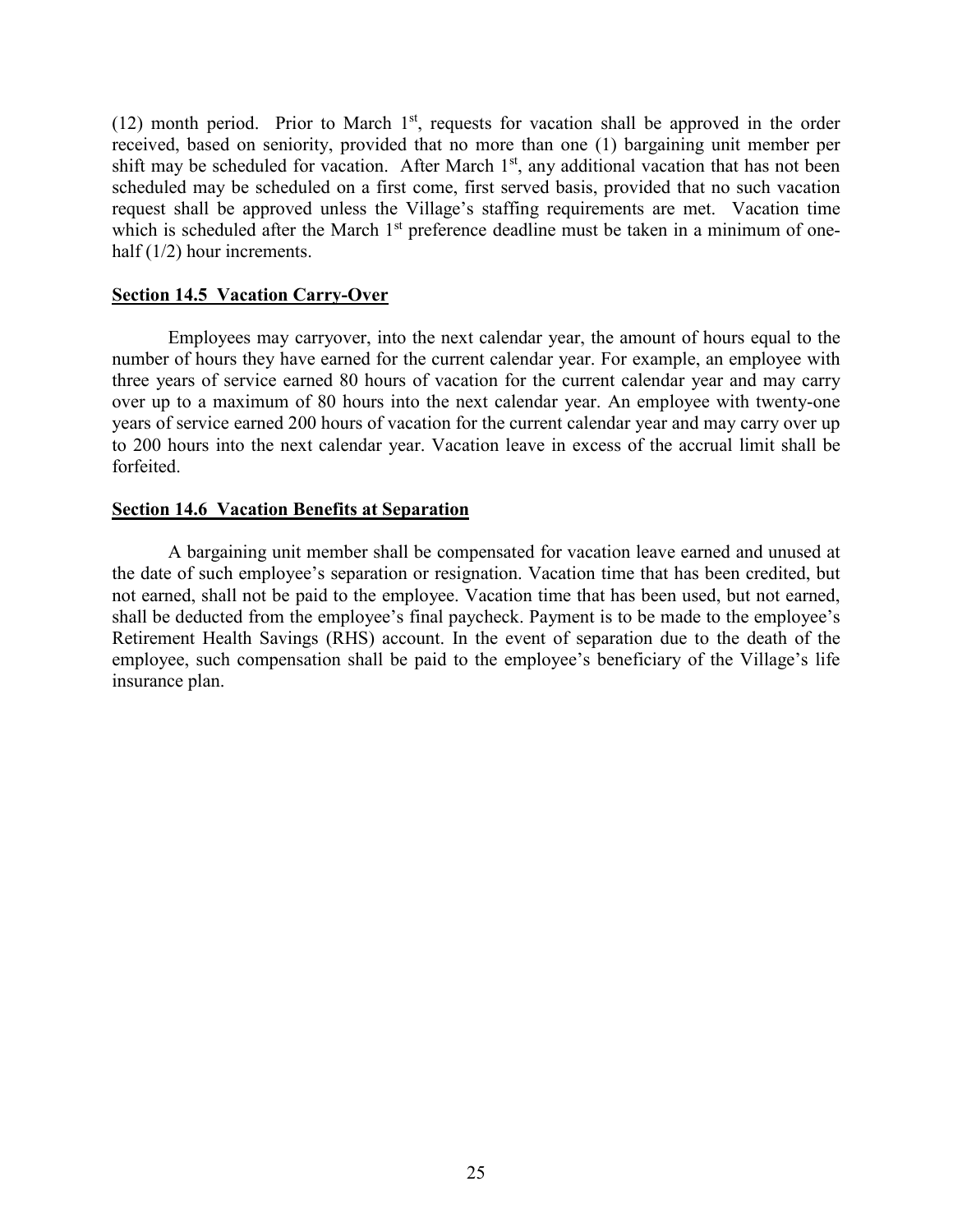# **ARTICLE XV. SICK LEAVE**

### **Section 15.1 Accrual**

Bargaining unit members shall earn eight (8) hours of sick leave per month of employment, provided the employee was not absent on unpaid leave for more than fifteen (15) calendar days that month. Bargaining unit members may accumulate sick leave to a maximum of 912 hours, subject to the buy-back provisions contained in Section 15.2. Sick leave may be used only for an employee's own sickness or disability. However, an employee may use sick leave, not to exceed forty-eight (48) hours per year, for the sickness of an immediate family member. Immediate family member shall be defined as the employee's spouse, children, stepchildren, father, mother or any other member of the employee's household. Sick leave shall not be granted in cases where regular or disability retirement has been approved or for absence due to injuries resulting from employment in a position other than that held in the Village's service. Employee's injured in the course of other employment shall be eligible for leave of absence without pay. Sick leave shall be required to be taken in a minimum of one-half (1/2) hour increments. Fractions shall be rounded up to one-half hour.

When an employee finds it necessary to be absent from work for any of the reasons specified herein, the employee shall be required to report such fact to their immediate supervisor. All employees shall be required to provide such notification at least two (2) hours in advance of their scheduled starting time, whenever possible, but no later than as soon as possible. An employee is responsible for reporting daily thereafter for the duration of the illness or injury. The Employer may request that the employee provide a statement from a doctor for any use of sick leave, which statement shall, at a minimum, require the doctor to state that the employee has been examined by the physician during the period of absence, that the employee was not fit to report to duty during such absence, and the date on which the employee is expected to be able to return to work.

### **Section 15.2 Sick Leave Buy-Back**

On December 31 of each year, any employee who has accumulated sick leave in excess of 816 hours shall have their sick leave accumulation reduced to 816 hours, and the Village shall compensate the employee for such sick leave hours in excess of 816 hours at a rate of four (4) hours pay for each eight (8) hours of sick leave in excess of 816 hours. Such payments shall be made in the month of January of each year for the sick leave accumulated during the preceding calendar year. In addition, at the employee's option, any employee who has accumulated sick leave in excess of 720 hours may reduce their sick leave in January to any amount between 720 and 816 hours, at the same rate of compensation.

### **Section 15.3 Excessive Use of Sick Leave**

Employees may be subject to discipline, if the employee abuses sick leave.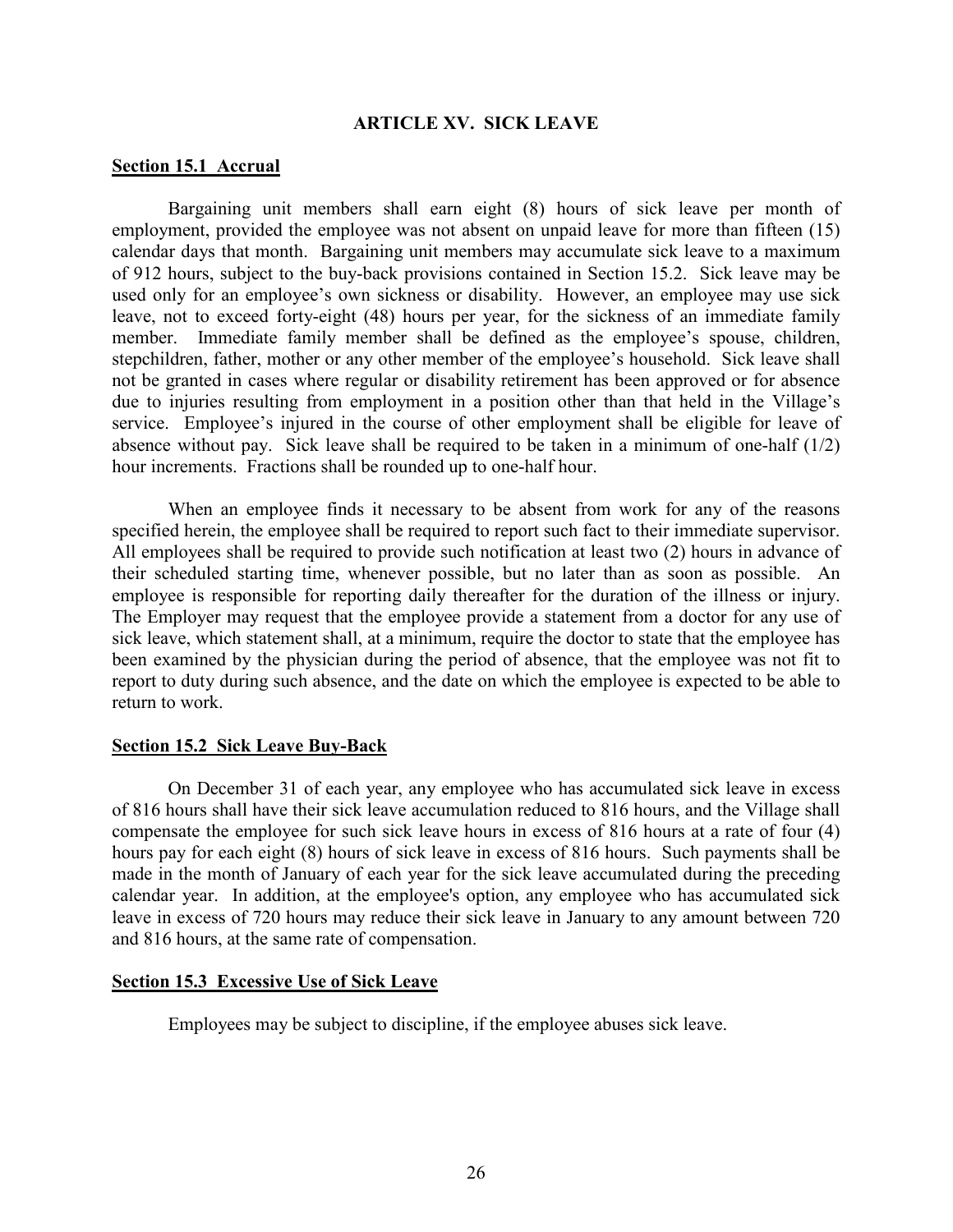# **Section 15.4 Payment on Separation**

Non-sworn full-time employees who leave (without being involuntarily terminated) the municipal service after at least fifteen (15) years of full-time employment and who have accumulated at least ninety (90) days (or 720 hours) of sick leave shall be compensated at their normal pay rate for 50% of the sick leave accumulated. In the event of separation due to death of the employee who has served at least the required fifteen (15) years, compensation shall be made to the employee's beneficiary.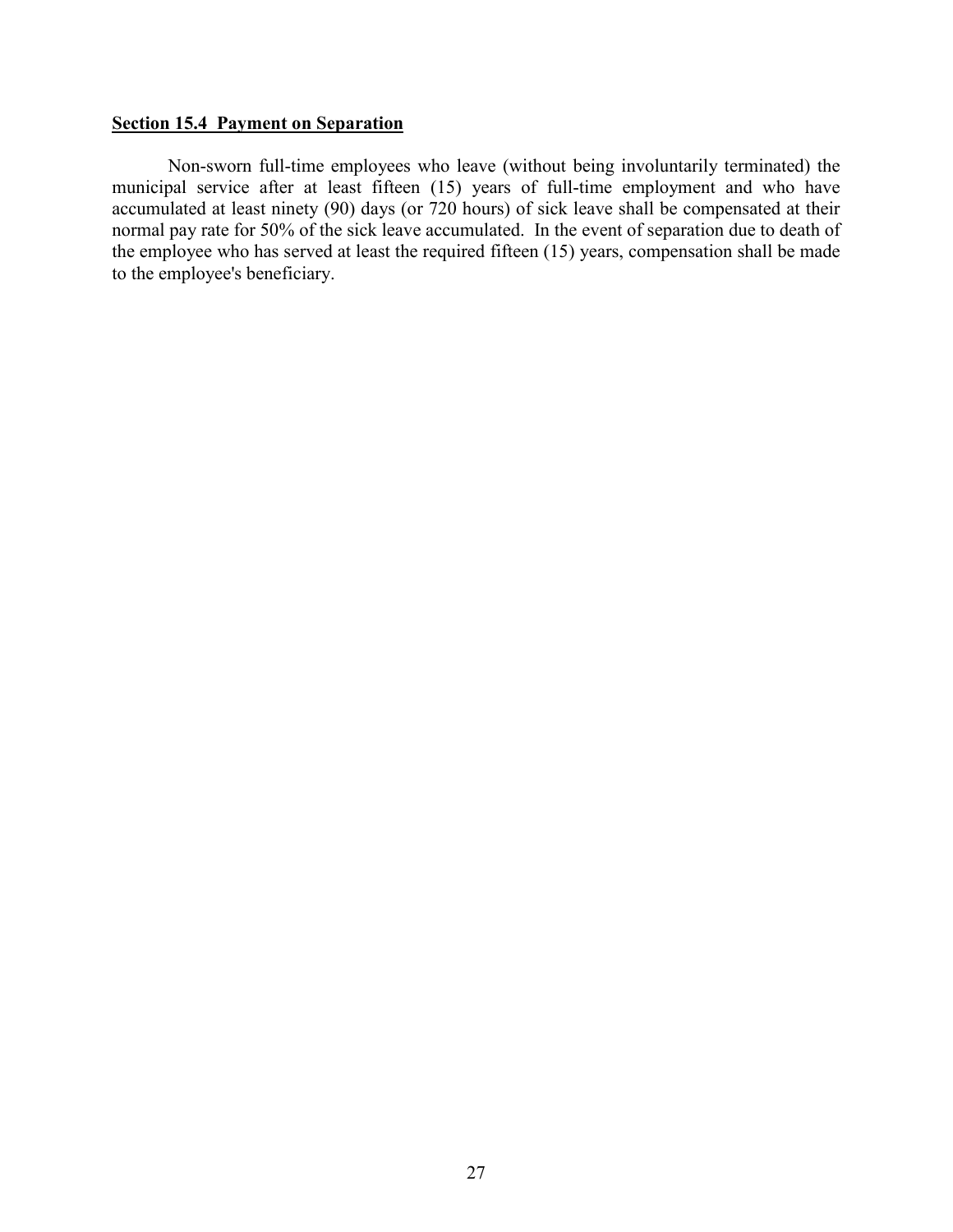### **ARTICLE XVI. ADDITIONAL LEAVES OF ABSENCE**

# **Section 16.1 Unpaid Leave**

The Village may grant an unpaid leave of absence under this Article to any bargaining unit employee, if the Village determines there is good and sufficient reason. Any request for a leave of absence shall be submitted in writing by the employee to the Village Manager or his/her designee, as far in advance as practicable. The request shall state the reason for the leave of absence and the approximate length of time off the employee desires. The Village reserves the right to determine whether such leave of absence is granted and the length of said leave, at the sole discretion of the Village Manager or his/her designee. The granting or denial of such request for leave of absence shall be subject to the grievance procedure set forth in Article VI of this Agreement, but any such grievance shall be commenced at Step Three of the grievance procedure. As a condition precedent to the Village offering the opportunity to request such unpaid leave of absence, no grievance shall be advanced to arbitration at Step Four of the grievance procedure.

During the time that the employee is on such unpaid leave, the employee shall not be entitled to any benefits provided pursuant to this Agreement, and shall not accrue seniority or service credit during such leave. However, the employee may continue to be covered by the Village's group health insurance plan, during such unpaid leave, provided the employee shall be responsible for 100% of the insurance premium during such leave.

### **Section 16.2 Military Leave**

The parties agree to abide by state and federal law, as it relates to military leave and benefits.

#### **Section 16.3 Bereavement Leave**

In the event of a death in the immediate family, an employee may be granted up to a maximum of three (3) working days without loss of pay, as bereavement leave, in proximity to such occurrence. For purposes of this Section, immediate family is defined as the employee's husband, wife, civil union spouse, son, son-in-law, daughter, daughter-in-law, mother, motherin-law, father, father-in-law, brother, half-brother, brother-in-law, sister, half-sister, sister-in-law, and grandparents and grandchildren of the employee or their spouse, inclusive of step-relatives. In extenuating circumstances, the Village Manager may approve leave in case of death of other persons not included herein.

#### **Section 16.4 Family and Medical Leave Act**

The Village offers Family and Medical Leave pursuant to the Family and Medical Leave Act, or as amended, and in conjunction with the Village's Family and Medical Leave Act policy, as the same may be changed from time to time by the Village.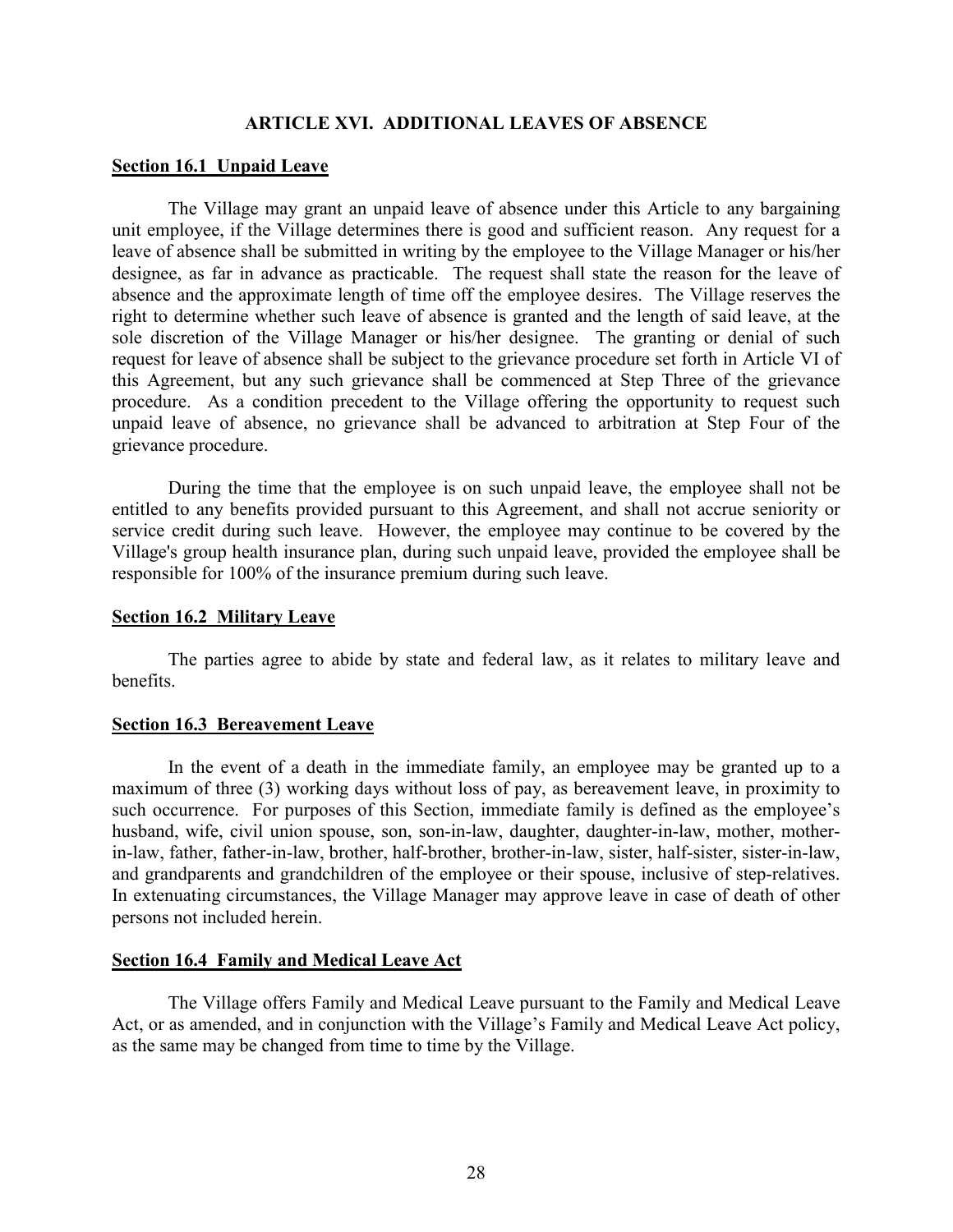Notwithstanding the restrictions on the use of sick leave set forth in Section 15.1 of this Agreement, if a bargaining unit members requests FMLA leave for the purpose of bonding because of a birth, adoption, or foster care placement of a child, the employee shall first use available sick leave, not to exceed 120 hours which paid sick leave shall run concurrently with FMLA leave. Thereafter, the employee must substitute accrued paid vacation for unpaid FMLA leave, followed by floating holidays, roll call time, if applicable, and compensatory time, respectively. The use of such paid time off during an FMLA leave of absence shall not extend the length of an employee's FMLA leave.

### **Section 16.5 Jury Duty**

Any employee who is called for or selected to serve on a jury trial shall receive their usual rate of pay for every scheduled day of work missed because of jury duty, provided they turn the stipend received for jury duty on these days over to the Employer. Leave for jury duty will not be charged against the employee's annual leave or sick leave and all benefits will continue to accumulate during each day of jury duty leave.

# **Section 16.6 Court Attendance**

Employees who have been subpoenaed to appear in court concerning matters arising in the course of their duties, shall, in addition to the compensation provided in Section 9.7, be required to turn over to the Village the amount paid to the employee as a witness fee.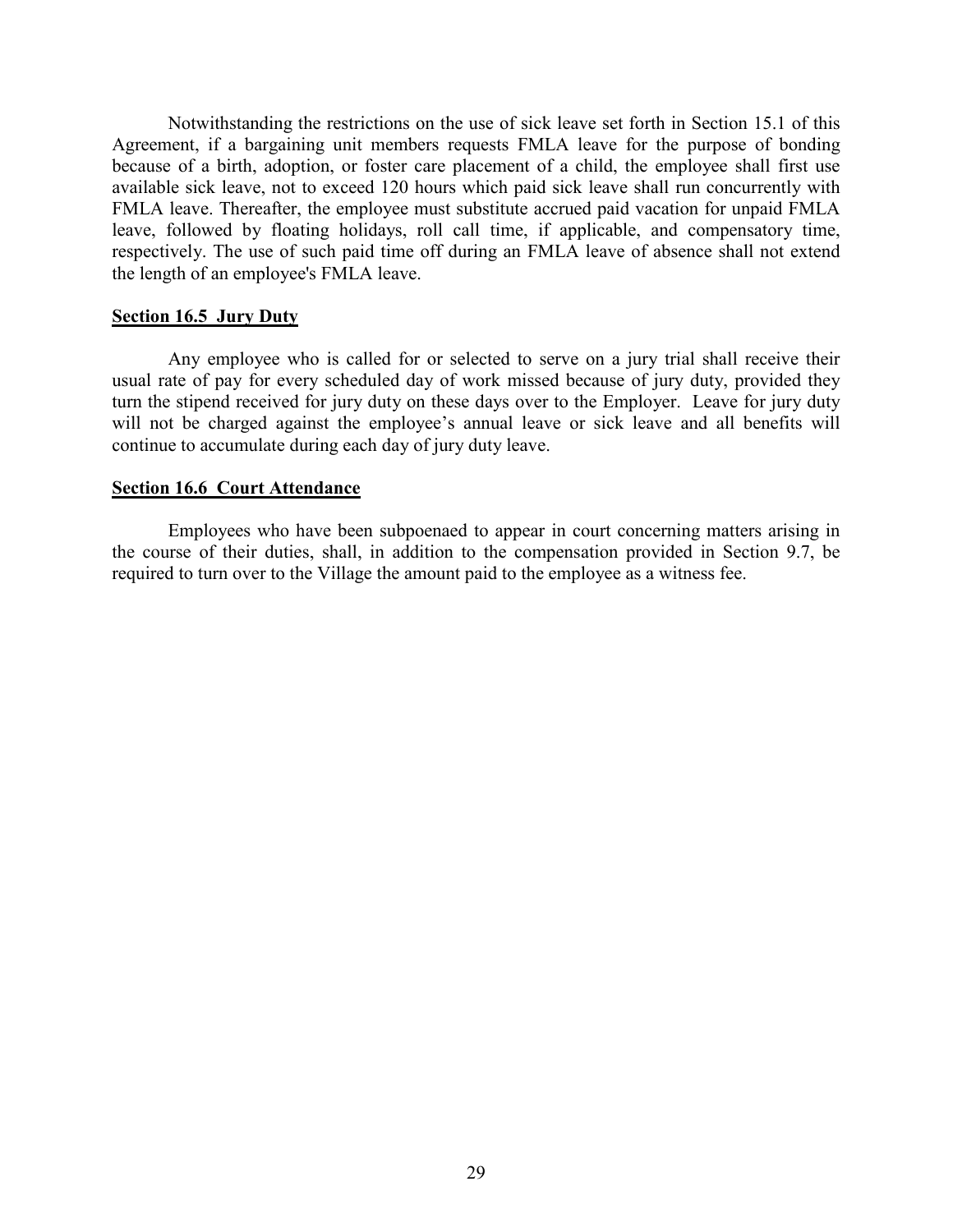# **ARTICLE XVII. UNIFORMS**

# **Section 17.1 Quartermaster System**

The Village agrees to provide a modified quartermaster system, in which the Village shall designate various retail sources from which employees may purchase uniforms and related equipment authorized by the Village, at an amount not to exceed three hundred fifty (\$350.00) dollars per annum.

# **Section 17.2 Dry Cleaning**

The Village shall provide for the dry cleaning of uniforms, not to exceed twenty-five (\$25.00) dollars per month.

# **Section 17.3 Initial Uniform and Equipment Issuance**

The Employer agrees to provide an initial uniform and equipment issue to each new employee hired as defined below, except that the employee receiving the initial uniform issuance shall not be entitled to the three hundred fifty (\$350.00) dollars per annum allowance in Section 17.1 until May 1 following the employee's successful completion of probation, unless the employee completes probation between May 1 and November 1, then the employee becomes eligible for such allowance upon successful completion of probation.

Once the Telecommunicator successfully passes the CTO Program, the Department shall provide the employee the following uniforms:

Combined Communications "soft" uniform:

3-Elbeco "Polo-style" short sleeve shirts with embroidered Combined Communications patch and name

2-Elbeco "Polo-style" long sleeve shirts with embroidered Combined Communications patch and name

3-Elbeco uniform trousers, black

1-Garrison Belt, Basket weave black

5-Socks, black

3-T-shirts, white or black

1-Pair of Boots or Shoes, black

1-Pullover Job Shirt

Once the Telecommunicator successfully passes the probation period, the Department shall provide the employee the following uniform:

Class "B" Uniform:

1-Long Sleeve Dress Shirt, Light Blue 1-Name Tag, Brushed Silver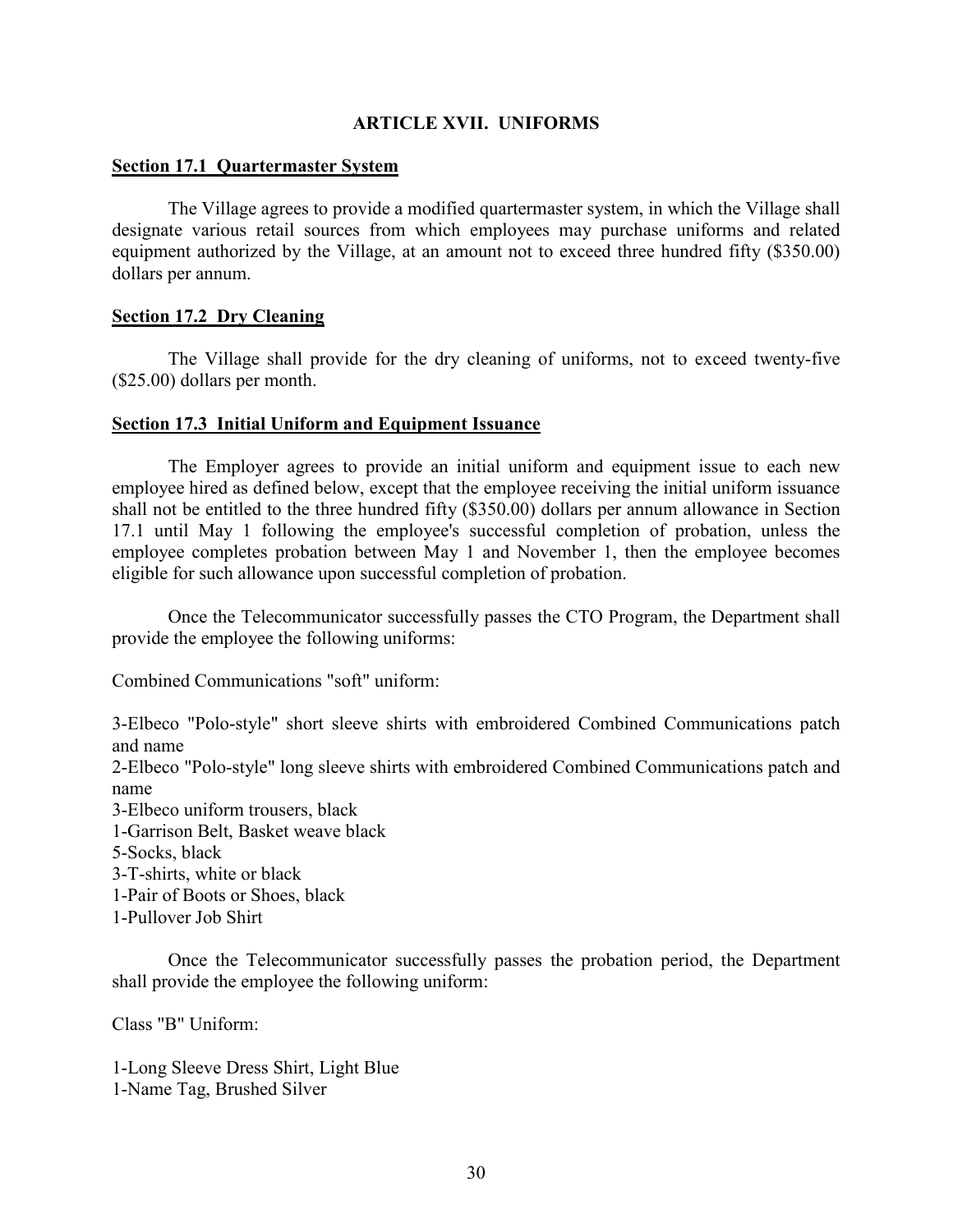1-Badge 1-Tie, Navy Blue 1-Tie Bar, Brushed Silver

### **Section 17.4 Uniform Changes**

The Employer agrees that any changes to the uniform presently being worn will be provided for by the Employer. This includes any departmental uniform changes.

# **Section 17.5 Replacement of Damaged Clothing**

The Employer agrees to replace the clothing of any employee which is damaged as a result of the employees' duties, excluding ordinary wear and tear. Such incident shall be documented to the employee's immediate supervisor.

# **Section 17.6 Replacement of Personal Property**

The Employer agrees to pay for the repair or replacement, up to one hundred fifty (\$150.00) dollars, for corrective lenses, prescription sunglasses, or wristwatches, which are worn or carried by an employee and which are not prohibited by the Employer, when such item is damaged or destroyed as a result of the employee's performance of duty. Such claim shall be documented by the employee to the appropriate supervisor.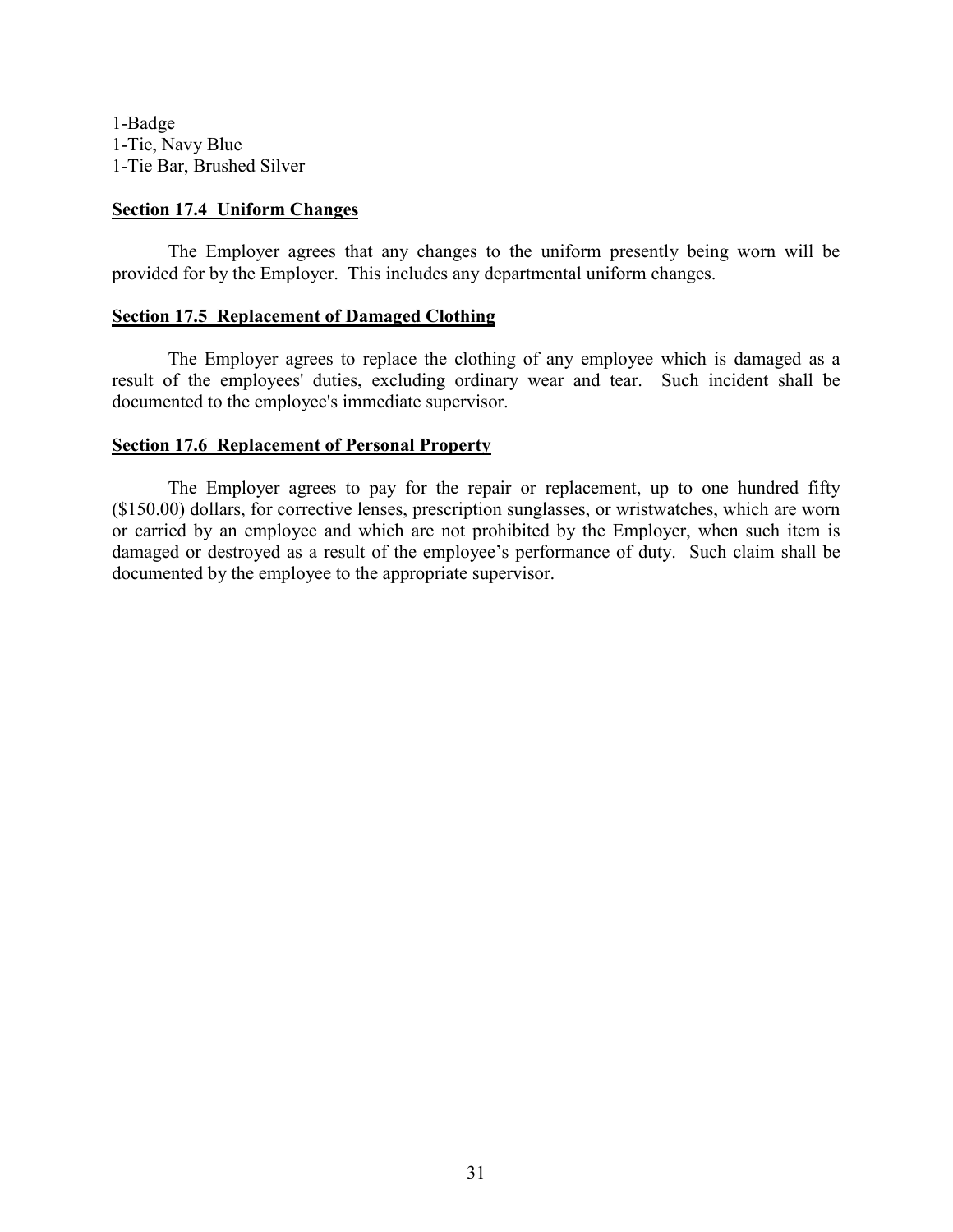# **ARTICLE XVIII. EDUCATION AND TRAVEL**

### **Section 18.1 School Seminars and Conferences**

Registration fees for attendance at any school seminar or conference shall be paid by the Village, but only if the Village orders or directs the employee to attend.

# **Section 18.2 Tuition Reimbursement Program**

The terms, provisions and conditions of the Tuition Reimbursement Program, as set forth in Exhibit "A" of the Personnel Rules of the Village of Vernon Hills, are hereby incorporated herein by reference. Bargaining unit employees are eligible to participate in such Tuition Reimbursement Program, subject to the terms, conditions and limitations set forth therein.

### **Section 18.3 Use of Personal Vehicle for Official Business**

Employees who choose to use their personal vehicle for required attendance at an alternative worksite for any training, school, seminar, or conference or for other official business of the Village shall be compensated at the current IRS rate per mile, and reimbursed for such use on a monthly basis, according to the following formula: a bargaining unit member shall receive mileage reimbursement for use of his or her personal vehicle only for the mileage that such bargaining unit member is required to travel to and from such alternative worksite (roundtrip), less the mileage that a bargaining unit member normally travels from his or her residence to the Department (roundtrip) (as measured by Google Maps, using the shortest route).

# **Section 18.4 Travel Expense Reimbursement**

The terms, conditions and limitations set forth in Chapter 18.00, entitled "Travel and Expenses," of the Personnel Policies of the Village of Vernon Hills are hereby incorporated herein by reference. Bargaining unit members are eligible to receive travel expense reimbursement, subject to the terms, conditions and limitations of said policy.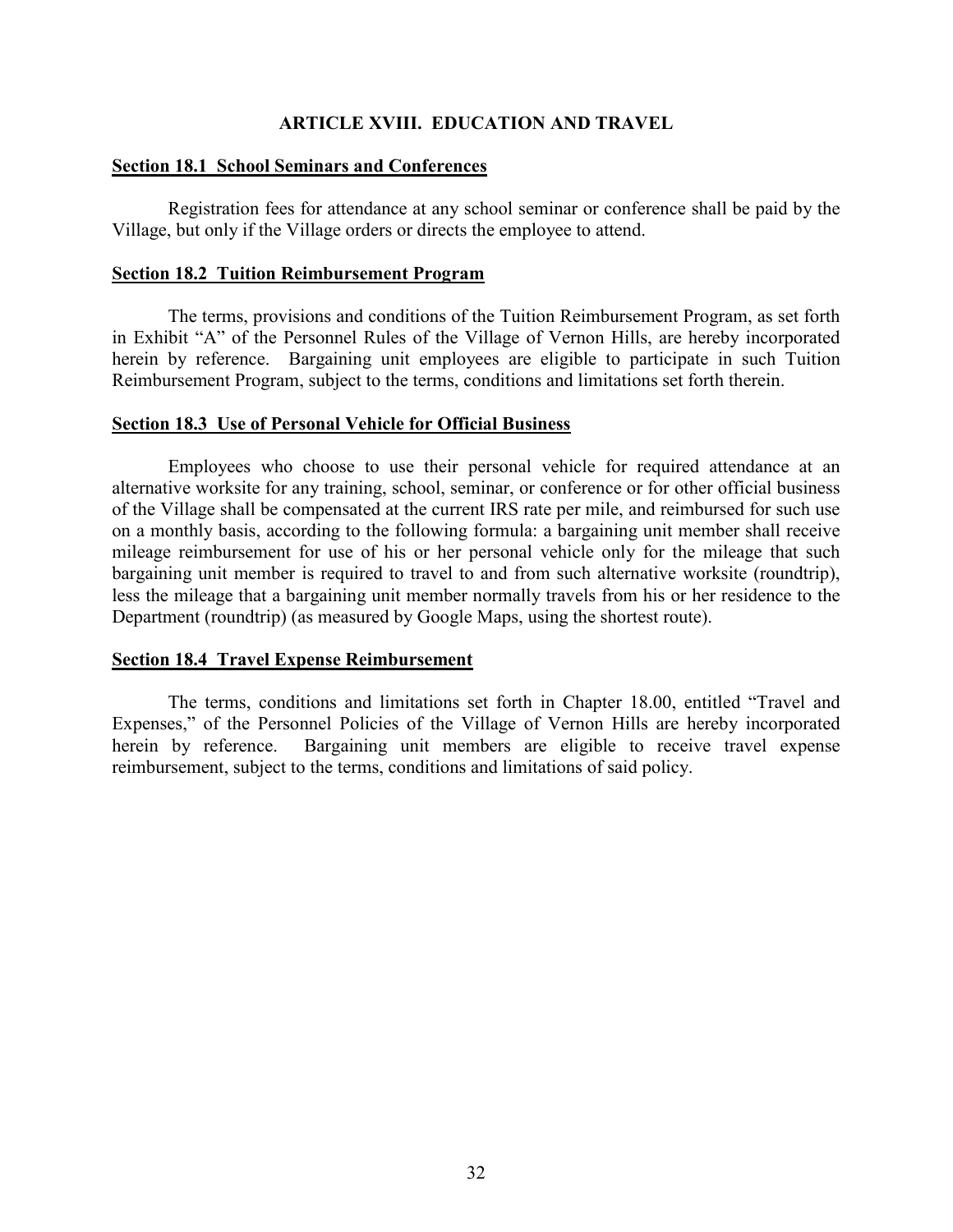### **ARTICLE XIX. HEALTH AND LIFE INSURANCE**

### **Section 19.1 Life Insurance**

The Employer shall provide each full-time bargaining unit member with term life insurance in an amount equal to three (3) times the employee's yearly salary, maximum benefit of \$250,000.

#### **Section 19.2 Health Insurance**

The Employer's present complete health and hospitalization coverage, provided to all employees covered by this Agreement, shall remain in effect during the term of this Agreement; provided, however, the Employer may change carriers or the program once annually during the term of this Agreement, or self-insure, if desired, provided the benefits remain substantially the same, (except that effective 12/1/2022 the Employer shall no longer offer to bargaining unit members a PPO plan with a \$0 deductible), with the Employer paying 80% of the monthly premium cost for single or dependent coverage, and the employee paying 20% of the monthly premium cost for single or dependent coverage, for whichever plan is selected by the employee. However, any employee who chooses to be covered under the Village's indemnity or PPO plan, if so offered by the Village, rather than its HMO plan, shall be required to pay, in addition to the payments set forth hereinabove, an additional sum equal to the difference between the premium cost for the indemnity or PPO plan and the HMO plan. If the Village offers any group health insurance plan that will be subject to an excise tax for high-cost coverage ("Cadillac Tax") under the Affordable Care Act, then employees who are enrolled in such health insurance plan shall be required to pay, as additional health insurance premium contributions, in addition to the employee premium contributions set forth above, an amount equal to any Cadillac Tax.

The Employer's present dental insurance program will remain in effect during the term of this Agreement; provided, however, the Employer may change carriers or the program once annually during the term of this Agreement, provided the coverage remains substantially the same, with the Employer paying 75% and the employee paying 25% of the premium for single or dependent coverage, for whichever plan is selected by the employee.

The Employer's present vision insurance program shall remain in effect during the term of this Agreement, provided, however, the Employer may change carriers or the program once annually during the term of this Agreement, provided the coverage remains substantially the same, with the Employer paying 100% of the premiums for such coverage.

The Patient-Centered Outcomes Research Institute (PCORI) fees, the Transitional Reinsurance fees, and the Insurer Tax imposed by the PPACA (Affordable Care Act) shall be included in and considered a portion of the health insurance premiums charged by the health insurance carrier, and employees shall pay 20% of such fees and taxes, as part of their premium co-payments described hereinabove. No other Affordable Care Act fees shall be included, unless mutually agreed by the parties.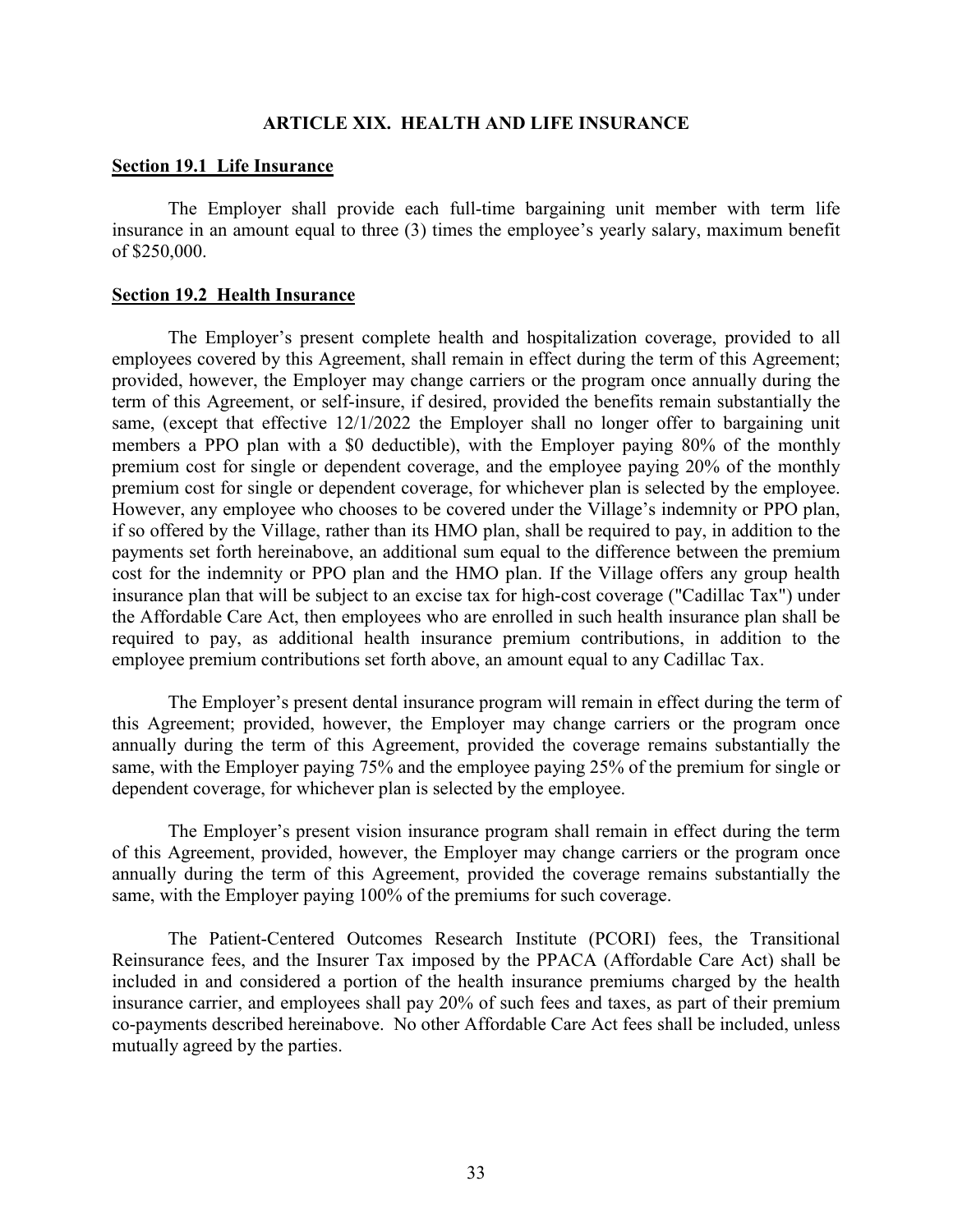### **Section 19.3 Terms of Insurance Policies to Govern**

The extent of coverage under the insurance policies referred to in Section 19.2 of this Article shall be governed by the terms and conditions set forth in said policies. Any questions or disputes concerning said insurance policies or plans or coverage thereunder shall be resolved in accordance with the terms and conditions set forth in said policies and shall not be subject to the grievance procedure set forth in this Agreement. The failure of any insurance carrier(s) or plan administrator(s) to provide any benefit for which it has contracted or is obligated shall result in no liability to the Village, nor shall such failure be considered a breach by the Village of any obligation undertaken under this or any other Agreement. However, nothing in this Agreement shall be construed to relieve any insurance carrier(s) or plan administrator(s) from any liability it may have to the Village, employee or beneficiary of any employee. It is agreed that the extent of the Village's obligation under this Article is limited solely to the payment of the costs of the premiums for the insurance programs provided hereunder. The Village shall not be obligated to pay any insurance benefits provided for in this Article directly to employees or to their dependents or beneficiaries.

### **Section 19.4 Inoculation**

The Employer agrees to pay full expenses for inoculation or immunization shots for the employee when such becomes necessary as a result of said employee's exposure to contagious diseases (including AIDS, tuberculosis and hepatitis) where said telecommunicator has been exposed to said disease in the line of duty.

### **Section 19.5 Line of Duty Death**

The Village of Vernon Hills will provide ten thousand dollars (\$10,000.00) to the estate of any bargaining unit member killed in the line of duty. The funds shall be used to defray or reimburse all reasonable funeral and burial expenses.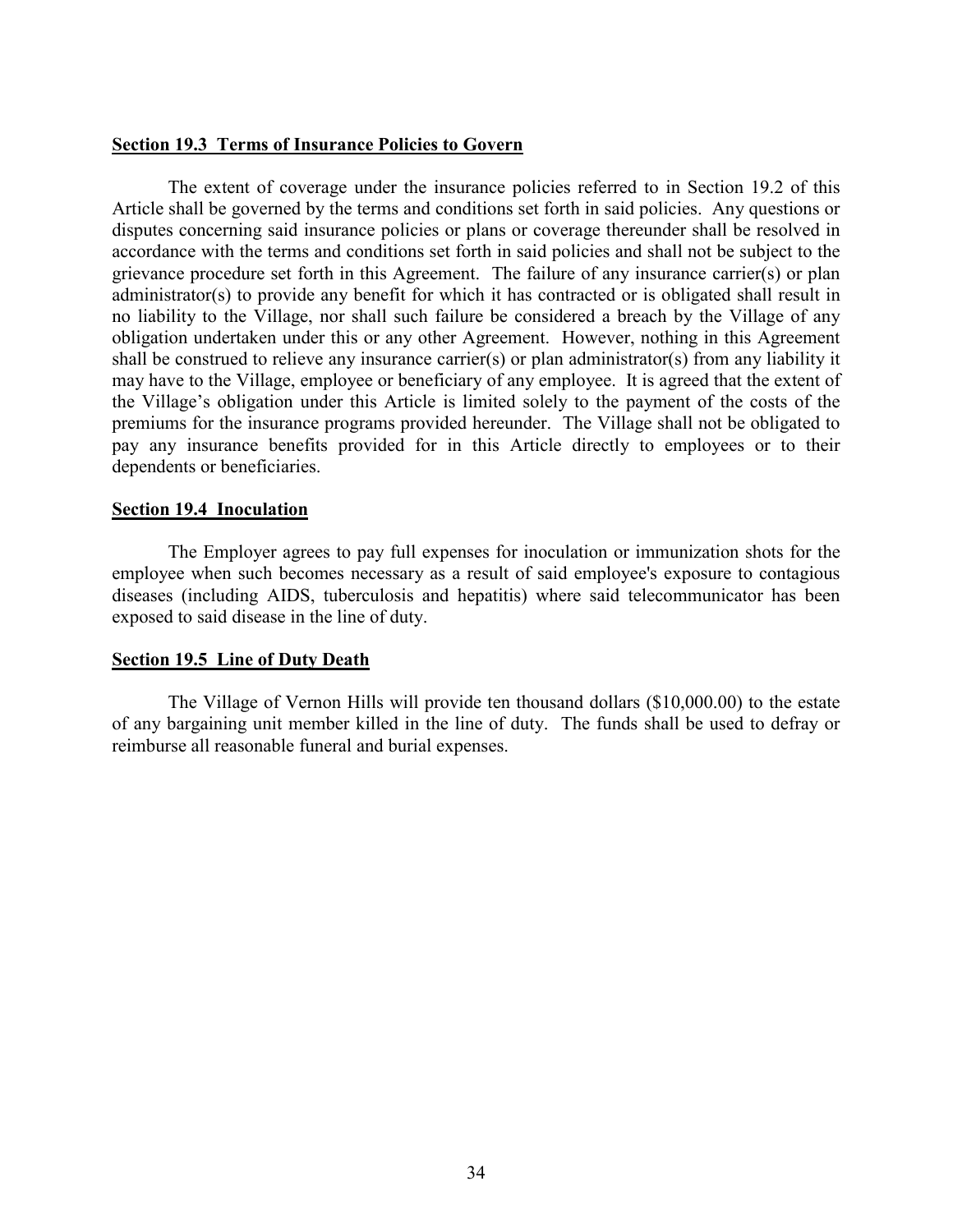# **ARTICLE XX. WAGES**

### **Section 20.1 Wage Schedule**

Effective May 1, 2022, employees shall receive a 3.0% increase. Effective May 1, 2023, employees shall receive a 2.75% increase. Effective May 1, 2024, employees shall receive a 2.5% increase. Appendix "C" contains the Wage Schedules for the above-referenced time periods.

Should the State of Illinois reduce the amount of funding it provides to the Village through the Local Government Distributive Fund ("LGDF"), the parties agree to meet and discuss the financial impact on the Village operations and related costs.

### **Section 20.2 Communications Training Officer**

The Village shall compensate employees, at the rate of one (1) additional hour, at straight time pay, for each shift that such employees are authorized to, and actually perform, as a Communications Training Officer. The Village shall be obligated to make only one (1) such CTO payment per shift. Such compensation may be taken in pay or in compensatory time, subject to the maximum accrual of compensatory time.

### **Section 20.3 Shift Differential**

Bargaining unit members will be paid a ten (10%) percent shift differential for the hours actually worked between 10:00 p.m. and 6:00 a.m. Shift differentials shall not be paid for any hours worked outside of those hours set forth hereinabove.

### **Section 20.4 Longevity Pay**

Bargaining unit members who were hired as telecommunicators by the Village before May 1, 2011 shall be eligible for longevity pay. Bargaining unit members who were hired as telecommunicators by the Village after May 1, 2011 will not be eligible to receive longevity pay. Longevity awards are earned based upon an employee's original employment date as a telecommunicator. Longevity awards shall be paid quarterly to those employees eligible on the first pay day of May, August, November, and February. Longevity pay shall be earned as follows:

| Upon completion of                         | Longevity Award                         |
|--------------------------------------------|-----------------------------------------|
| 5 years of service<br>10 years of service  | $$400.00$ per year<br>\$500.00 per year |
| 15 years of service<br>20 years of service | \$600.00 per year<br>$$700.00$ per year |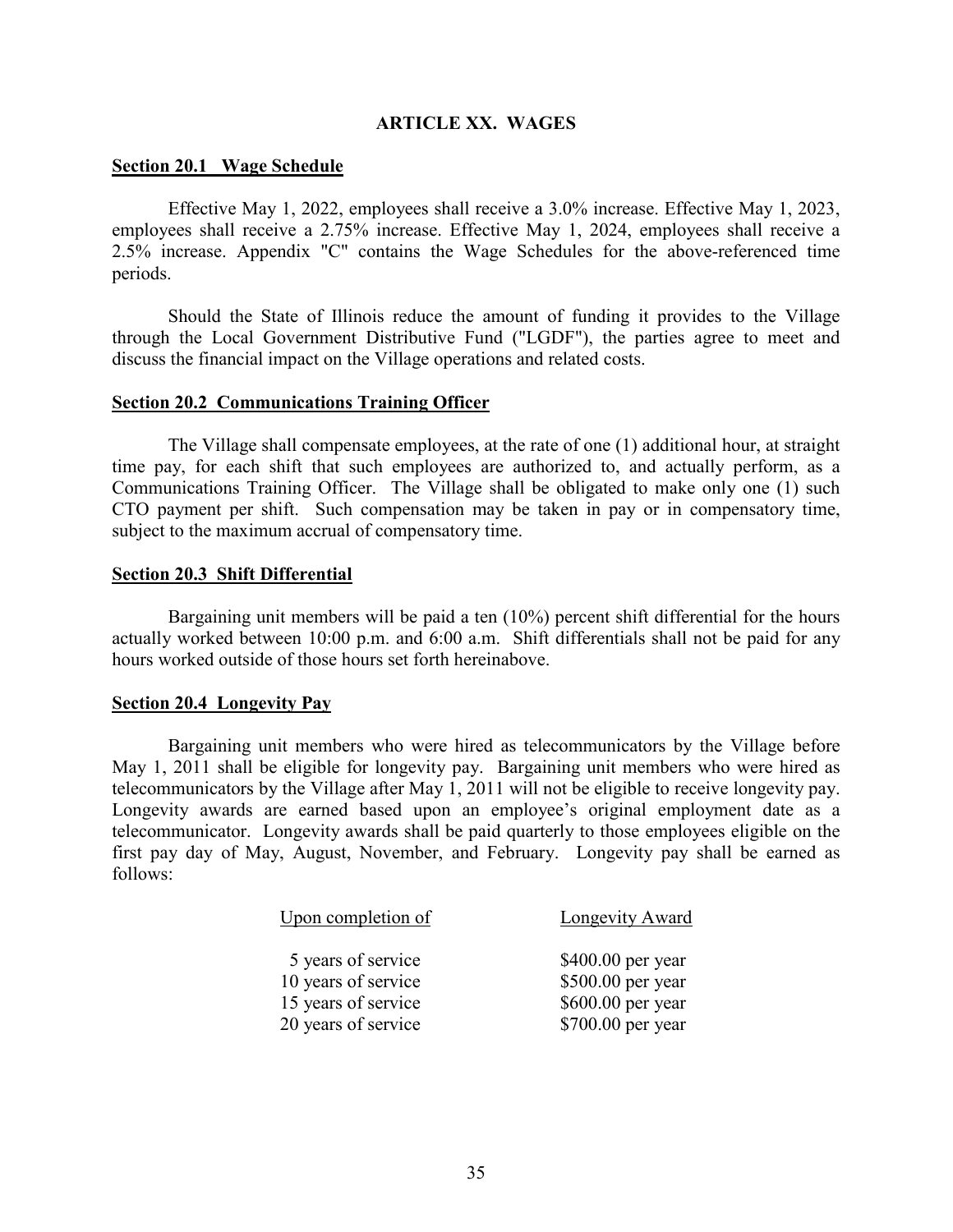# **Section 20.5 Officer in Charge**

Employees who are designated by the Chief of Police or his designee, and who are authorized to act as an OIC, shall be compensated four (4) hours of compensatory time each month while they are designated as an OIC. The Village reserves the right to determine the number of OIC positions.

# **Section 20.6 Career Development Plan**

(a) The Career Development Plan is a formal process for the career development efforts of the Village and will be offered only in the amounts to be appropriated by the Village, from time to time. This program consists of four (4) separate and distinctive advancement levels that are fully defined in the Career Development Plan. These advancement levels are achieved on the basis of performance, training, education, and proficiency within designated specialized areas. Only employees at the top step in the step system of this collective bargaining agreement are eligible to participate in the Career Development Plan. Employees may obtain a copy of the Career Development Plan from the Human Resources Coordinator.

(b) So long as the Village offers the Career Development Program to Village employees, bargaining unit members shall be allowed to participate in said program. In the event that the Village desires to discontinue the Career Development Program, the Village shall notify the Union in writing, and if the Union requests to bargain over such decision, the Union shall serve a written request to the Village Manager to bargain, within thirty (30) days of such notice, or else the Village may implement such decision any time after the expiration of such thirty (30) days. If such request for bargaining is received by the Village within thirty (30) days of such notice, the Village shall not implement its decision, until either the parties have reached an agreement or have bargained to impasse.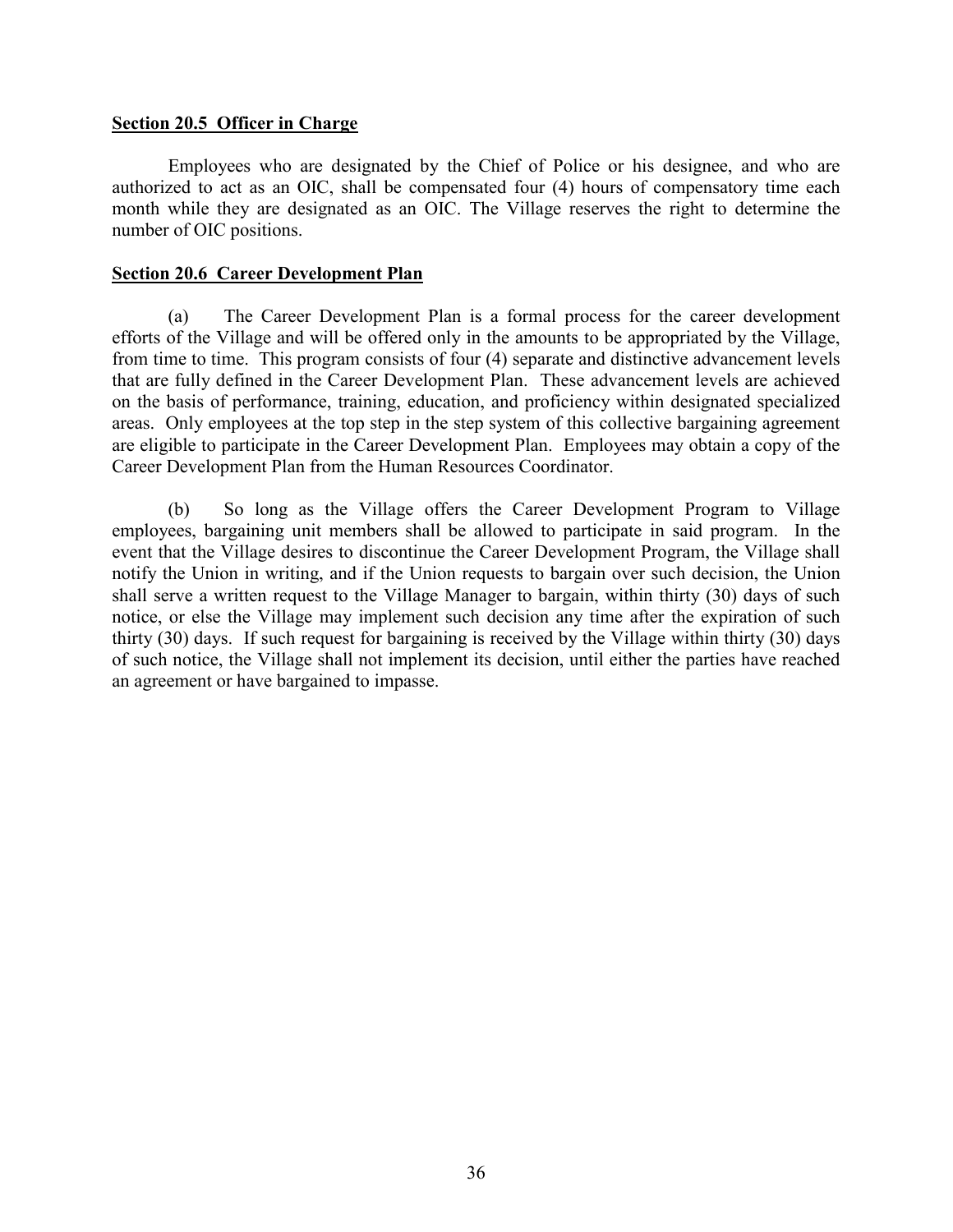# **ARTICLE XXI. BARGAINING UNIT MEMBER TESTING**

# **Section 21.1 Statement of Policy**

It is the policy of the Village that the public has the reasonable right to expect persons employed by the Village to be free from the effects of drugs and alcohol. The Village, as the Employer, has the right to expect its bargaining unit members to report for work fit and able for duty. The purposes of this policy shall be achieved in such manner as not to violate any established rights of the bargaining unit members.

# **Section 21.2 Prohibitions**

Bargaining unit members shall be prohibited from:

- (a) consuming or possessing alcohol or illegal drugs (unless in accordance with duty requirements) at any time during the workday or anywhere on any Village premises or job sites, including all Village buildings, properties, vehicles and the employee's personal vehicle (except unopened alcohol containers) while engaged in Village business;
- (b) illegally selling, purchasing or delivering any illegal drug (unless in accordance with duty requirements) during the workday or on the Employer=s premises;
- (c) being under the influence of alcohol or illegal drugs during the course of the workday;
- (d) failing to report to their supervisor any known adverse side effects of medication or prescription drugs which they are taking.

### **Section 21.3 Drug and Alcohol Testing Permitted**

Where the Village has reasonable suspicion to believe that an bargaining unit member is then under the influence of alcohol or illegal drugs during the course of the workday, the Village shall have the right to require the bargaining unit member to submit to alcohol or drug testing as set forth in this Agreement. At least two (2) (non-bargaining unit) supervisory personnel, who are not members of the bargaining unit represented by the Local must articulate their reasonable suspicions concerning the affected bargaining unit member prior to any order to submit to the testing authorized herein. There shall be no random testing of bargaining unit members. The foregoing shall not limit the right of the Village to conduct tests as it may deem appropriate for persons seeking employment as bargaining unit members prior to their date of hire or for return to work from layoff.

# **Section 21.4 Order to Submit to Testing**

At the time a bargaining unit member is ordered to submit to testing authorized by this Agreement, the Village shall provide the bargaining unit member with a written notice of the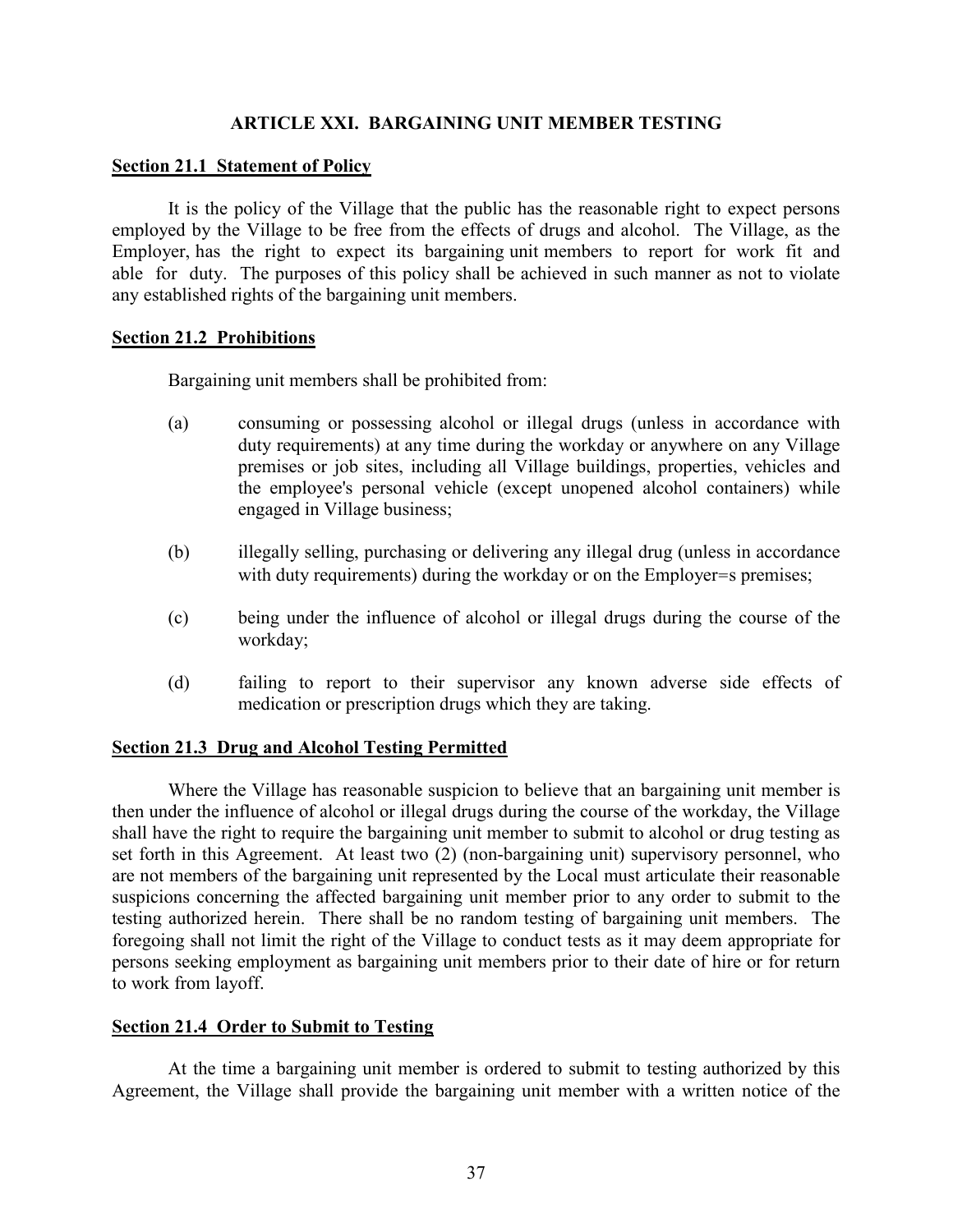order, setting forth all of the objective facts and reasonable inferences drawn from those facts which have formed the basis of the order to test. Prior to taking the test, the bargaining unit member shall be permitted to consult with a representative of the Labor Council and/or Local at the time the order is given, provided that the test shall not be delayed in excess of thirty (30) minutes after receipt of the order in order to provide complete consultation. No questioning of the employee shall be conducted with regard to any order to submit to a test without first affording the employee the right to Local and/or Labor Council representation and/or legal counsel. Refusal to submit to such testing may subject the bargaining unit member to discipline, but the employee=s taking of the test shall not be construed as a waiver of any objection of rights that he may have.

# **Section 21.5 Tests to be Conducted**

In conducting the testing authorized by this Agreement, the Village shall:

- (a) use only a clinical laboratory or hospital facility that is licensed pursuant to the Illinois Clinical Laboratory Act that has or is capable of being accredited by the Substance Abuse and Mental Health Services Administration (SAMHSA);
- (b) insure that the laboratory or facility selected conforms to all SAMHSA standards;
- (c) establish a chain of custody procedure for both the sample collection and testing that will insure the integrity of the identity of each sample and test result. No bargaining unit member covered by this Agreement shall be permitted at any time to become a part of such chain of custody;
- (d) collect a sufficient sample of the same bodily fluid or material from a bargaining unit member to allow for initial screening, a confirmatory test and a sufficient amount to be set aside reserved to do later testing if requested by the bargaining unit member;
- (e) collect samples in such a manner as to preserve the individual bargaining unit member=s right to privacy, insure a high degree of security for the sample and its freedom from adulteration. Bargaining unit members shall not be witnessed by anyone while submitting a sample, except in circumstances where the laboratory or facility does not have a Aclean room@ for submitting samples or where there is reasonable belief that the bargaining unit member has attempted or may attempt to compromise the accuracy of the testing procedure;
- (f) confirm any sample that tests positive in the initial screening for drugs by testing the second portion of the same sample by gas chromatography mass spectrometry (GCMS) or an equivalent or better scientifically accurate and accepted method that provides quantitative data about the detected drug or drug metabolites;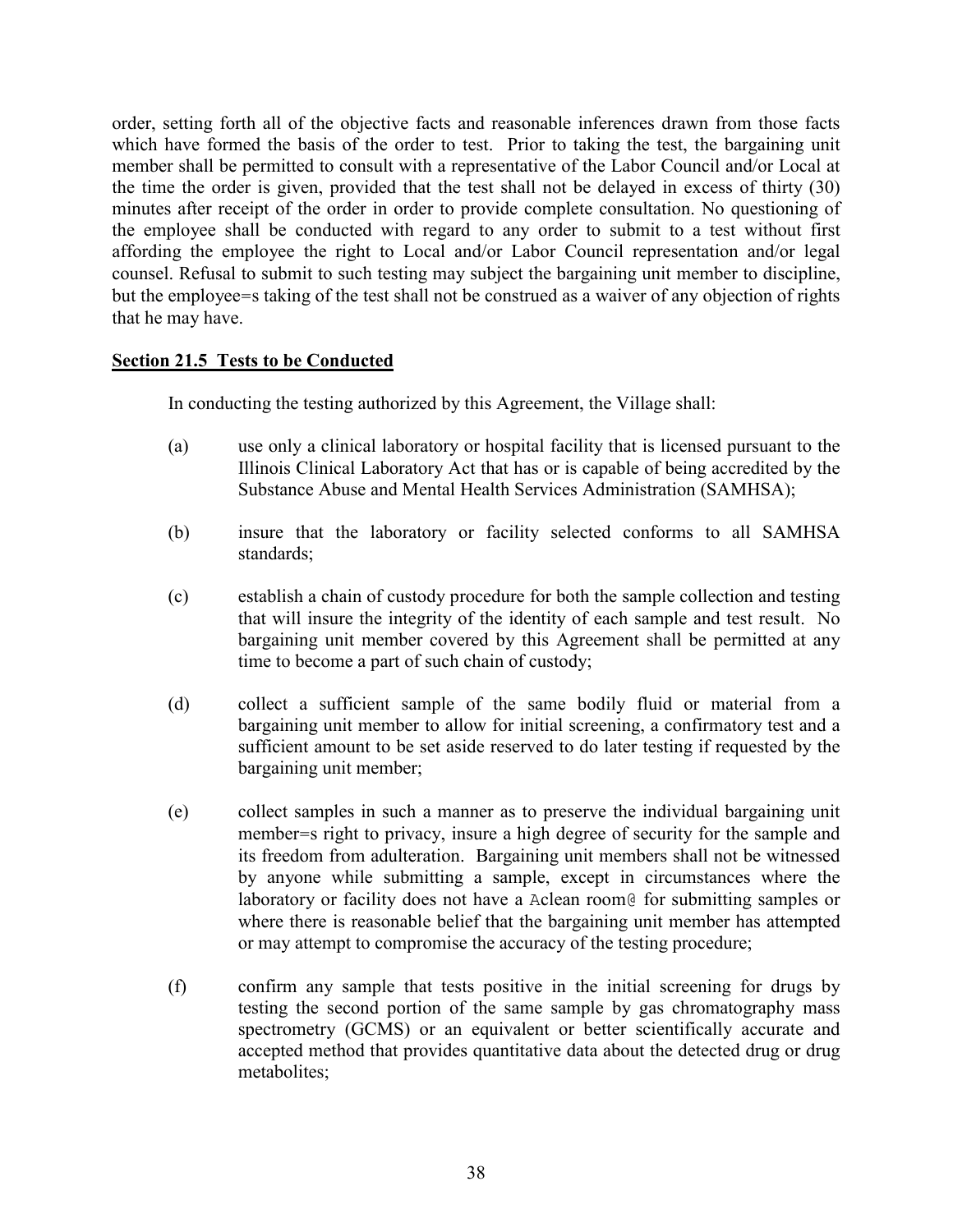- (g) provide the bargaining unit member tested with an opportunity to have the additional sample tested by a clinical laboratory or hospital facility of the bargaining unit member=s own choosing, at the bargaining unit member=s own expense; provided the bargaining unit member notifies the Village within seventy-two (72) hours of receiving the results of the test;
- (h) require that the laboratory or hospital facility report to the Village that a blood or urine sample is positive only if both the initial screening and confirmation test are positive for a particular drug. The parties agree that should any information concerning such testing or the results thereof be obtained by the Village inconsistent with the understandings expressed herein (*e.g.* billings for testing that reveal the nature or number of tests administered), the Village will not use such information in any manner or forum adverse to the bargaining unit member=s interests;
- (i) require that with regard to alcohol testing, for the purpose of determining whether the bargaining unit member is under the influence of alcohol, test results showing an alcohol concentration of .035 or more based upon the grams of alcohol per 100 milliliters of blood be considered positive. The foregoing standard shall preclude the Village from attempting to show that test results below .035 demonstrate that the bargaining unit member was under the influence;
- (j) provide each bargaining unit member tested with a copy of all information and reports received by the Village in connection with the testing and the results;
- (k) insure that no bargaining unit member is the subject of any adverse employment action except emergency temporary reassignment or relief from duty with pay during the pendency of any testing procedure. Any such emergency reassignment or relief from duty shall be immediately discontinued in the event of a negative test result.

# **Section 21.6 Right to Contest**

The Local and/or the bargaining unit member, with or without the Local, shall have the right to file a grievance concerning any testing permitted by this Agreement, contesting the basis for the order to submit to the tests, the right to test, the administration of the tests, the significance and accuracy of the tests, the consequences of the testing or results or any other alleged violation of this Agreement. Such grievances shall be commenced at Step 2 of the Grievance Procedure. It is agreed that the parties in no way intend or have in any manner restricted, diminished or otherwise impaired any legal rights that bargaining unit members may have with regard to such testing. Bargaining unit members retain any such rights as may exist and may pursue the same in their own discretion, with or without the assistance of the Local.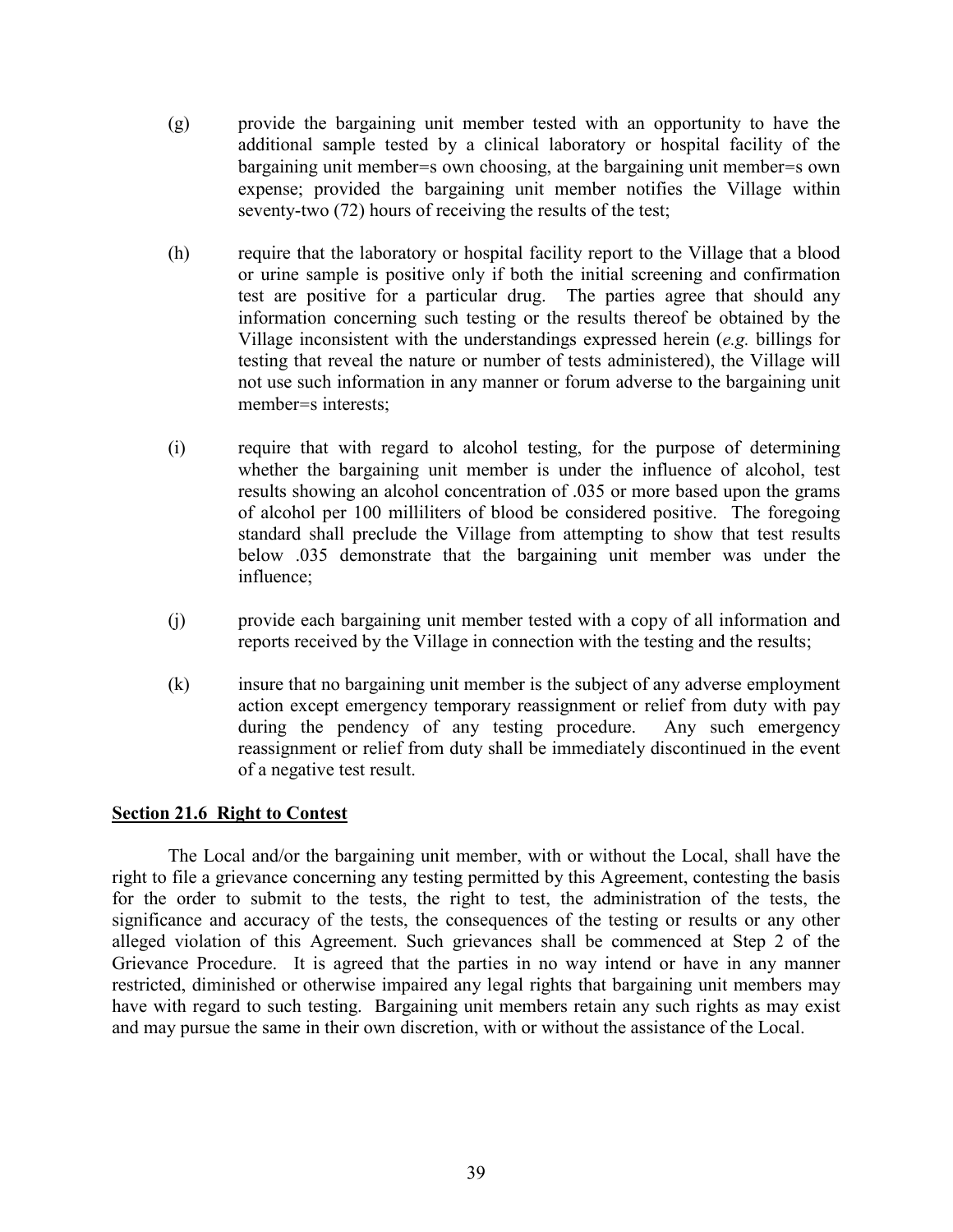### **Section 21.7 Voluntary Requests for Assistance**

The Village shall take no adverse employment action against a bargaining unit member who voluntarily seeks treatment, counseling or other support for an alcohol or drug related problem, other than the Village may require reassignment of the bargaining unit member with pay. The Village shall make available through an Employee Assistance Program a means by which the bargaining unit member may obtain referrals and treatment. All such requests shall be confidential and any information received by the Village, through whatever means, shall not be used in any manner adverse to the bargaining unit member=s interests, except reassignment as described above.

### **Section 21.8 Discipline**

In the first instance that a bargaining unit member tests positive on both the initial and confirmatory test for drugs or is found to be under the influence of alcohol (with the exception of any bargaining unit member who voluntarily seeks assistance with drug and/or alcohol related problems), such employee may be subject to disciplinary action by the Village, but limited up to a thirty (30) day suspension. In addition, the bargaining unit member shall be required to:

- (a) agree to appropriate treatment as determined by the physician(s) involved;
- (b) discontinue his use of illegal drugs or abuse of alcohol;
- (c) complete the course of treatment prescribed, including an Aafter-care@ group for a period of up to twelve (12) months;
- (d) agree to submit to random testing during hours of work during the period of Aafter-care@.

Bargaining unit members who do not agree to or who do not act in accordance with the foregoing, or test positive a second or subsequent time for the presence of illegal drugs or alcohol during the hours of work shall be subject to discipline, up to and including discharge.

The foregoing shall not be construed as an obligation on the part of the Village to retain a bargaining unit member on active status throughout the period of rehabilitation if it is appropriately determined that the bargaining unit member=s current use of alcohol or drugs prevents such individual from performing the duties of a telecommunicator or whose continuance on active status would constitute a direct threat to the property or safety of others. Such bargaining unit members shall be afforded the opportunity to use accumulated paid leave or take an unpaid leave of absence, at the bargaining unit member=s option, pending treatment. The foregoing shall not limit the Village=s right to discipline employees for any other type of misconduct provided such discipline shall not be increased or imposed due to alcohol or drug abuse.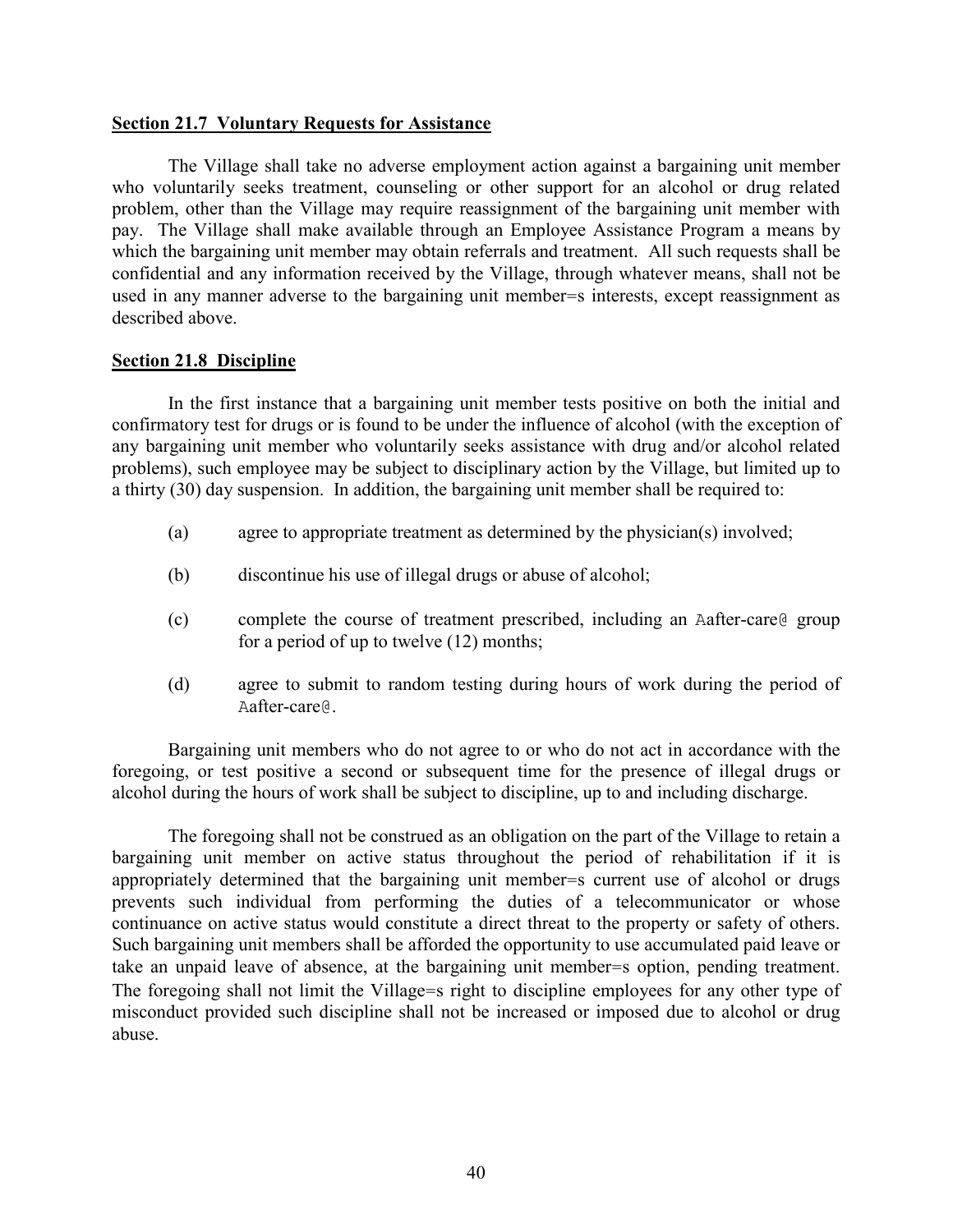# **ARTICLE XXII. SUBCONTRACTING**

The Village shall have the right to contract out and/or subcontract work. The terms "contract out" and "subcontract work" shall include assigning bargaining unit work to nonbargaining unit members.

In addition, in the event that the Village of Vernon Hills, in the exercise of its sole discretion, decides to subcontract or privatize work which is being performed by members of the bargaining unit, which decision results in the layoff of full-time members of the bargaining unit, the Village shall provide the employees with sixty (60) calendar days notice or pay in lieu of such notice. In the event an employee or employees are to be laid off, the Village of Vernon Hills will attempt to place the laid off workers with the replacement contractor or subcontractor, but the Village cannot guarantee that such laid off workers will be hired by such successor employer. Laid off employees who are not hired by the successor employer shall be entitled to the following benefits:

1. Pay for the employee's earned but unused vacation, holiday, personal or compensatory time. These payments shall be subject to all normal withholdings, or deposited into the employee's RHS account, as applicable.

2. Pay for fifty (50%) percent of the employee's earned unused sick leave at the time of separation. This payment shall be deposited into the employee's RHS account.

3. Pay for three (3) weeks as severance.

4. Upon request, provide a neutral employment reference letter for such employee, which letter shall state the employee's date of hire, final date of employment, the employee's last held position, the employee's final rate of pay, and that the employee was laid off in good standing.

5. Upon request, provide the effected layoff employee with available copies of training certificates or other awards earned while employed by the Village. Such request will be honored if made no later than thirty (30) days after the effective date of the employee's layoff.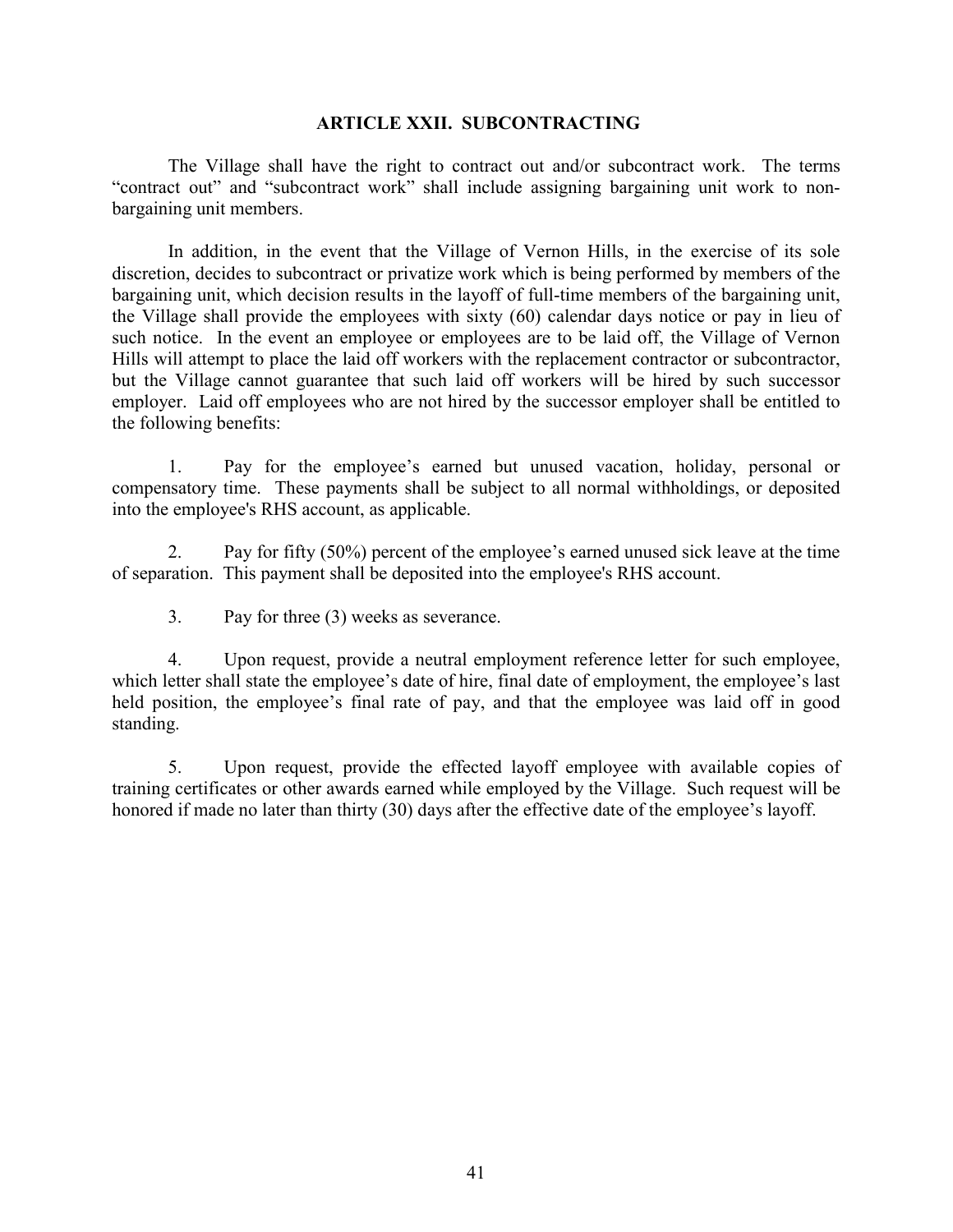# **ARTICLE XXIII. SAVINGS CLAUSE**

In the event any article, section or portion of this Agreement should be held invalid and unenforceable by any board, agency or court of competent jurisdiction or by reason of any subsequently enacted legislation, such decision or legislation shall apply only to the specific article, section or portion thereof specifically specified in the board, agency or court decision or subsequent litigation, and the remaining parts or portions of this Agreement shall remain in full force and effect. In such event, upon the request of either party, the parties shall meet promptly and negotiate with respect to substitute provision(s) for those provision(s) held invalid or unenforceable.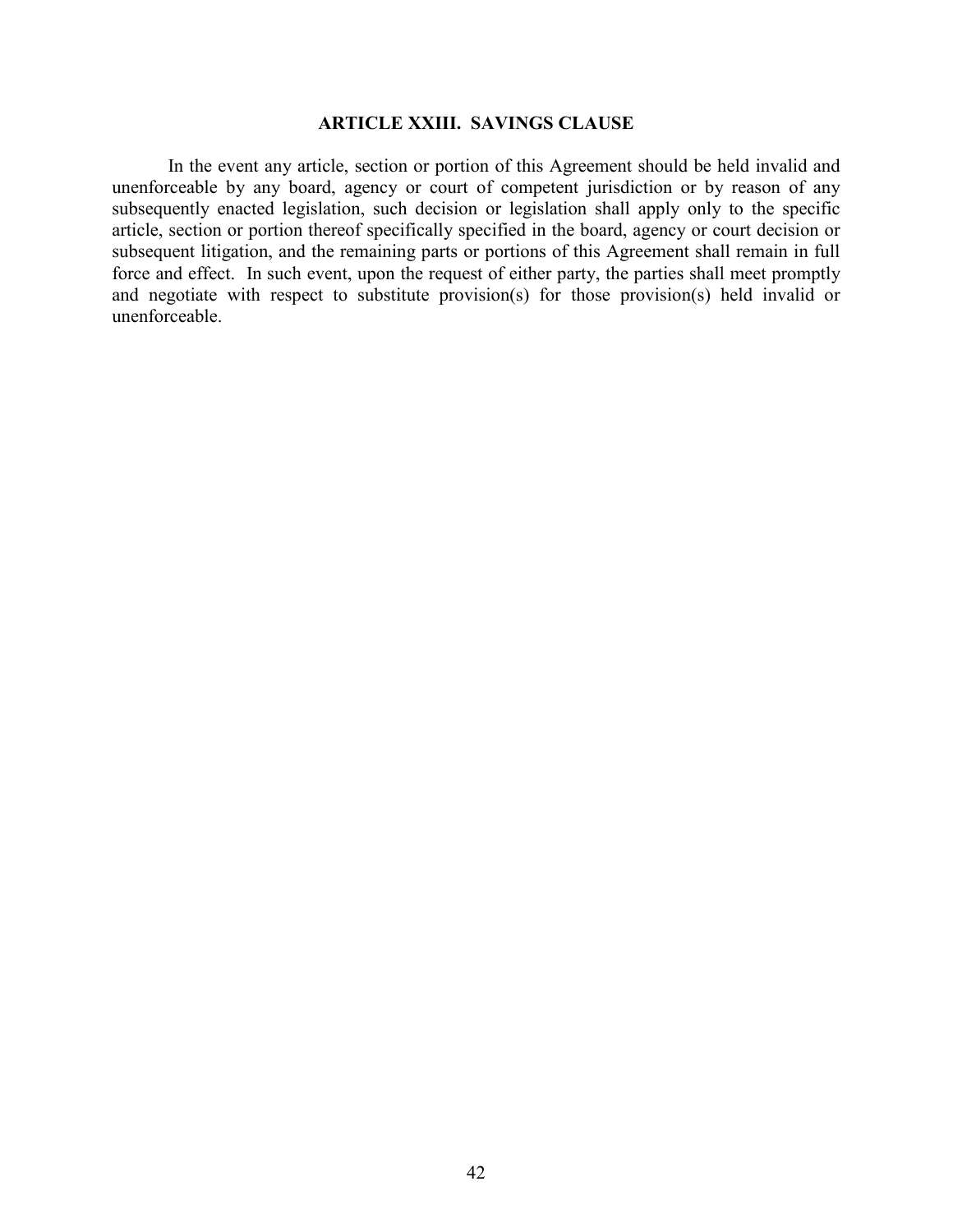### **ARTICLE XXIV. ENTIRE AGREEMENT**

This Agreement, upon ratification, supersedes all prior agreements, whether written or oral, unless expressly stated to the contrary herein, and constitutes the complete and entire agreement between the parties, and concludes collective bargaining for its term, except as expressly stated to the contrary herein (*e.g.*, negotiations as provided in the Savings Clause over a substitute provision for a provision held invalid or unenforceable).

The Village and the Union, for the duration of this Agreement, each voluntarily and unqualifiedly waives the right, and each agrees that the other shall not be obligated, to bargain collectively with respect to any subject or matter referred to or covered in this Agreement, except the impact of the Village's exercise of its rights as set forth herein on wages, hours or terms and conditions of employment, except as expressly stated to the contrary herein. In so agreeing, the parties acknowledge that, during the negotiations which resulted in this Agreement, each had the unlimited right and opportunity to make demands and proposals with respect to any subject or matter not removed by law from the area of collective bargaining, and that the understandings and agreements arrived at by the parties after the exercise of that right and opportunity are set forth in this Agreement.

Before making any changes in working conditions not contained in this Agreement which are mandatory topics of bargaining, the Village shall notify the Union of its intention of the proposed change. Upon such notification, and if requested by the Union, the Village shall meet with the Union and negotiate such change and its impact before it is finally implemented. Any change made without such notice shall be considered temporary pending the completion of such negotiations. If the Union becomes aware of such a change and has not received notification, the Union must notify the Village as soon as possible and request discussions if such negotiations are desired. The failure of the Union to request negotiations shall act as a waiver of the right to such negotiations by the Union.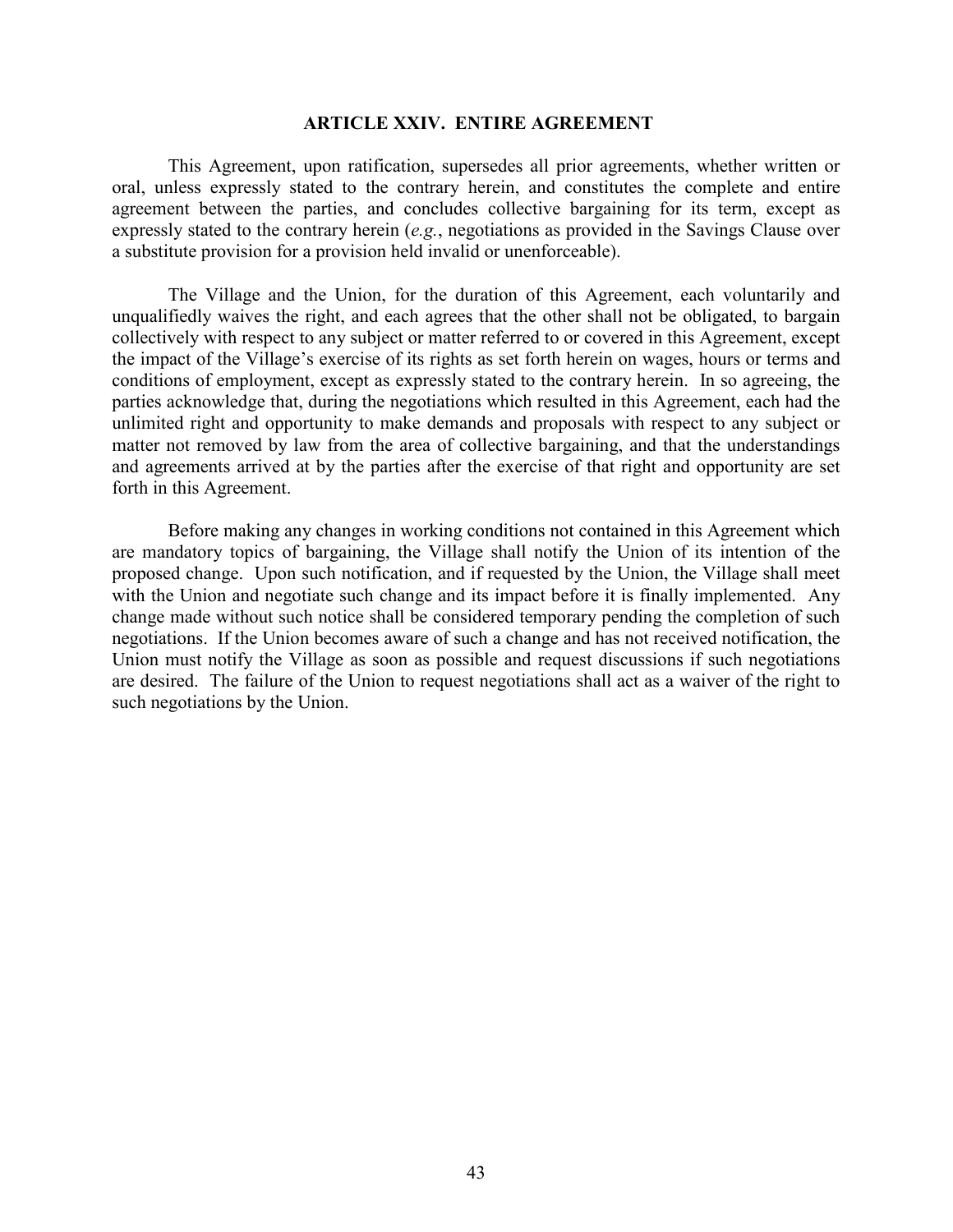#### **ARTICLE XXV. DURATION**

This Agreement shall be effective on the date of execution by both parties, unless otherwise stated therein and shall remain in full force and effect until 12:59 p.m. on April 30, 2025. It shall continue in effect from year to year thereafter unless a notice of demand to bargain is given in writing by either party no earlier than one hundred twenty (120) days preceding expiration. The notice referred to shall be considered to have been served on the other party as of the date shown on the postmark. Written notice may be tendered in person, in which case the date of notice shall be the date of receipt.

Notwithstanding any provision of this Article or Agreement to the contrary, this Agreement shall remain in full force and effect after any expiration date while negotiations or resolution of impasse are continuing for a new Agreement or part thereof between the parties.

| <b>VILLAGE OF VERNON HILLS</b>    | ILLINOIS FRATERNAL ORDER OF |
|-----------------------------------|-----------------------------|
| An Illinois municipal corporation | POLICE LABOR COUNCIL        |
| By:                               | Вy:                         |
| Attest:                           | mins<br>By:                 |
|                                   | By:                         |
| 20/22<br>Dated:                   | 22<br>Dated:                |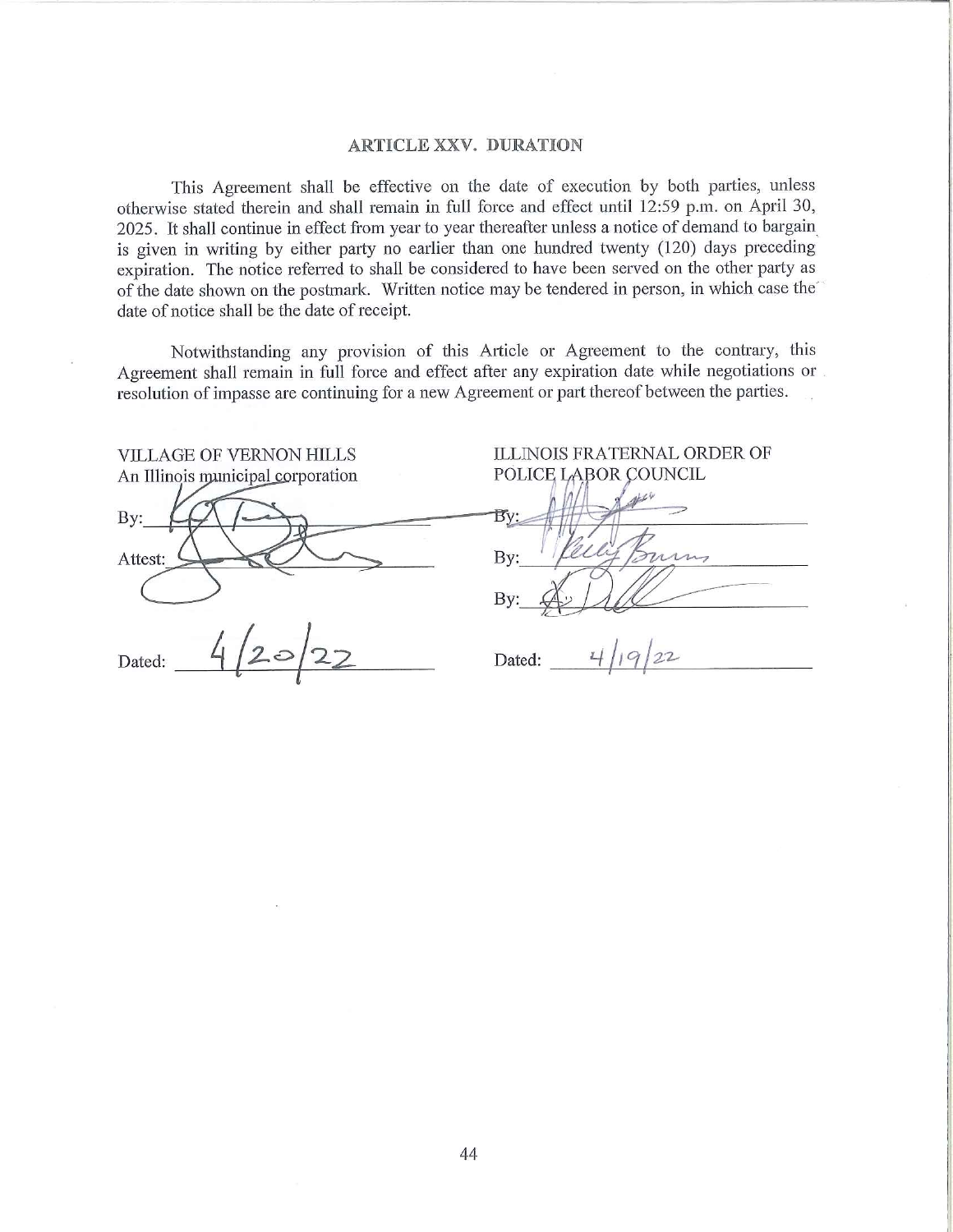# **APPENDIX "A"**

### **DUES AUTHORIZATION FORM**

# **ILLINOIS FRATERNAL ORDER OF POLICE LABOR COUNCIL 974 CLOCK TOWER DRIVE SPRINGFIELD, ILLINOIS 62704**

I, (insert your name), understand that under the U.S. Constitution I have a right not to belong to a union. By my signature I hereby waive this right and opt to join the Illinois Fraternal Order of Police Labor Council. I hereby authorize my Employer, the Village of Vernon Hills, to deduct from my wages the uniform amount of monthly dues set by the Illinois Fraternal Order of Police Labor Council, for expenses connected with the cost of negotiating and maintaining the collective bargaining agreement between the parties and to remit such dues to the Illinois Fraternal Order of Police Labor Council as it may from time to time direct. In addition, I authorize my Employer to deduct from my wages any back dues owed to the Illinois Fraternal Order of Police Labor Council from the date of my employment, in such manner as it so directs.

| Date: 2008             | Signed: National Communication of the Communication of the Communication of the Communication of the Communication of the Communication of the Communication of the Communication of the Communication of the Communication of |
|------------------------|--------------------------------------------------------------------------------------------------------------------------------------------------------------------------------------------------------------------------------|
|                        | Address: No. 1998                                                                                                                                                                                                              |
|                        | City: City:                                                                                                                                                                                                                    |
|                        | State: <u>Zip:</u> Zip:                                                                                                                                                                                                        |
|                        | Telephone: New York Changes and Telephone Changes and Telephone Changes and Telephone Changes and Telephone Changes and Telephone Changes and Telephone Changes and Telephone Changes and Telephone Changes and Telephone Chan |
|                        |                                                                                                                                                                                                                                |
| Employment Start Date: |                                                                                                                                                                                                                                |
|                        |                                                                                                                                                                                                                                |
|                        |                                                                                                                                                                                                                                |

### **Employer, please remit all dues deductions to:**

Illinois Fraternal Order of Police Labor Council Attn: Accounting 974 Clock Tower Drive Springfield, Illinois 62704

(217) 698-9433

*Dues remitted to the Illinois Fraternal Order of Police Labor Council are not tax deductible as charitable contributions for federal income tax purposes; however, they may be deductible on Schedule A of Form 1040 as a miscellaneous deduction. Please check with your tax preparer regarding deductibility.*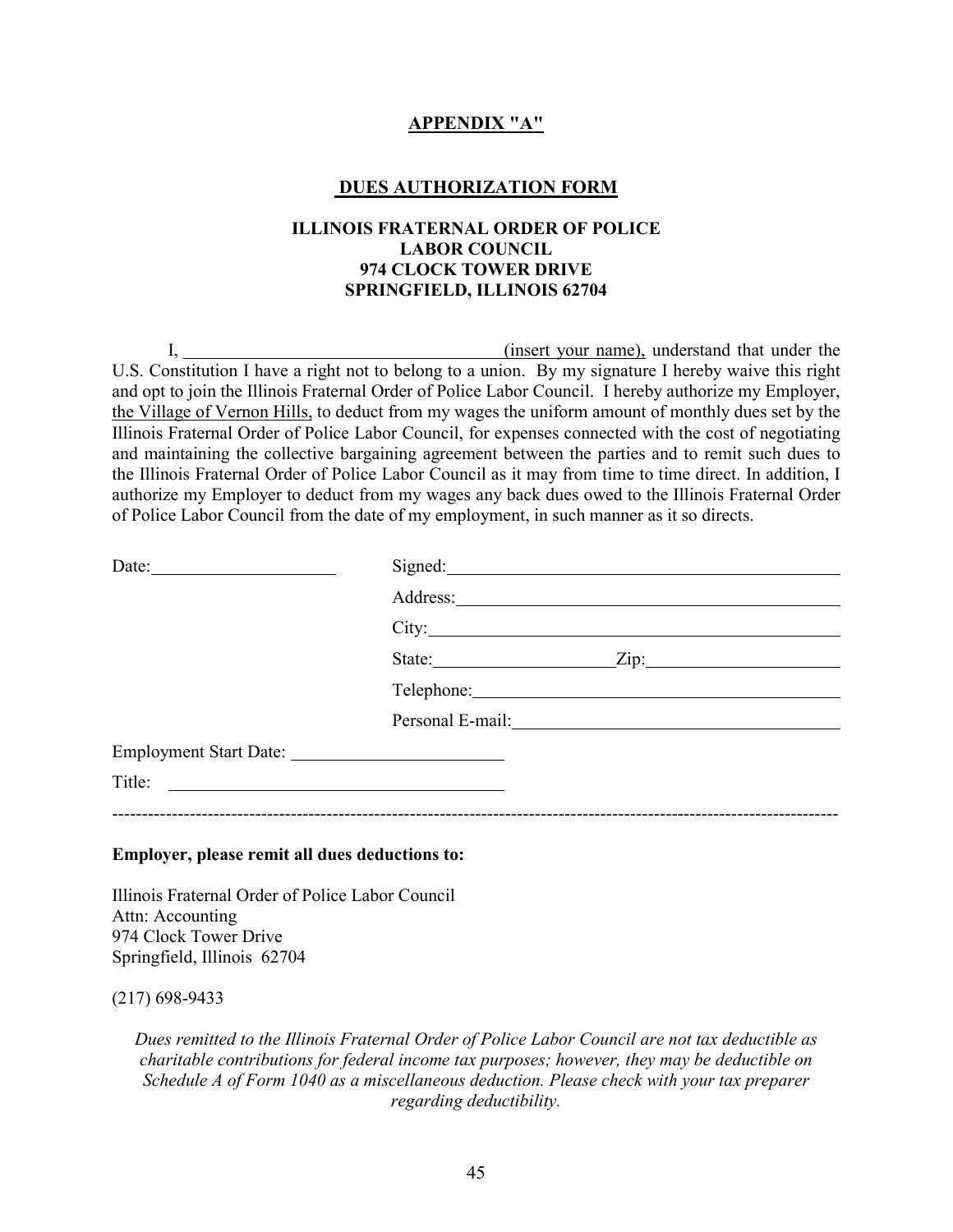# **APPENDIX "B"**

# **DEPARTMENTAL WORK SCHEDULE**